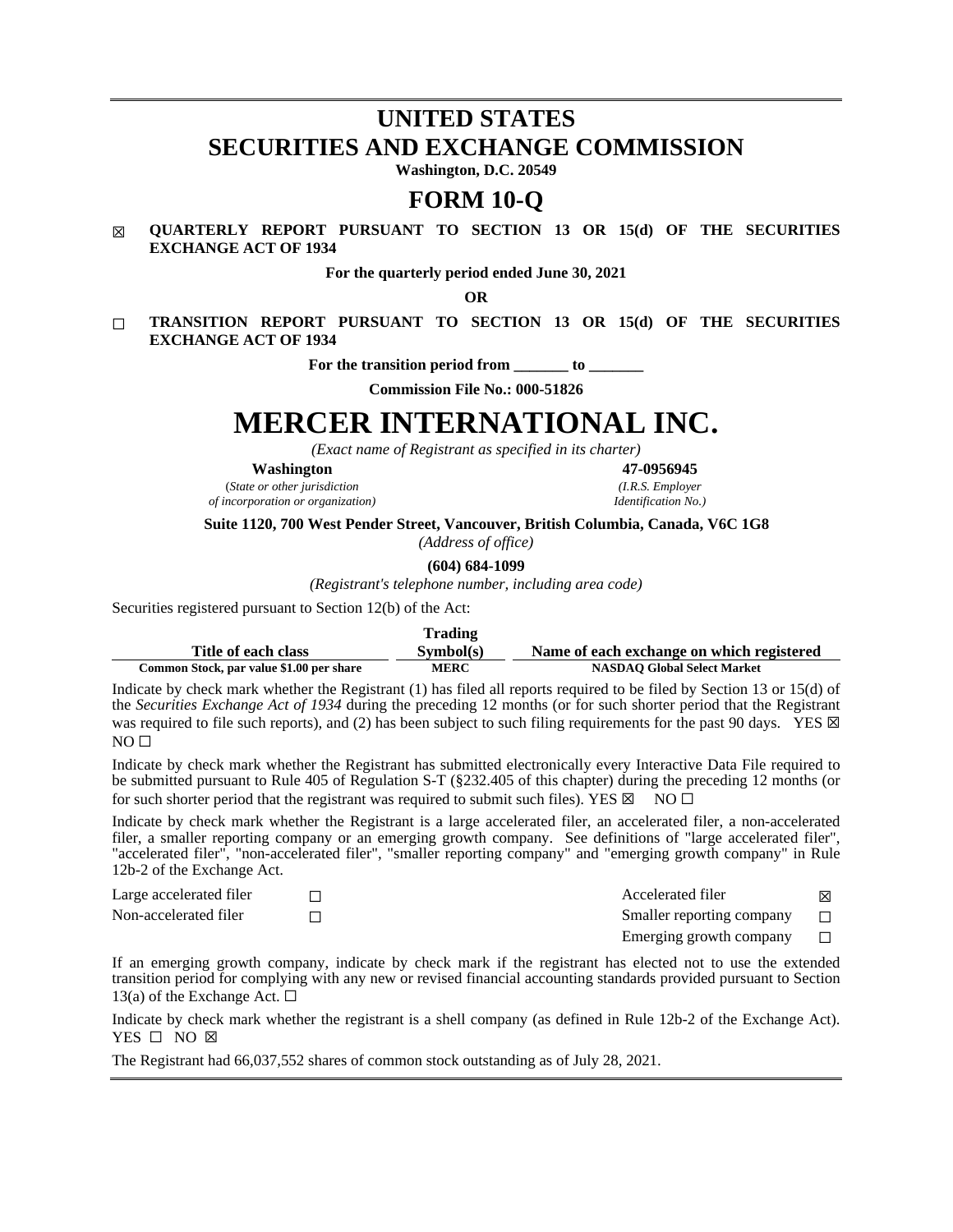## **PART I. FINANCIAL INFORMATION**

## **ITEM 1. FINANCIAL STATEMENTS**

## **MERCER INTERNATIONAL INC.**

## **INTERIM CONSOLIDATED FINANCIAL STATEMENTS**

## **FOR THE SIX MONTHS ENDED JUNE 30, 2021**

**(Unaudited)**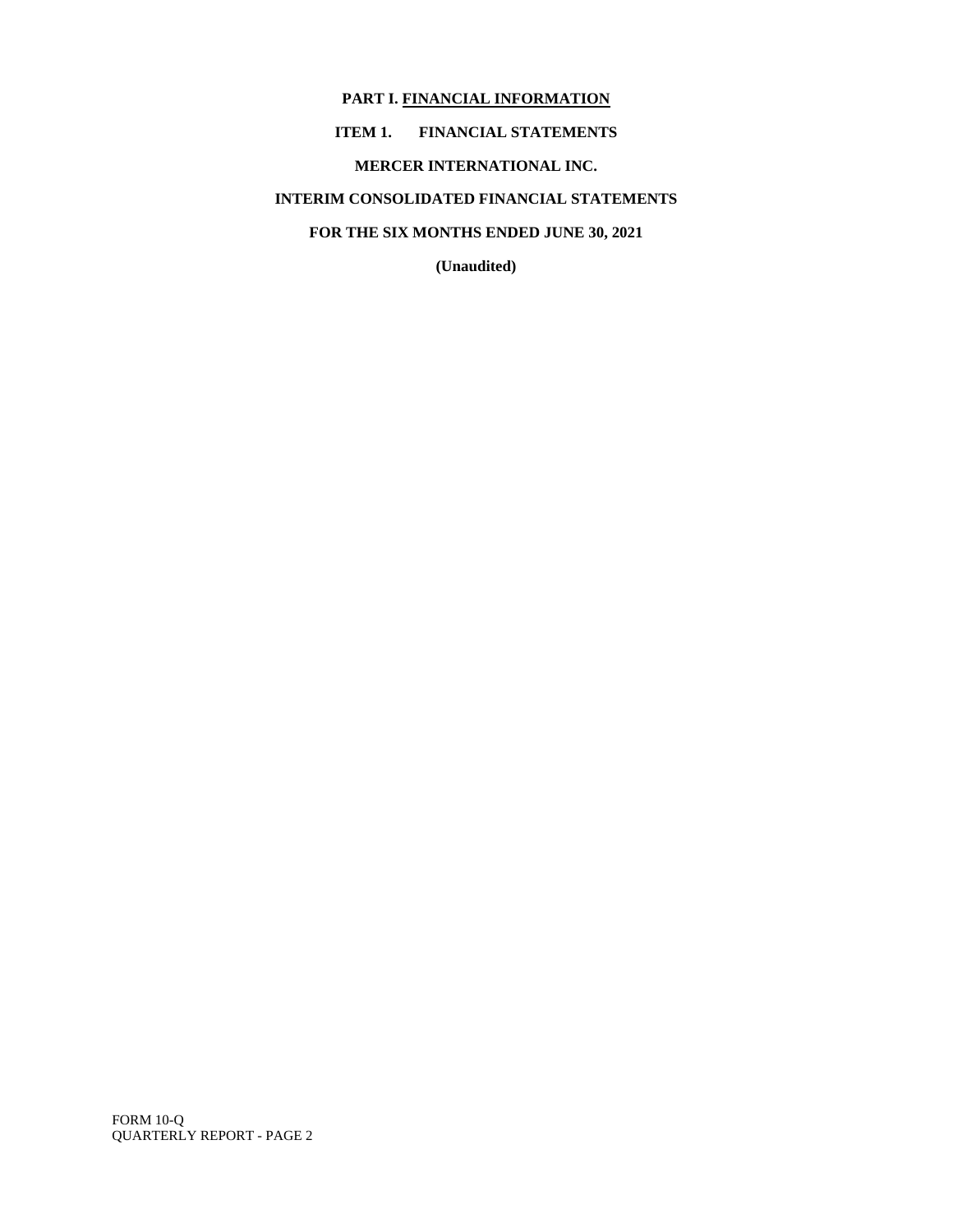## **MERCER INTERNATIONAL INC. INTERIM CONSOLIDATED STATEMENTS OF OPERATIONS (Unaudited)**

## **(In thousands of U.S. dollars, except per share data)**

|                                                        | <b>Three Months Ended</b><br><b>June 30,</b> |           |               |           | <b>Six Months Ended</b><br><b>June 30,</b> |           |                |  |
|--------------------------------------------------------|----------------------------------------------|-----------|---------------|-----------|--------------------------------------------|-----------|----------------|--|
|                                                        |                                              | 2021      |               | 2020      |                                            | 2021      | 2020           |  |
| Revenues                                               | \$                                           | 401,832   | $\mathcal{S}$ | 341,195   | \$.                                        | 814,552   | \$691,794      |  |
| Costs and expenses                                     |                                              |           |               |           |                                            |           |                |  |
| Cost of sales, excluding depreciation and amortization |                                              | 297,826   |               | 284,333   |                                            | 608,023   | 560,389        |  |
| Cost of sales depreciation and amortization            |                                              | 31,935    |               | 30,179    |                                            | 62,881    | 63,090         |  |
| Selling, general and administrative expenses           |                                              | 20,235    |               | 16,368    |                                            | 40,783    | 33,938         |  |
| Operating income                                       |                                              | 51,836    |               | 10,315    |                                            | 102,865   | 34,377         |  |
| Other income (expenses)                                |                                              |           |               |           |                                            |           |                |  |
| Interest expense                                       |                                              | (17, 130) |               | (20, 108) |                                            | (36, 149) | (40, 192)      |  |
| Loss on early extinguishment of debt                   |                                              |           |               |           |                                            | (30, 368) |                |  |
| Other income (expenses)                                |                                              | (2,606)   |               | 2,264     |                                            | 4,383     | 238            |  |
| Total other expenses, net                              |                                              | (19,736)  |               | (17, 844) |                                            | (62, 134) | (39, 954)      |  |
| Income (loss) before income taxes                      |                                              | 32,100    |               | (7,529)   |                                            | 40,731    | (5,577)        |  |
| Income tax provision                                   |                                              | (10,685)  |               | (882)     |                                            | (13, 383) | (6,226)        |  |
| Net income (loss)                                      |                                              | 21,415    |               | (8, 411)  | \$                                         | 27,348    | (11,803)<br>\$ |  |
| Net income (loss) per common share                     |                                              |           |               |           |                                            |           |                |  |
| Basic and diluted                                      | \$                                           | 0.32      | \$            | (0.13)    | \$                                         | 0.41      | \$<br>(0.18)   |  |
| Dividends declared per common share                    | \$                                           | 0.0650    | \$            | 0.0650    | \$                                         | 0.1300    | 0.2025<br>\$   |  |

## **INTERIM CONSOLIDATED STATEMENTS OF COMPREHENSIVE INCOME (LOSS) (Unaudited) (In thousands of U.S. dollars)**

|                                                                   | <b>Three Months Ended</b><br><b>June 30,</b> |        |  |         | <b>Six Months Ended</b><br><b>June 30,</b> |           |  |            |
|-------------------------------------------------------------------|----------------------------------------------|--------|--|---------|--------------------------------------------|-----------|--|------------|
|                                                                   |                                              | 2021   |  | 2020    |                                            | 2021      |  | 2020       |
| Net income (loss)                                                 |                                              | 21.415 |  | (8,411) |                                            | 27,348    |  | \$(11,803) |
| Other comprehensive income (loss), net of taxes                   |                                              |        |  |         |                                            |           |  |            |
| Foreign currency translation adjustment                           |                                              | 18.457 |  | 44,202  |                                            | (17, 566) |  | (30, 792)  |
| Change in unrecognized losses and prior service costs related     |                                              |        |  |         |                                            |           |  |            |
| to defined benefit pension plans, net of tax expense of \$nil and |                                              |        |  |         |                                            |           |  |            |
| $$681$ , respectively $(2020 - $nil)$                             |                                              | (58)   |  | 17      |                                            | 322       |  | 23         |
| Other comprehensive income (loss), net of taxes                   |                                              | 18,399 |  | 44,219  |                                            | (17, 244) |  | (30, 769)  |
| Total comprehensive income (loss)                                 |                                              | 39,814 |  | 35,808  |                                            | 10,104    |  | (42,572)   |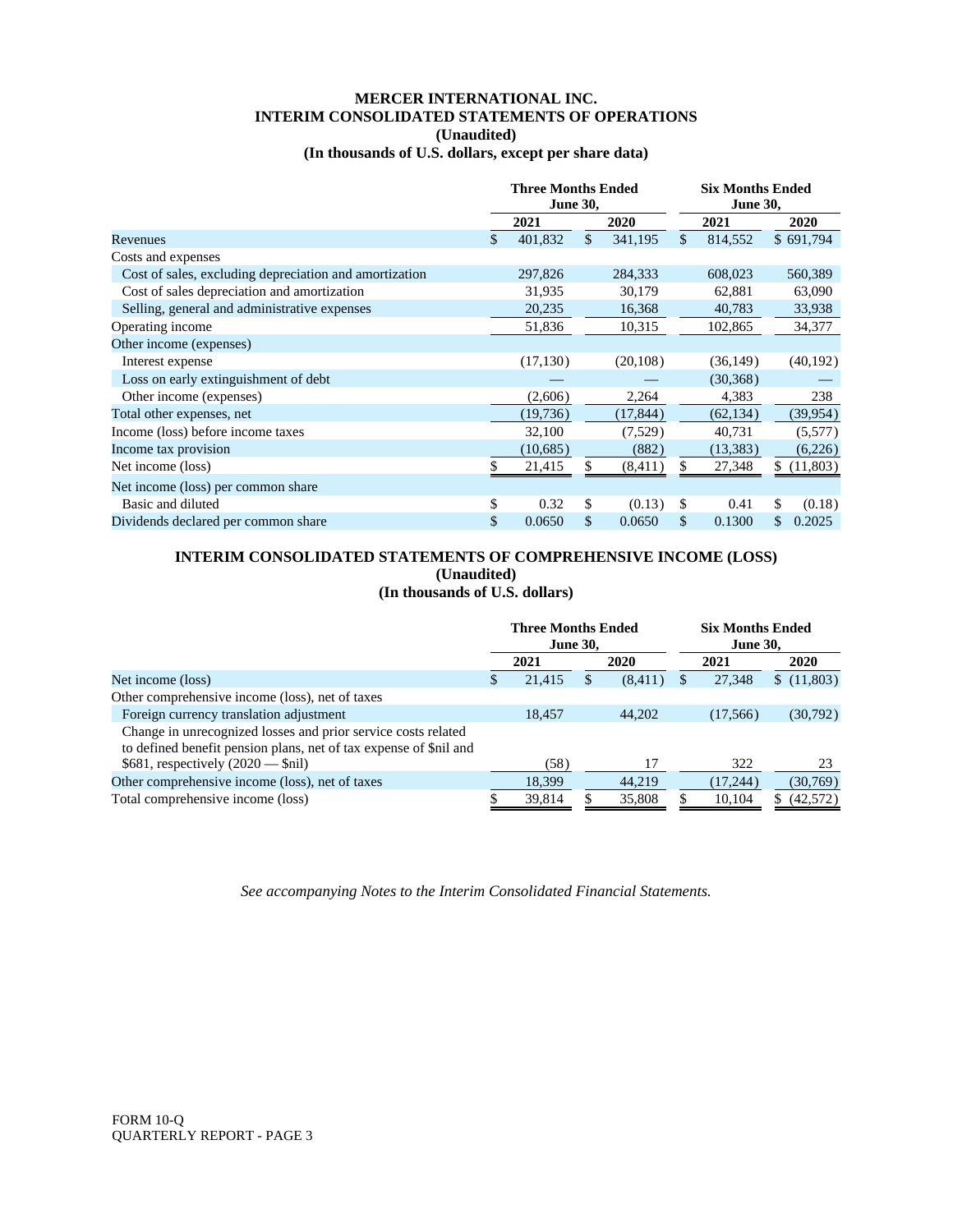## **MERCER INTERNATIONAL INC. INTERIM CONSOLIDATED BALANCE SHEETS (Unaudited)**

## **(In thousands of U.S. dollars, except share and per share data)**

|                                                                            | <b>June 30,</b><br>2021 |    |           |
|----------------------------------------------------------------------------|-------------------------|----|-----------|
| <b>ASSETS</b>                                                              |                         |    |           |
| Current assets                                                             |                         |    |           |
| $\mathbb{S}$<br>Cash and cash equivalents                                  | 384,534                 | \$ | 361,098   |
| Accounts receivable, net                                                   | 225,238                 |    | 227,055   |
| Inventories                                                                | 313,354                 |    | 271,696   |
| Prepaid expenses and other                                                 | 14,475                  |    | 15,003    |
| Total current assets                                                       | 937,601                 |    | 874,852   |
| Property, plant and equipment, net                                         | 1,133,292               |    | 1,109,740 |
| Investment in joint ventures                                               | 45,844                  |    | 46,429    |
| Amortizable intangible assets, net                                         | 50,982                  |    | 51,571    |
| Operating lease right-of-use assets                                        | 11,829                  |    | 13,251    |
| Other long-term assets                                                     | 33,896                  |    | 31,928    |
| Deferred income tax                                                        | 1,254                   |    | 1,355     |
| <b>Total</b> assets<br>\$                                                  | 2,214,698               | \$ | 2,129,126 |
| <b>LIABILITIES AND SHAREHOLDERS' EQUITY</b>                                |                         |    |           |
| Current liabilities                                                        |                         |    |           |
| \$<br>Accounts payable and other                                           | 264,459                 | \$ | 210,994   |
| Pension and other post-retirement benefit obligations                      | 905                     |    | 802       |
| Total current liabilities                                                  | 265,364                 |    | 211,796   |
| Debt                                                                       | 1,157,873               |    | 1,145,294 |
| Pension and other post-retirement benefit obligations                      | 31,057                  |    | 31,810    |
| Finance lease liabilities                                                  | 57,039                  |    | 41,329    |
| Operating lease liabilities                                                | 8,488                   |    | 9,933     |
| Other long-term liabilities                                                | 12,130                  |    | 10,909    |
| Deferred income tax                                                        | 78,613                  |    | 77,028    |
| <b>Total liabilities</b>                                                   | 1,610,564               |    | 1,528,099 |
| Shareholders' equity                                                       |                         |    |           |
| Common shares \$1 par value; 200,000,000 authorized; 66,037,000 issued and |                         |    |           |
| outstanding (2020 - 65,868,000)                                            | 65,988                  |    | 65,800    |
| Additional paid-in capital                                                 | 347,093                 |    | 345,696   |
| Retained earnings                                                          | 235,872                 |    | 217,106   |
| Accumulated other comprehensive loss                                       | (44, 819)               |    | (27, 575) |
| Total shareholders' equity                                                 | 604,134                 |    | 601,027   |
| Total liabilities and shareholders' equity<br>\$                           | 2,214,698               | \$ | 2,129,126 |

Commitments and contingencies (Note 13)

Subsequent event (Note 7)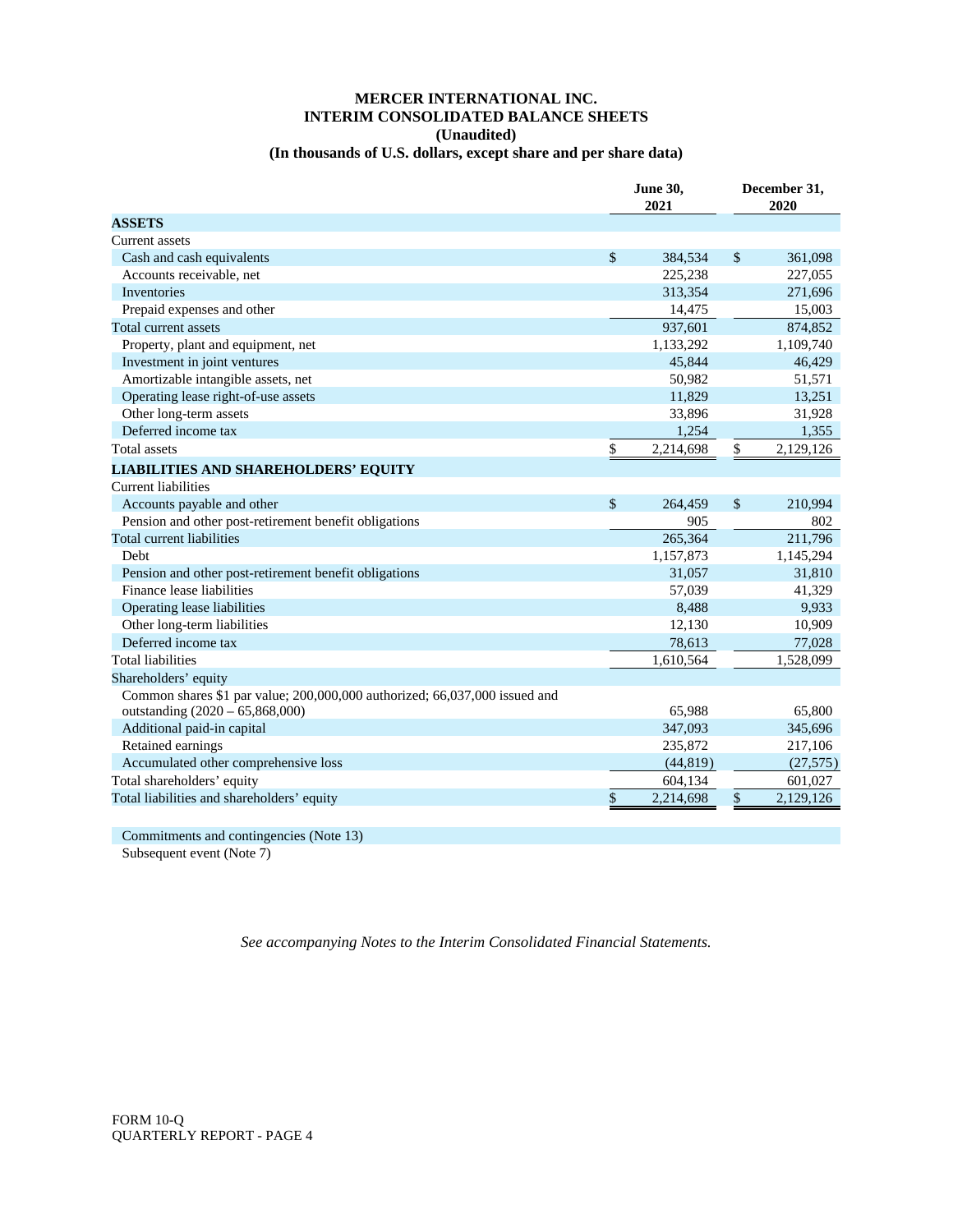## **MERCER INTERNATIONAL INC. INTERIM CONSOLIDATED STATEMENTS OF CHANGES IN SHAREHOLDERS' EQUITY (Unaudited) (In thousands of U.S. dollars)**

| <b>Common shares</b> |                           |  |
|----------------------|---------------------------|--|
|                      | Number America Additional |  |

**Accumulated**

| <b>Three Months Ended June 30:</b><br>65,988<br>Balance as of March 31, 2021<br>$\mathcal{S}$<br>65,920<br>346,186<br>218,750<br>$(63,218)$ \$<br>567,638<br>\$.<br>\$.<br><sup>\$</sup><br>49<br>68<br>(68)<br>Shares issued on grants of restricted shares<br>Stock compensation expense<br>975<br>975<br>21,415<br>Net income<br>21,415<br>Dividends declared<br>(4,293)<br>(4,293)<br>18,399<br>Other comprehensive income<br>18,399<br>66,037<br>65,988<br>347,093<br>235,872<br>Balance as of June 30, 2021<br>(44, 819)<br>604,134<br>\$<br>S.<br>65,800<br>Balance as of March 31, 2020<br>65,769<br>243,794<br>$(191,548)$ \$<br>462,768<br>$\mathbb{S}$<br>344.753<br><sup>\$</sup><br>\$<br>\$.<br>68<br>31<br>(31)<br>Shares issued on grants of restricted shares<br>Stock compensation reversal<br>(34)<br>(34)<br>Net loss<br>(8, 411)<br>(8, 411)<br>Dividends declared<br>(4,282)<br>(4,282)<br>44,219<br>44,219<br>Other comprehensive income<br>65,800<br>344,688<br>231,101<br>Balance as of June 30, 2020<br>65,868<br>(147, 329)<br>494,260 | <b>Number</b><br>(thousands<br>of shares) | Amount,<br>at Par<br>Value | <b>Additional</b><br>Paid-in<br>Capital |  | <b>Retained</b><br><b>Earnings</b> |  | <b>Other</b><br>Comprehensive<br>Loss |  | Total<br>Shareholders'<br>Equity |  |
|-------------------------------------------------------------------------------------------------------------------------------------------------------------------------------------------------------------------------------------------------------------------------------------------------------------------------------------------------------------------------------------------------------------------------------------------------------------------------------------------------------------------------------------------------------------------------------------------------------------------------------------------------------------------------------------------------------------------------------------------------------------------------------------------------------------------------------------------------------------------------------------------------------------------------------------------------------------------------------------------------------------------------------------------------------------------|-------------------------------------------|----------------------------|-----------------------------------------|--|------------------------------------|--|---------------------------------------|--|----------------------------------|--|
|                                                                                                                                                                                                                                                                                                                                                                                                                                                                                                                                                                                                                                                                                                                                                                                                                                                                                                                                                                                                                                                                   |                                           |                            |                                         |  |                                    |  |                                       |  |                                  |  |
|                                                                                                                                                                                                                                                                                                                                                                                                                                                                                                                                                                                                                                                                                                                                                                                                                                                                                                                                                                                                                                                                   |                                           |                            |                                         |  |                                    |  |                                       |  |                                  |  |
|                                                                                                                                                                                                                                                                                                                                                                                                                                                                                                                                                                                                                                                                                                                                                                                                                                                                                                                                                                                                                                                                   |                                           |                            |                                         |  |                                    |  |                                       |  |                                  |  |
|                                                                                                                                                                                                                                                                                                                                                                                                                                                                                                                                                                                                                                                                                                                                                                                                                                                                                                                                                                                                                                                                   |                                           |                            |                                         |  |                                    |  |                                       |  |                                  |  |
|                                                                                                                                                                                                                                                                                                                                                                                                                                                                                                                                                                                                                                                                                                                                                                                                                                                                                                                                                                                                                                                                   |                                           |                            |                                         |  |                                    |  |                                       |  |                                  |  |
|                                                                                                                                                                                                                                                                                                                                                                                                                                                                                                                                                                                                                                                                                                                                                                                                                                                                                                                                                                                                                                                                   |                                           |                            |                                         |  |                                    |  |                                       |  |                                  |  |
|                                                                                                                                                                                                                                                                                                                                                                                                                                                                                                                                                                                                                                                                                                                                                                                                                                                                                                                                                                                                                                                                   |                                           |                            |                                         |  |                                    |  |                                       |  |                                  |  |
|                                                                                                                                                                                                                                                                                                                                                                                                                                                                                                                                                                                                                                                                                                                                                                                                                                                                                                                                                                                                                                                                   |                                           |                            |                                         |  |                                    |  |                                       |  |                                  |  |
|                                                                                                                                                                                                                                                                                                                                                                                                                                                                                                                                                                                                                                                                                                                                                                                                                                                                                                                                                                                                                                                                   |                                           |                            |                                         |  |                                    |  |                                       |  |                                  |  |
|                                                                                                                                                                                                                                                                                                                                                                                                                                                                                                                                                                                                                                                                                                                                                                                                                                                                                                                                                                                                                                                                   |                                           |                            |                                         |  |                                    |  |                                       |  |                                  |  |
|                                                                                                                                                                                                                                                                                                                                                                                                                                                                                                                                                                                                                                                                                                                                                                                                                                                                                                                                                                                                                                                                   |                                           |                            |                                         |  |                                    |  |                                       |  |                                  |  |
|                                                                                                                                                                                                                                                                                                                                                                                                                                                                                                                                                                                                                                                                                                                                                                                                                                                                                                                                                                                                                                                                   |                                           |                            |                                         |  |                                    |  |                                       |  |                                  |  |
|                                                                                                                                                                                                                                                                                                                                                                                                                                                                                                                                                                                                                                                                                                                                                                                                                                                                                                                                                                                                                                                                   |                                           |                            |                                         |  |                                    |  |                                       |  |                                  |  |
|                                                                                                                                                                                                                                                                                                                                                                                                                                                                                                                                                                                                                                                                                                                                                                                                                                                                                                                                                                                                                                                                   |                                           |                            |                                         |  |                                    |  |                                       |  |                                  |  |
|                                                                                                                                                                                                                                                                                                                                                                                                                                                                                                                                                                                                                                                                                                                                                                                                                                                                                                                                                                                                                                                                   |                                           |                            |                                         |  |                                    |  |                                       |  |                                  |  |
|                                                                                                                                                                                                                                                                                                                                                                                                                                                                                                                                                                                                                                                                                                                                                                                                                                                                                                                                                                                                                                                                   |                                           |                            |                                         |  |                                    |  |                                       |  |                                  |  |

| <b>Six Months Ended June 30:</b>             |        |                    |        |               |    |          |     |            |     |           |
|----------------------------------------------|--------|--------------------|--------|---------------|----|----------|-----|------------|-----|-----------|
| Balance as of December 31, 2020              | 65,868 | $\mathbf{\hat{S}}$ | 65,800 | \$<br>345,696 | \$ | 217,106  | \$. | (27, 575)  | \$. | 601,027   |
| Shares issued on grants of restricted shares | 49     |                    | 68     | (68)          |    |          |     |            |     |           |
| Shares issued on grants of performance share |        |                    |        |               |    |          |     |            |     |           |
| units                                        | 120    |                    | 120    | (120)         |    |          |     |            |     |           |
| Stock compensation expense                   |        |                    |        | 1,585         |    |          |     |            |     | 1,585     |
| Net income                                   |        |                    |        |               |    | 27,348   |     |            |     | 27,348    |
| Dividends declared                           |        |                    |        |               |    | (8,582)  |     |            |     | (8,582)   |
| Other comprehensive loss                     |        |                    |        |               |    |          |     | (17, 244)  |     | (17, 244) |
| Balance as of June 30, 2021                  | 66,037 |                    | 65,988 | 347,093       |    | 235,872  |     | (44, 819)  |     | 604,134   |
|                                              |        |                    |        |               |    |          |     |            |     |           |
| Balance as of December 31, 2019              | 65,629 | \$                 | 65,598 | 344,994       | S. | 256,371  | \$  | (116,560)  |     | 550,403   |
| Shares issued on grants of restricted shares | 68     |                    | 31     | (31)          |    |          |     |            |     |           |
| Shares issued on grants of performance share |        |                    |        |               |    |          |     |            |     |           |
| units                                        | 195    |                    | 195    | (195)         |    |          |     |            |     |           |
| Stock compensation reversal                  |        |                    |        | (80)          |    |          |     |            |     | (80)      |
| Net loss                                     |        |                    |        |               |    | (11,803) |     |            |     | (11,803)  |
| Dividends declared                           |        |                    |        |               |    | (13,329) |     |            |     | (13,329)  |
| Repurchase of common shares                  | (24)   |                    | (24)   |               |    | (138)    |     |            |     | (162)     |
| Other comprehensive loss                     |        |                    |        |               |    |          |     | (30,769)   |     | (30,769)  |
| Balance as of June 30, 2020                  | 65,868 |                    | 65,800 | 344,688       |    | 231,101  |     | (147, 329) |     | 494,260   |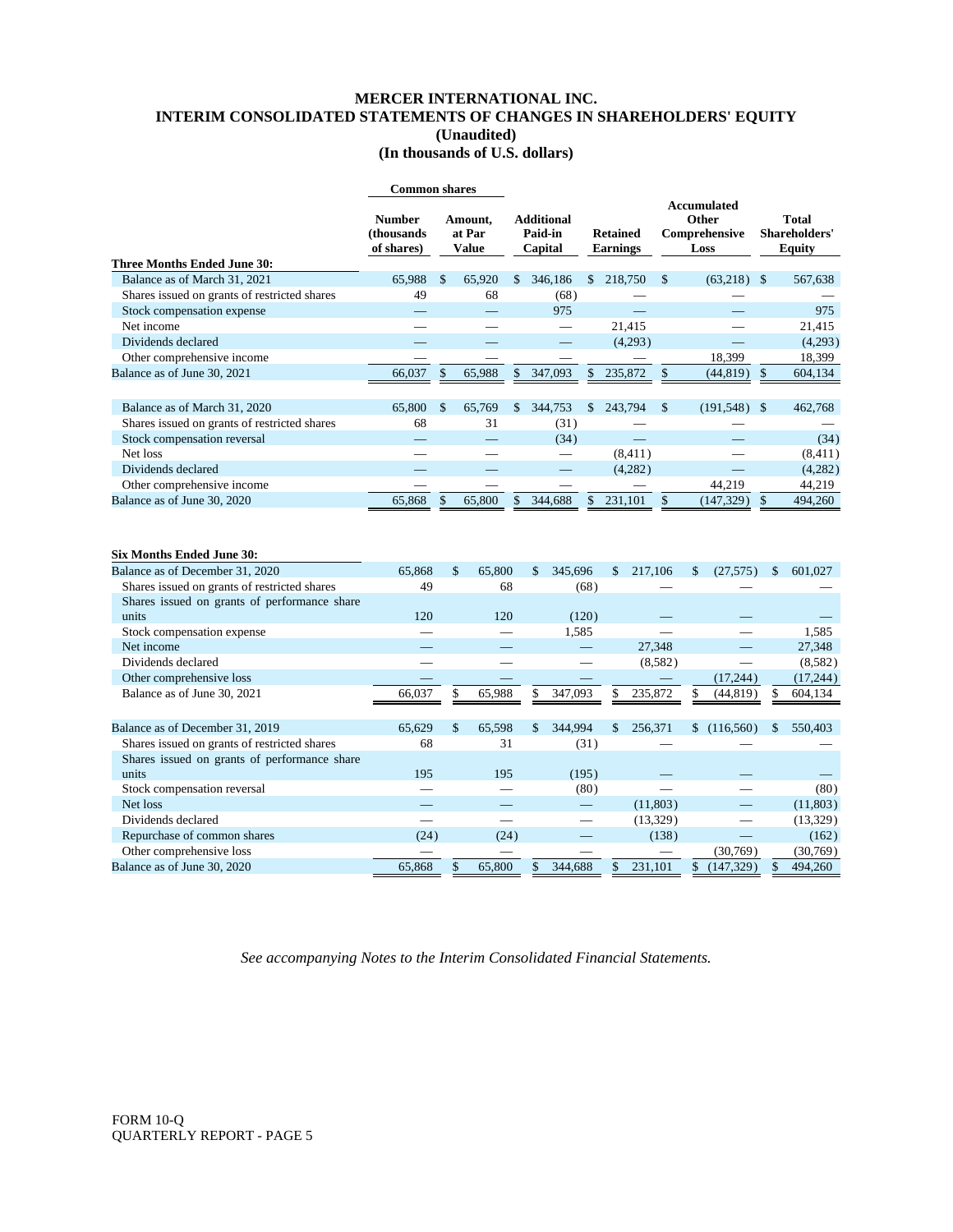## **MERCER INTERNATIONAL INC. INTERIM CONSOLIDATED STATEMENTS OF CASH FLOWS (Unaudited) (In thousands of U.S. dollars)**

|                                                                       | Three Months Ended June 30, |           |    | Six Months Ended June 30, |    |            |    |           |
|-----------------------------------------------------------------------|-----------------------------|-----------|----|---------------------------|----|------------|----|-----------|
|                                                                       |                             | 2021      |    | 2020                      |    | 2021       |    | 2020      |
| Cash flows from (used in) operating activities                        |                             |           |    |                           |    |            |    |           |
| Net income (loss)                                                     | \$                          | 21,415    | \$ | (8, 411)                  | \$ | 27,348     | \$ | (11, 803) |
| Adjustments to reconcile net income (loss) to cash flows              |                             |           |    |                           |    |            |    |           |
| from operating activities                                             |                             |           |    |                           |    |            |    |           |
| Depreciation and amortization                                         |                             | 31,955    |    | 30,201                    |    | 62,922     |    | 63,147    |
| Deferred income tax provision (recovery)                              |                             | 1,276     |    | (4,744)                   |    | 2,480      |    | (6,075)   |
| Inventory impairment                                                  |                             |           |    | 6,530                     |    |            |    | 12,264    |
| Loss on early extinguishment of debt                                  |                             |           |    |                           |    | 30,368     |    |           |
| Defined benefit pension plans and other post-retirement               |                             |           |    |                           |    |            |    |           |
| benefit plan expense                                                  |                             | 856       |    | 739                       |    | 1,775      |    | 1,501     |
| Stock compensation expense (reversal)                                 |                             | 975       |    | (34)                      |    | 1,585      |    | (80)      |
| Foreign exchange transaction losses (gains)                           |                             | 1,966     |    | 6,880                     |    | (6,640)    |    | 736       |
| Other                                                                 |                             | 356       |    | (695)                     |    | (260)      |    | (1,192)   |
| Defined benefit pension plans and other post-retirement               |                             |           |    |                           |    |            |    |           |
| benefit plan contributions                                            |                             | (1,202)   |    | (797)                     |    | (2,125)    |    | (1,712)   |
| Changes in working capital                                            |                             |           |    |                           |    |            |    |           |
| Accounts receivable                                                   |                             | 16,364    |    | 14,938                    |    | 3,941      |    | (5,988)   |
| Inventories                                                           |                             | (21, 964) |    | 11,442                    |    | (42, 763)  |    | (6,678)   |
| Accounts payable and accrued expenses                                 |                             | 30,167    |    | 7,879                     |    | 34,603     |    | (49, 781) |
| Other                                                                 |                             | (1,012)   |    | 177                       |    | (1,794)    |    | (76)      |
| Net cash from (used in) operating activities                          |                             | 81,152    |    | 64,105                    |    | 111,440    |    | (5,737)   |
| Cash flows from (used in) investing activities                        |                             |           |    |                           |    |            |    |           |
| Purchase of property, plant and equipment                             |                             | (62, 124) |    | (21, 544)                 |    | (87, 386)  |    | (44, 562) |
| Insurance proceeds                                                    |                             | 20,048    |    |                           |    | 20,048     |    |           |
| Purchase of amortizable intangible assets                             |                             | (568)     |    | (89)                      |    | (1,209)    |    | (527)     |
| Other                                                                 |                             | 285       |    | 796                       |    | (109)      |    | 847       |
| Net cash from (used in) investing activities                          |                             | (42, 359) |    | (20, 837)                 |    | (68, 656)  |    | (44,242)  |
| Cash flows from (used in) financing activities                        |                             |           |    |                           |    |            |    |           |
| Redemption of senior notes                                            |                             |           |    |                           |    | (824, 557) |    |           |
| Proceeds from issuance of senior notes                                |                             |           |    |                           |    | 875,000    |    | $\equiv$  |
| Proceeds from (repayment of) revolving credit facilities,             |                             |           |    |                           |    |            |    |           |
| net                                                                   |                             | (42,042)  |    | (25, 651)                 |    | (57, 112)  |    | 25,609    |
| Dividend payments                                                     |                             | (4,289)   |    |                           |    | (4,289)    |    | (9,047)   |
| Payment of debt issuance costs                                        |                             |           |    |                           |    | (14, 414)  |    |           |
| Proceeds from government grants                                       |                             |           |    | 299                       |    | 8,532      |    | 299       |
| Repurchase of common shares                                           |                             |           |    |                           |    |            |    | (162)     |
| Other                                                                 |                             | (1,832)   |    | (1,996)                   |    | 89         |    | (11,797)  |
| Net cash from (used in) financing activities                          |                             | (48, 163) |    | (27, 348)                 |    | (16, 751)  |    | 4,902     |
| Effect of exchange rate changes on cash and cash equivalents          |                             | (1,179)   |    | 888                       |    | (2,597)    |    | (2,674)   |
| Net increase (decrease) in cash and cash equivalents                  |                             | (10, 549) |    | 16.808                    |    | 23.436     |    | (47, 751) |
| Cash and cash equivalents, beginning of period                        |                             | 395,083   |    | 286,526                   |    | 361,098    |    | 351,085   |
| Cash and cash equivalents, end of period                              | \$                          | 384,534   | \$ | 303,334                   | \$ | 384,534    | \$ | 303,334   |
| Supplemental cash flow disclosure:                                    |                             |           |    |                           |    |            |    |           |
| Cash paid for interest                                                | \$                          | 1,084     | \$ | 950                       | \$ | 40,110     | \$ | 38,228    |
| Cash paid for income taxes                                            | $\mathbf{\hat{s}}$          | 3,290     | \$ | 1,907                     | \$ | 5,135      | \$ | 14,881    |
| Supplemental schedule of non-cash investing and financing activities: |                             |           |    |                           |    |            |    |           |
| Leased production equipment                                           | \$                          | 7.210     | \$ | 1.702                     | \$ | 23.179     | \$ | 10.696    |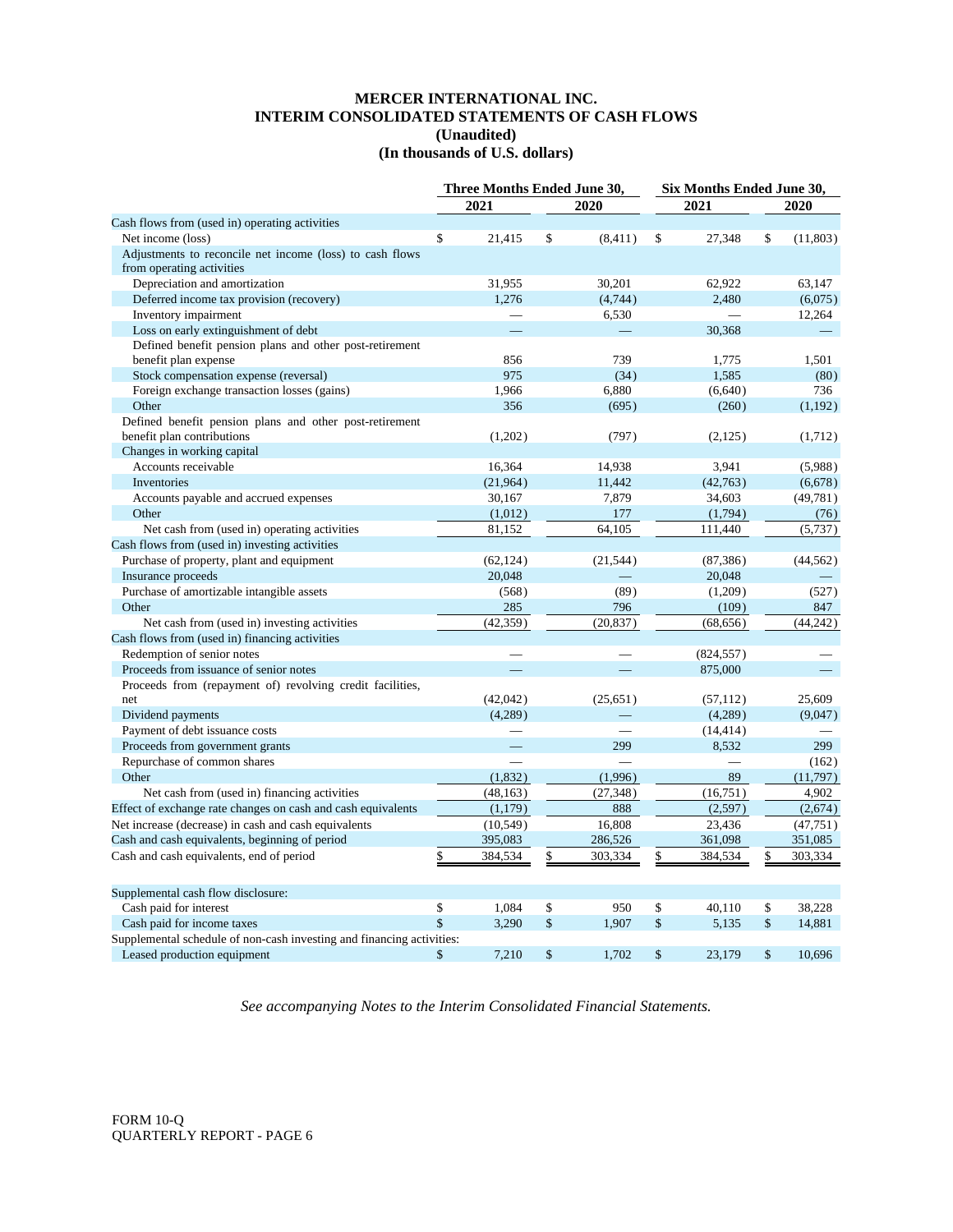## **Note 1. The Company and Summary of Significant Accounting Policies**

#### **Nature of Operations and Basis of Presentation**

The Interim Consolidated Financial Statements contained herein include the accounts of Mercer International Inc. ("Mercer Inc.") and all of its subsidiaries (collectively the "Company"). Mercer Inc. owns 100% of its subsidiaries with the exception of the 50% joint venture interest in the Cariboo mill with West Fraser Mills Ltd., which is accounted for using the equity method. The Company's shares of common stock are quoted and listed for trading on the NASDAQ Global Select Market.

The Interim Consolidated Financial Statements have been prepared by the Company pursuant to the rules and regulations of the United States Securities and Exchange Commission (the "SEC"). The year-end Consolidated Balance Sheet data was derived from audited financial statements. The footnote disclosure included herein has been prepared in accordance with accounting principles generally accepted for interim financial statements in the United States ("GAAP"). The unaudited Interim Consolidated Financial Statements should be read together with the audited Consolidated Financial Statements and accompanying notes included in the Company's latest Annual Report on Form 10-K for the fiscal year ended December 31, 2020. In the opinion of the Company, the unaudited Interim Consolidated Financial Statements contained herein have been prepared on a consistent basis with the audited Consolidated Financial Statements and accompanying notes included in the Company's latest Annual Report on Form 10-K for the fiscal year ended December 31, 2020 and contain all adjustments necessary for a fair statement of the results of the interim periods included. The results for the periods included herein may not be indicative of the results for the entire year.

In these Interim Consolidated Financial Statements, unless otherwise indicated, all amounts are expressed in United States dollars ("U.S. dollars" or "\$"). The symbol "€" refers to euros and the symbol "C\$" refers to Canadian dollars.

#### **Use of Estimates**

Preparation of financial statements and related disclosures in conformity with GAAP requires management to make estimates and assumptions that affect the amounts reported in the financial statements and accompanying notes. Significant management judgment is required in determining the accounting for, among other things, pension and other post-retirement benefit obligations, deferred income taxes (valuation allowance and permanent reinvestment), depreciation and amortization, future cash flows associated with impairment testing for long-lived assets, the allocation of the purchase price in a business combination to the assets acquired and liabilities assumed, legal liabilities and contingencies. Actual results could differ materially from these estimates, and changes in these estimates are recorded when known.

#### **Impact of the COVID-19 Pandemic**

The Company is subject to risks and uncertainties as a result of the COVID-19 pandemic. Recently many countries eased restrictions on economic and social activities to, among other things, reopen their economies by allowing businesses to restart and encourage economic recovery. The impact of the eased restrictions on the COVID-19 virus infection rate and the possible re-imposition of some restrictions on social, business and other activities is uncertain at this time.

The severity of the impact of the COVID-19 pandemic on the Company's business will depend on a number of factors, including, but not limited to, the duration and severity of the pandemic and the extent and severity of the impact on the Company's customers, all of which are uncertain and cannot be predicted. The Company's future results of operations and liquidity could be adversely impacted by delays in payments of outstanding receivable amounts beyond normal payment terms, supply chain disruptions and uncertain demand, and the impact of any initiatives or programs that the Company may undertake to address financial and operational challenges faced by its customers.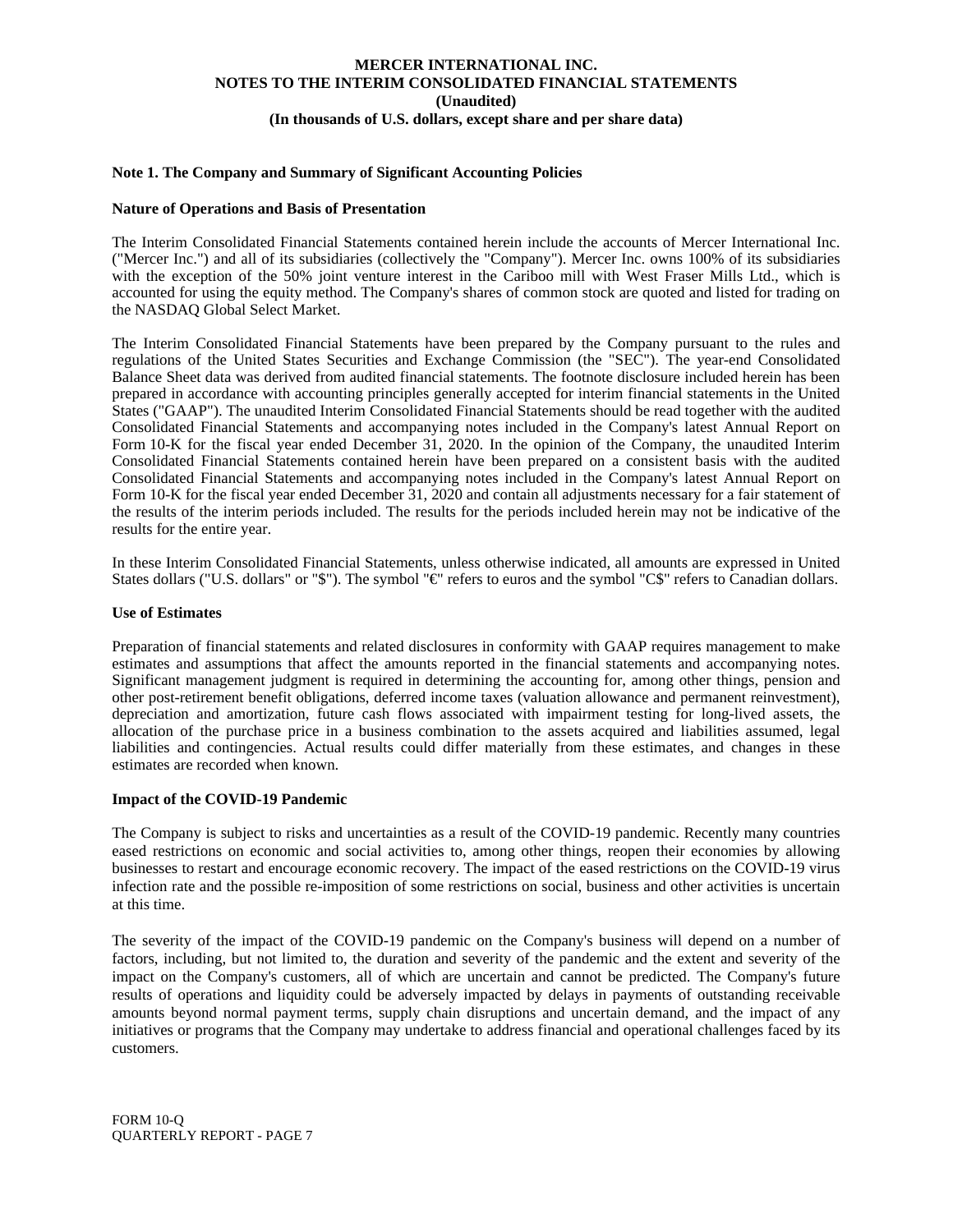## **Note 1. The Company and Summary of Significant Accounting Policies (continued)**

As of the date of issuance of these Interim Consolidated Financial Statements, the Company has not had significant credit losses, downtime or closures at its mills or disruptions to raw material supplies or access to logistics networks due to the COVID-19 pandemic, but the extent to which the COVID-19 pandemic may materially impact the Company's future financial condition, liquidity, or results of operations remains uncertain.

## **Note 2. Inventories**

Inventories as of June 30, 2021 and December 31, 2020, were comprised of the following:

|                       | <b>June 30,</b> |      | December 31, |  |  |  |
|-----------------------|-----------------|------|--------------|--|--|--|
|                       | 2021            | 2020 |              |  |  |  |
| Raw materials         | \$<br>107.150   | \$   | 74,526       |  |  |  |
| Finished goods        | 98.413          |      | 88,256       |  |  |  |
| Spare parts and other | 107,791         |      | 108,914      |  |  |  |
|                       | 313,354         | ъ    | 271,696      |  |  |  |

## **Note 3. Accounts Payable and Other**

Accounts payable and other as of June 30, 2021 and December 31, 2020, was comprised of the following:

|                        | <b>June 30,</b> |    | December 31, |  |  |
|------------------------|-----------------|----|--------------|--|--|
|                        | 2021            |    |              |  |  |
| Trade payables         | 67,679          | \$ | 42,730       |  |  |
| Accrued expenses       | 109,142         |    | 90,875       |  |  |
| Interest payable       | 27,289          |    | 33,241       |  |  |
| Income tax payable     | 21,319          |    | 23,256       |  |  |
| Government grants (a)  | 9,105           |    | 7,161        |  |  |
| Insurance proceeds (a) | 6.941           |    | 3,369        |  |  |
| Other                  | 22,984          |    | 10,362       |  |  |
|                        | 264.459         | \$ | 210.994      |  |  |

(a) The Canadian mills have a liability for unspent government grants which will be used to partially finance innovation and greenhouse gas emission reduction capital projects. The Peace River mill has a liability for unspent insurance proceeds which will be used to finance the rebuild of the recovery boiler. The grants and insurance proceeds are recorded in "Cash and cash equivalents" in the Interim Consolidated Balance Sheets, however, they are considered to be restricted as they are repayable if the mills do not spend the funds on approved projects.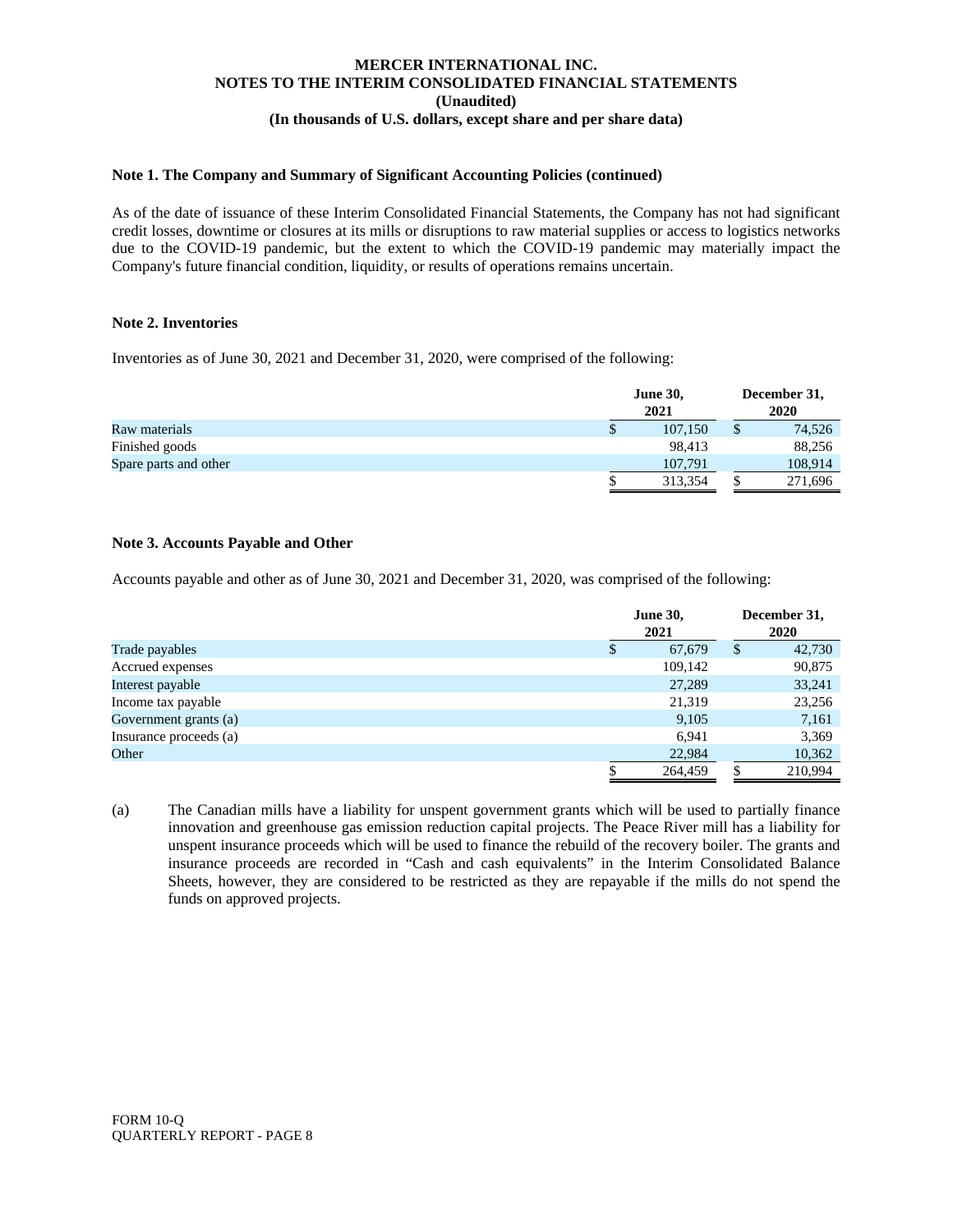## **Note 4. Debt**

Debt as of June 30, 2021 and December 31, 2020, was comprised of the following:

|                                                            |                 |      | <b>June 30,</b> | December 31,  |
|------------------------------------------------------------|-----------------|------|-----------------|---------------|
|                                                            | <b>Maturity</b> | 2021 |                 | 2020          |
| Senior notes (a)                                           |                 |      |                 |               |
| 5.500% senior notes                                        | 2026            | \$   | 300,000         | \$<br>300,000 |
| 5.125% senior notes                                        | 2029            |      | 875,000         |               |
| 6.500% senior notes                                        | 2024            |      |                 | 250,000       |
| 7.375% senior notes                                        | 2025            |      |                 | 550,000       |
|                                                            |                 |      |                 |               |
| Credit arrangements                                        |                 |      |                 |               |
| $\epsilon$ 200 million joint revolving credit facility (b) | 2023            |      |                 |               |
| C\$60 million revolving credit facility (c)                | 2024            |      |                 | 21,992        |
| C\$60 million revolving credit facility (d)                | 2023            |      |                 | 32,988        |
| €2.6 million demand loan (e)                               |                 |      |                 |               |
|                                                            |                 |      | 1,175,000       | 1,154,980     |
| Less: unamortized premium and issuance costs, net          |                 |      | (17, 127)       | (9,686)       |
|                                                            |                 |      | 1,157,873       | 1,145,294     |

The maturities of the principal portion of debt as of June 30, 2021 were as follows:

| 2021                       | D              |
|----------------------------|----------------|
| 2022<br>2023               |                |
|                            |                |
|                            |                |
| 2024<br>2025<br>Thereafter |                |
|                            | 1,175,000      |
|                            | 1,175,000<br>D |

Certain of the Company's debt instruments were issued under agreements which, among other things, may limit its ability and the ability of its subsidiaries to make certain payments, including dividends. These limitations are subject to specific exceptions. As of June 30, 2021, the Company was in compliance with the terms of its debt agreements.

(a) In January 2021, the Company issued \$875,000 in aggregate principal amount of 5.125% senior notes which mature on February 1, 2029 (the "2029 Senior Notes"). The net proceeds from the 2029 Senior Notes issuance were \$860,586 after deducting the underwriter's discount and offering expenses. The net proceeds were used to redeem the outstanding senior notes which were to mature in 2024 and 2025 and for general corporate purposes. In connection with the redemption, the Company recorded a loss on early extinguishment of debt of \$30,368 in the Interim Consolidated Statements of Operations.

The 2029 Senior Notes and the senior notes which mature on January 15, 2026 (the "2026 Senior Notes" and collectively with the 2029 Senior Notes, the "Senior Notes") are general unsecured senior obligations of the Company. The Company may redeem all or a part of the Senior Notes, upon not less than 10 days' or more than 60 days' notice at the redemption price plus accrued and unpaid interest to (but not including) the applicable redemption date.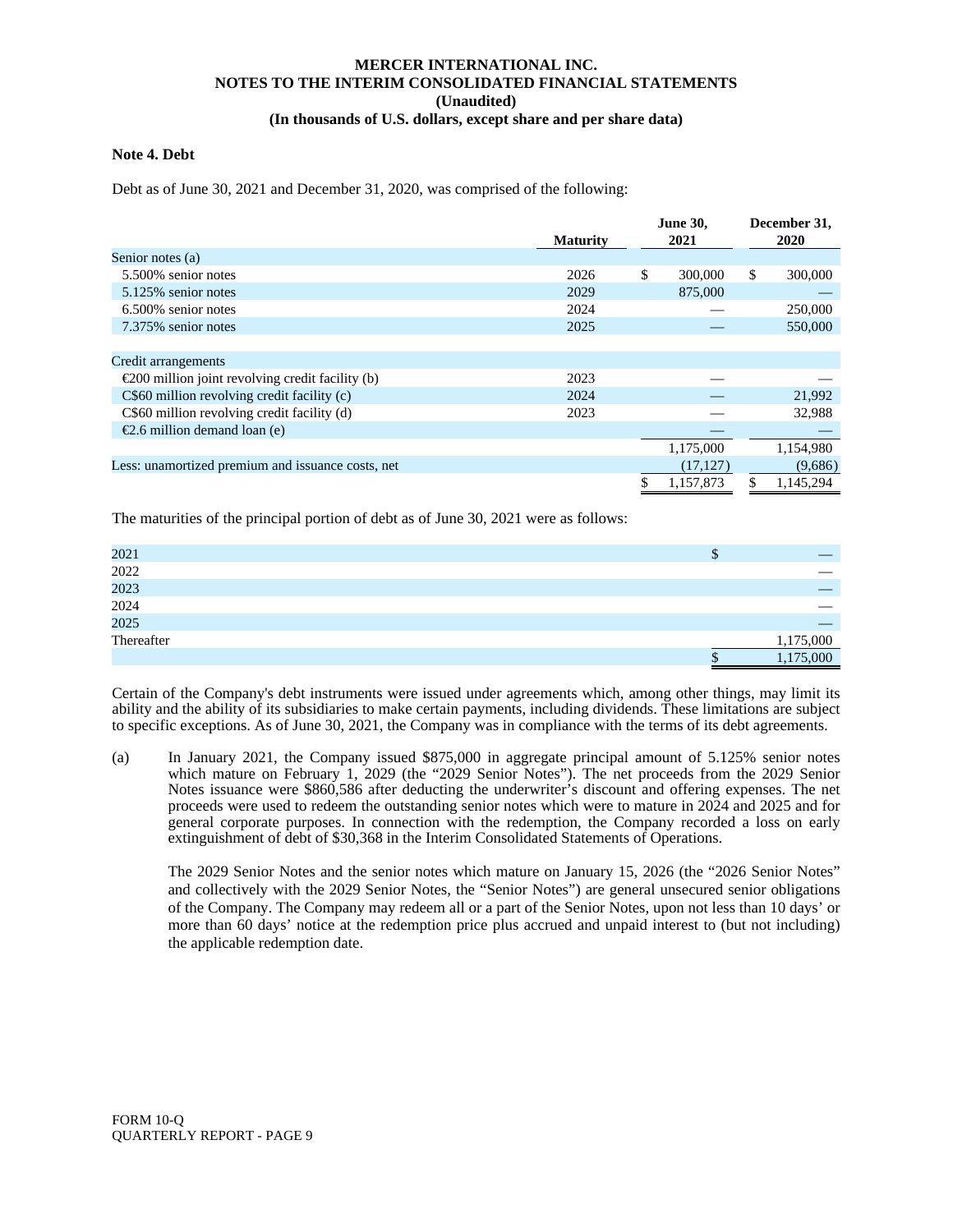## **Note 4. Debt (continued)**

The following table presents the redemption prices (expressed as percentages of principal amount) and the redemption periods of the Senior Notes:

| 2026 Senior Notes               |                   | <b>2029 Senior Notes</b>        |                   |
|---------------------------------|-------------------|---------------------------------|-------------------|
| 12 Month Period Beginning       | <b>Percentage</b> | 12 Month Period Beginning       | <b>Percentage</b> |
| January 15, 2021                | 102.750\%         | February 1, 2024                | 102.563%          |
| January 15, 2022                | 101.375%          | February 1, 2025                | 101.281%          |
| January 15, 2023 and thereafter | 100.000%          | February 1, 2026 and thereafter | 100.000\%         |

- (b) A  $\epsilon$ 200.0 million joint revolving credit facility with all of the Company's German mills that matures in December 2023. Borrowings under the facility are unsecured and bear interest at Euribor plus a variable margin ranging from 1.05% to 2.00% dependent on conditions including but not limited to a prescribed leverage ratio. As of June 30, 2021, approximately €9.9 million (\$11,720) of this facility was supporting bank guarantees and approximately  $\epsilon$ 190.1 million (\$225,960) was available.
- (c) A C\$60.0 million revolving credit facility for Peace River that matures in February 2024. The facility is available by way of: (i) Canadian dollar denominated advances, which bear interest at a designated prime rate per annum; (ii) banker's acceptance equivalent loans, which bear interest at the applicable Canadian dollar banker's acceptance plus 1.25% to 1.50% per annum; (iii) dollar denominated base rate advances at the greater of the federal funds rate plus 0.50%, a designated LIBOR rate plus 1.00% and the bank's applicable reference rate for U.S. dollar loans; and (iv) dollar LIBOR advances, which bear interest at LIBOR plus 1.25% to 1.50% per annum. Borrowings under the facility are collateralized by, among other things, the mill's inventories and accounts receivable. As of June 30, 2021, approximately C\$0.9 million (\$738) was supporting letters of credit and approximately C\$45.1 million (\$36,391) was available.
- (d) A C\$60.0 million revolving credit facility for Celgar that matures in July 2023. Borrowings under the facility are collateralized by the mill's inventories, accounts receivable, general intangibles and capital assets and are restricted by a borrowing base calculated on the mill's inventories and accounts receivable. The facility is available by way of: (i) Canadian and U.S. dollar denominated advances, which bear interest at a designated prime rate less 0.125% to plus 0.125% per annum; (ii) banker's acceptance equivalent loans, which bear interest at the applicable Canadian dollar banker's acceptance plus 1.25% to 1.625% per annum; and (iii) dollar LIBOR advances, which bear interest at LIBOR plus 1.25% to 1.625% per annum. As of June 30, 2021, approximately C\$0.5 million (\$364) was supporting letters of credit and approximately C\$59.5 million (\$48,046) was available.
- (e) A  $\epsilon$ 2.6 million demand loan for Rosenthal that does not have a maturity date. Borrowings under this facility are unsecured and bear interest at the rate of the three-month Euribor plus 2.50%. As of June 30, 2021, approximately  $\epsilon$ 2.6 million (\$3,033) of this facility was supporting bank guarantees and approximately \$nil was available.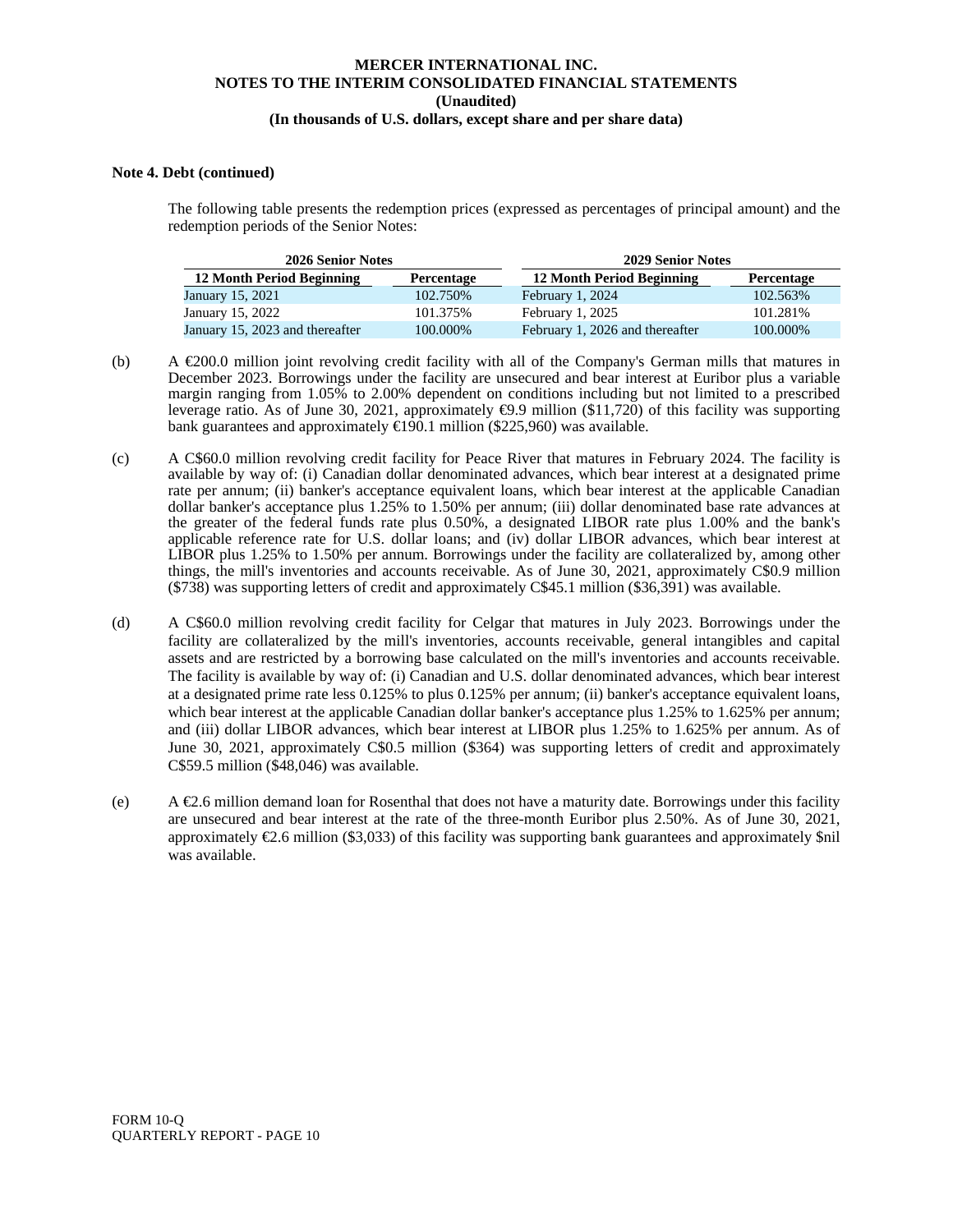## **Note 5. Pension and Other Post-Retirement Benefit Obligations**

## **Defined Benefit Plans**

Pension benefits are based on employees' earnings and years of service. The defined benefit plans are funded by contributions from the Company based on actuarial estimates and statutory requirements. The components of the net benefit costs for the Celgar and Peace River defined benefit plans, in aggregate for the three and six month periods ended June 30, 2021 and 2020 were as follows:

|                                    | Three Months Ended June 30, |         |                |       |    |         |      |                                                            |  |                |  |                                                            |
|------------------------------------|-----------------------------|---------|----------------|-------|----|---------|------|------------------------------------------------------------|--|----------------|--|------------------------------------------------------------|
|                                    |                             |         | 2021           |       |    |         | 2020 |                                                            |  |                |  |                                                            |
|                                    |                             |         | <b>Pension</b> |       |    |         |      | <b>Other Post-</b><br><b>Retirement</b><br><b>Benefits</b> |  | <b>Pension</b> |  | <b>Other Post-</b><br><b>Retirement</b><br><b>Benefits</b> |
| Service cost                       | \$                          | 956     | - \$           | 73    | S. | 824     | - S  | 63                                                         |  |                |  |                                                            |
| Interest cost                      |                             | 854     |                | 94    |    | 814     |      | 93                                                         |  |                |  |                                                            |
| Expected return on plan assets     |                             | (1,095) |                |       |    | (1,072) |      |                                                            |  |                |  |                                                            |
| Amortization of unrecognized items |                             | 165     |                | (191) |    | 233     |      | (216)                                                      |  |                |  |                                                            |
| Net benefit costs                  |                             | 880     |                | (24)  |    | 799     |      | (60)                                                       |  |                |  |                                                            |

|                                    |    | Six Months Ended June 30, |               |       |               |                                                            |              |                |  |  |  |  |                                                            |  |
|------------------------------------|----|---------------------------|---------------|-------|---------------|------------------------------------------------------------|--------------|----------------|--|--|--|--|------------------------------------------------------------|--|
|                                    |    |                           | 2021          |       |               |                                                            | 2020         |                |  |  |  |  |                                                            |  |
|                                    |    | <b>Pension</b>            |               |       |               | <b>Other Post-</b><br><b>Retirement</b><br><b>Benefits</b> |              | <b>Pension</b> |  |  |  |  | <b>Other Post-</b><br><b>Retirement</b><br><b>Benefits</b> |  |
| Service cost                       | \$ | 1,981                     | <sup>\$</sup> | 152   | <sup>\$</sup> | 1,673                                                      | <sup>8</sup> | 127            |  |  |  |  |                                                            |  |
| Interest cost                      |    | 1.771                     |               | 196   |               | 1.654                                                      |              | 189            |  |  |  |  |                                                            |  |
| Expected return on plan assets     |    | (2,269)                   |               |       |               | (2,165)                                                    |              |                |  |  |  |  |                                                            |  |
| Amortization of unrecognized items |    | 341                       |               | (397) |               | 461                                                        |              | (438)          |  |  |  |  |                                                            |  |
| Net benefit costs                  |    | 1.824                     |               | (49)  |               | 1,623                                                      |              | (122)          |  |  |  |  |                                                            |  |

The components of the net benefit costs other than service cost are recorded in "Other income (expenses)" in the Interim Consolidated Statements of Operations. The amortization of unrecognized items relates to net actuarial losses and prior service costs.

## **Defined Contribution Plan**

Effective December 31, 2008, the defined benefit plans at the Celgar mill were closed to new members. In addition, the related defined benefit service accrual ceased on December 31, 2008, and members began to receive pension benefits, at a fixed contractual rate, under a new defined contribution plan effective January 1, 2009. During the three and six month periods ended June 30, 2021, the Company made contributions of \$315 and \$695, respectively to this plan (2020 – \$58 and \$471).

## **Multiemployer Plan**

The Company participates in a multiemployer plan for the hourly-paid employees at the Celgar mill. The contributions to the plan are determined based on a percentage of pensionable earnings pursuant to a collective bargaining agreement. The Company has no current or future contribution obligations in excess of the contractual contributions. During the three and six month periods ended June 30, 2021, the Company made contributions of \$610 and \$1,324, respectively to this plan (2020 – \$555 and \$1,006).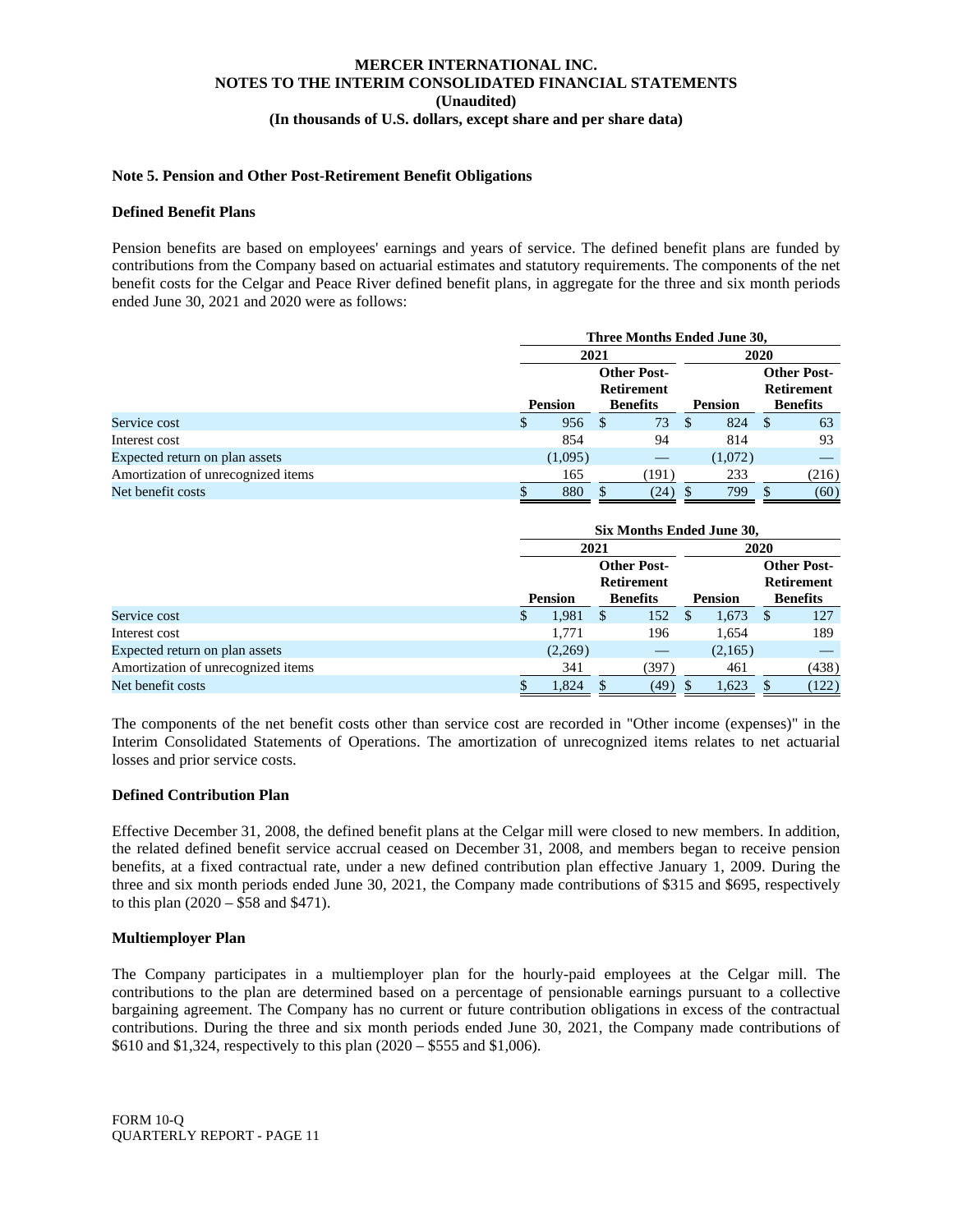## **Note 6. Income Taxes**

Differences between the U.S. Federal statutory and the Company's effective tax rates for the three and six month periods ended June 30, 2021 and 2020, were as follows:

|                                                                     |    | Three Months Ended June 30. |              |              |               | Six Months Ended June 30. |     |          |
|---------------------------------------------------------------------|----|-----------------------------|--------------|--------------|---------------|---------------------------|-----|----------|
|                                                                     |    |                             | 2021<br>2020 |              |               | 2021                      |     | 2020     |
| U.S. Federal statutory rate                                         |    | 21%                         |              | 21%          |               | 21%                       |     | 21%      |
| U.S. Federal statutory rate on income (loss) before<br>income taxes | \$ | $(6,741)$ \$                |              | 1,581        | <sup>\$</sup> | $(8,554)$ \$              |     | 1,171    |
| Tax differential on foreign income                                  |    | (6, 532)                    |              | (662)        |               | (9,380)                   |     | (1,881)  |
| Effect of foreign earnings (a)                                      |    | (3,508)                     |              | (1,295)      |               | (6,620)                   |     | (2,870)  |
| Valuation allowance (b)                                             |    | 165                         |              | (3,169)      |               | (10,952)                  |     | (3,165)  |
| Tax benefit of partnership structure                                |    | 673                         |              | 935          |               | 1,566                     |     | 1,870    |
| Non-taxable foreign subsidies                                       |    | 743                         |              | 678          |               | 1,491                     |     | 1,364    |
| True-up of prior year taxes                                         |    | (46)                        |              | 1,068        |               | 3,124                     |     | (154)    |
| Annual effective tax rate adjustment                                |    | 4,700                       |              |              |               | 18,000                    |     |          |
| Other, net                                                          |    | (139)                       |              | (18)         |               | (2,058)                   |     | (2,561)  |
| Income tax provision                                                |    | (10,685)                    |              | (882)        |               | (13, 383)                 | \$. | (6,226)  |
| Comprised of:                                                       |    |                             |              |              |               |                           |     |          |
| Current income tax provision                                        | \$ | $(9.409)$ \$                |              | $(5,626)$ \$ |               | $(10,903)$ \$             |     | (12,301) |
| Deferred income tax recovery (provision)                            |    | (1,276)                     |              | 4,744        |               | (2,480)                   |     | 6,075    |
| Income tax provision                                                | S  | (10,685)                    | \$           | (882)        | <sup>S</sup>  | (13, 383)                 | S   | (6,226)  |

- (a) Primarily due to the impact of the global intangible low-taxed income provision in the Tax Cuts and Jobs Act of 2017.
- (b) For the three and six month periods ended June 30, 2021, the valuation allowance primarily relates to taxable losses and denied interest expense.

## **Note 7. Shareholders' Equity**

#### **Dividends**

During the six month period ended June 30, 2021, the Company's board of directors declared the following quarterly dividends:

|                          |   | <b>Dividend Per</b> |   |        |
|--------------------------|---|---------------------|---|--------|
| <b>Date Declared</b>     |   | <b>Common Share</b> |   | Amount |
| <b>February 16, 2021</b> | J | 0.0650              | J | 4.289  |
| April 29, 2021           |   | 0.0650              |   | 4.293  |
|                          |   | 0.1300              | ۰ | 8.582  |

In July 2021, the Company's board of directors declared a quarterly dividend of \$0.065 per common share. Payment of the dividend will be made on October 6, 2021 to all shareholders of record on September 29, 2021. Future dividends are subject to approval by the board of directors and may be adjusted as business and industry conditions warrant.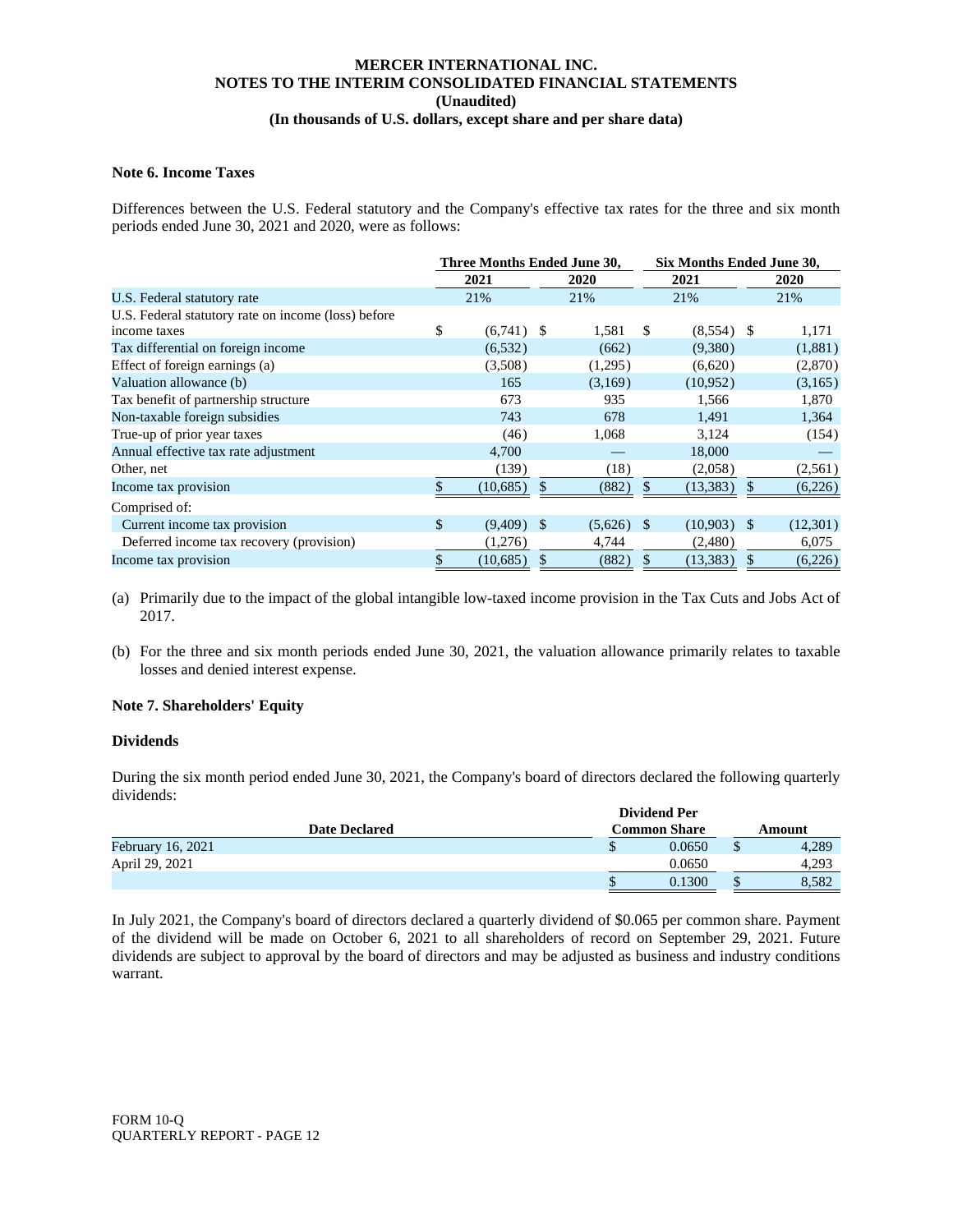## **Note 7. Shareholders' Equity (continued)**

#### **Stock Based Compensation**

The Company has a stock incentive plan which provides for options, restricted stock rights, restricted shares, performance shares, performance share units ("PSUs") and stock appreciation rights to be awarded to employees, consultants and non-employee directors. During the three and six month periods ended June 30, 2021, there were no issued and outstanding options, restricted stock rights, performance shares or stock appreciation rights. As of June 30, 2021, after factoring in all allocated shares, there remain approximately 1.2 million common shares available for grant.

## *PSUs*

PSUs comprise rights to receive common shares at a future date that are contingent on the Company and the grantee achieving certain performance objectives. The performance objective period is generally three years. For the three and six month periods ended June 30, 2021, the Company recognized an expense of \$822 and \$1,295, respectively related to PSUs (2020 – a reversal of \$154 and \$313).

The following table summarizes PSU activity during the period:

|                                   | <b>Number of PSUs</b> |
|-----------------------------------|-----------------------|
| Outstanding as of January 1, 2021 | 2,364,848             |
| Granted                           | 1.007.912             |
| Vested and issued                 | (120, 271)            |
| Forfeited                         | (498, 017)            |
| Outstanding as of June 30, 2021   | 2,754,472             |

#### *Restricted Shares*

Restricted shares generally vest at the end of one year. For the three and six month periods ended June 30, 2021, the Company recognized an expense of \$153 and \$290, respectively related to restricted shares (2020 - \$120 and \$233). As of June 30, 2021, the total remaining unrecognized compensation cost related to restricted shares amounted to approximately \$669 which will be amortized over the remaining vesting periods.

The following table summarizes restricted share activity during the period:

|                                   | Number of         |
|-----------------------------------|-------------------|
|                                   | <b>Restricted</b> |
|                                   | <b>Shares</b>     |
| Outstanding as of January 1, 2021 | 68,140            |
| Granted                           | 49,195            |
| Vested                            | (68, 140)         |
| Outstanding as of June 30, 2021   | 49,195            |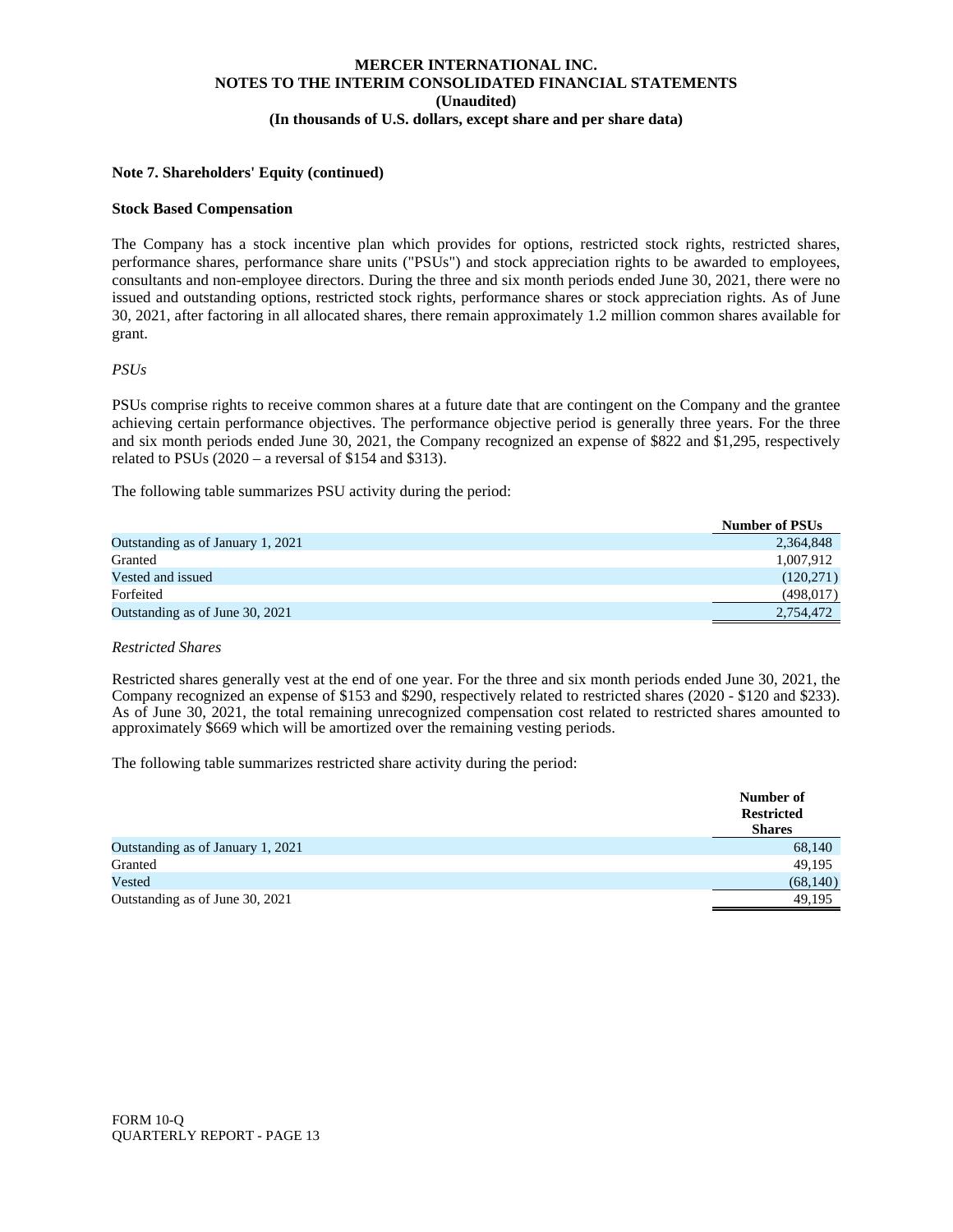#### **Note 8. Net Income (Loss) Per Common Share**

The reconciliation of basic and diluted net income (loss) per common share for the three and six month periods ended June 30, 2021 and 2020 was as follows:

|                                                       |    | <b>Three Months Ended</b><br><b>June 30.</b> |    |            |               | <b>Six Months Ended</b><br><b>June 30.</b> |               |            |  |  |  |  |  |  |  |  |  |  |  |  |  |  |  |  |  |  |  |  |  |  |  |  |  |  |  |  |  |  |  |  |  |      |  |      |  |  |  |  |  |  |  |      |
|-------------------------------------------------------|----|----------------------------------------------|----|------------|---------------|--------------------------------------------|---------------|------------|--|--|--|--|--|--|--|--|--|--|--|--|--|--|--|--|--|--|--|--|--|--|--|--|--|--|--|--|--|--|--|--|--|------|--|------|--|--|--|--|--|--|--|------|
|                                                       |    | 2021                                         |    |            |               |                                            |               |            |  |  |  |  |  |  |  |  |  |  |  |  |  |  |  |  |  |  |  |  |  |  |  |  |  |  |  |  |  |  |  |  |  | 2020 |  | 2021 |  |  |  |  |  |  |  | 2020 |
| Net income (loss)                                     |    |                                              |    |            |               |                                            |               |            |  |  |  |  |  |  |  |  |  |  |  |  |  |  |  |  |  |  |  |  |  |  |  |  |  |  |  |  |  |  |  |  |  |      |  |      |  |  |  |  |  |  |  |      |
| Basic and diluted                                     | \$ | 21,415                                       | \$ | (8,411)    | <sup>\$</sup> | 27,348                                     | S             | (11,803)   |  |  |  |  |  |  |  |  |  |  |  |  |  |  |  |  |  |  |  |  |  |  |  |  |  |  |  |  |  |  |  |  |  |      |  |      |  |  |  |  |  |  |  |      |
|                                                       |    |                                              |    |            |               |                                            |               |            |  |  |  |  |  |  |  |  |  |  |  |  |  |  |  |  |  |  |  |  |  |  |  |  |  |  |  |  |  |  |  |  |  |      |  |      |  |  |  |  |  |  |  |      |
| Net income (loss) per common share                    |    |                                              |    |            |               |                                            |               |            |  |  |  |  |  |  |  |  |  |  |  |  |  |  |  |  |  |  |  |  |  |  |  |  |  |  |  |  |  |  |  |  |  |      |  |      |  |  |  |  |  |  |  |      |
| Basic and diluted                                     | \$ | 0.32                                         | \$ | (0.13)     | - \$          | 0.41                                       | <sup>\$</sup> | (0.18)     |  |  |  |  |  |  |  |  |  |  |  |  |  |  |  |  |  |  |  |  |  |  |  |  |  |  |  |  |  |  |  |  |  |      |  |      |  |  |  |  |  |  |  |      |
|                                                       |    |                                              |    |            |               |                                            |               |            |  |  |  |  |  |  |  |  |  |  |  |  |  |  |  |  |  |  |  |  |  |  |  |  |  |  |  |  |  |  |  |  |  |      |  |      |  |  |  |  |  |  |  |      |
| Weighted average number of common shares outstanding: |    |                                              |    |            |               |                                            |               |            |  |  |  |  |  |  |  |  |  |  |  |  |  |  |  |  |  |  |  |  |  |  |  |  |  |  |  |  |  |  |  |  |  |      |  |      |  |  |  |  |  |  |  |      |
| Basic (a)                                             |    | 65,941,932                                   |    | 65,778,894 |               | 65,899,904                                 |               | 65,736,677 |  |  |  |  |  |  |  |  |  |  |  |  |  |  |  |  |  |  |  |  |  |  |  |  |  |  |  |  |  |  |  |  |  |      |  |      |  |  |  |  |  |  |  |      |
| Effect of dilutive instruments:                       |    |                                              |    |            |               |                                            |               |            |  |  |  |  |  |  |  |  |  |  |  |  |  |  |  |  |  |  |  |  |  |  |  |  |  |  |  |  |  |  |  |  |  |      |  |      |  |  |  |  |  |  |  |      |
| <b>PSUs</b>                                           |    | 352,170                                      |    |            |               | 318,770                                    |               |            |  |  |  |  |  |  |  |  |  |  |  |  |  |  |  |  |  |  |  |  |  |  |  |  |  |  |  |  |  |  |  |  |  |      |  |      |  |  |  |  |  |  |  |      |
| Restricted shares                                     |    | 38,581                                       |    |            |               | 47,342                                     |               |            |  |  |  |  |  |  |  |  |  |  |  |  |  |  |  |  |  |  |  |  |  |  |  |  |  |  |  |  |  |  |  |  |  |      |  |      |  |  |  |  |  |  |  |      |
| Diluted                                               |    | 66,332,683                                   |    | 65,778,894 |               | 66.266.016                                 |               | 65,736,677 |  |  |  |  |  |  |  |  |  |  |  |  |  |  |  |  |  |  |  |  |  |  |  |  |  |  |  |  |  |  |  |  |  |      |  |      |  |  |  |  |  |  |  |      |

(a) For the three and six month periods ended June 30, 2021, the basic weighted average number of common shares outstanding excludes 49,195 restricted shares which have been issued, but have not vested as of June 30, 2021 (2020 – 68,140 restricted shares).

The calculation of diluted net income (loss) per common share does not assume the exercise of any instruments that would have an anti-dilutive effect on net income (loss) per common share. Instruments excluded from the calculation of net income (loss) per common share because they were anti-dilutive for the three and six month periods ended June 30, 2021 and 2020 were as follows:

|                   | <b>Three Months Ended</b> |           | <b>Six Months Ended</b> |           |  |
|-------------------|---------------------------|-----------|-------------------------|-----------|--|
|                   | <b>June 30.</b>           |           | <b>June 30.</b>         |           |  |
|                   | 2021                      | 2020      | 2021                    | 2020      |  |
| <b>PSUs</b>       |                           | 2,391,082 |                         | 2,391,082 |  |
| Restricted shares |                           | 68.140    | $\hspace{0.05cm}$       | 68.140    |  |

#### **Note 9. Accumulated Other Comprehensive Loss**

The change in the accumulated other comprehensive loss by component (net of tax) for the six month period ended June 30, 2021 was as follows:

|                                                            |                                                     | <b>Defined Benefit</b>        |                      |         |   |              |  |  |
|------------------------------------------------------------|-----------------------------------------------------|-------------------------------|----------------------|---------|---|--------------|--|--|
|                                                            |                                                     | Foreign<br><b>Pension and</b> |                      |         |   |              |  |  |
|                                                            | <b>Currency</b><br><b>Translation</b><br>Adjustment |                               | <b>Other Post-</b>   |         |   |              |  |  |
|                                                            |                                                     |                               | <b>Retirement</b>    |         |   |              |  |  |
|                                                            |                                                     |                               | <b>Benefit Items</b> |         |   | <b>Total</b> |  |  |
| Balance as of January 1, 2021                              |                                                     | (19,578)                      | \$                   | (7,997) | S | (27,575)     |  |  |
| Other comprehensive income (loss) before reclassifications |                                                     | (17,566)                      |                      | 378     |   | (17, 188)    |  |  |
| Amounts reclassified                                       |                                                     |                               |                      | (56)    |   | (56)         |  |  |
| Other comprehensive income (loss), net of taxes            |                                                     | (17, 566)                     |                      | 322     |   | (17, 244)    |  |  |
| Balance as of June 30, 2021                                |                                                     | (37, 144)                     |                      | (7,675) |   | (44, 819)    |  |  |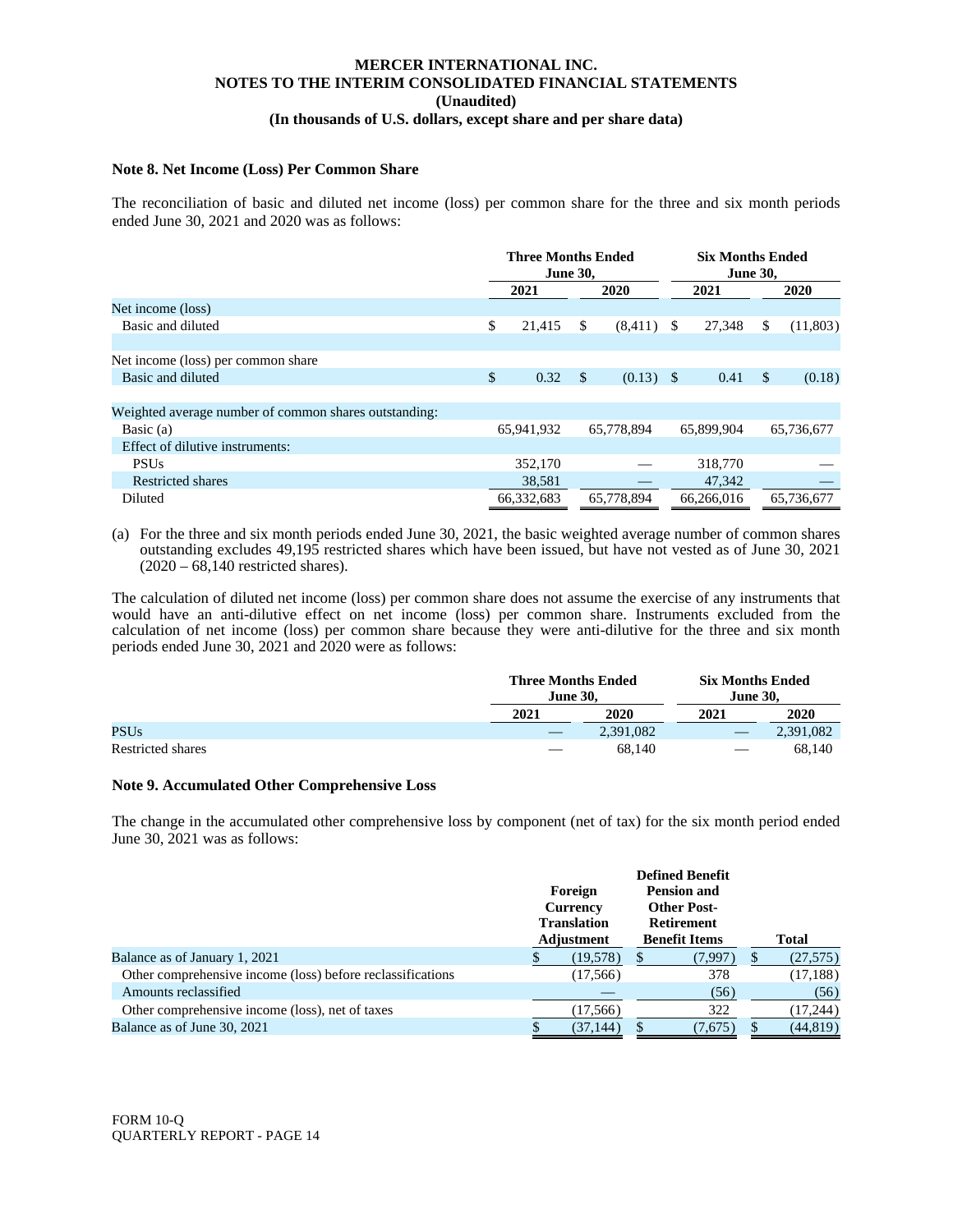## **Note 10. Related Party Transactions**

The Company enters into related party transactions with its joint ventures. For the three and six month periods ended June 30, 2021, pulp purchases from the Company's 50% owned Cariboo mill, which are transacted at the Cariboo mill's cost, were \$27,152 and \$48,195, respectively (2020 – \$13,942 and \$33,536) and as of June 30, 2021 the Company had a receivable balance from the Cariboo mill of \$2,791 (December 31, 2020 – \$3,518). For the three and six month periods ended June 30, 2021, services from the Company's 50% owned logging and chipping operation, which are transacted at arm's length negotiated prices, were \$610 and \$5,234, respectively (2020 – \$1,735 and \$8,278) and as of June 30, 2021 the Company had a payable balance to the operation of \$2,172 (December 31,  $2020 - $1,953$ .

## **Note 11. Segment Information**

The Company is managed based on the primary products it manufactures: pulp and wood products. Accordingly, the Company's four pulp mills and its 50% interest in the Cariboo mill are aggregated into the pulp segment, and the Friesau sawmill is a separate reportable segment, wood products. The Company's sandalwood business is included in Corporate and Other as it does not meet the criteria to be reported as a separate reportable segment.

None of the income or loss items following operating income in the Company's Interim Consolidated Statements of Operations are allocated to the segments, as those items are reviewed separately by management.

Information about certain segment data for the three and six month periods ended June 30, 2021 and 2020, was as follows:

|                                             |              |         | Wood          |        |               | Corporate       |              |         |  |  |  |           |  |                     |
|---------------------------------------------|--------------|---------|---------------|--------|---------------|-----------------|--------------|---------|--|--|--|-----------|--|---------------------|
| Three Months Ended June 30, 2021            |              | Pulp    |               |        |               | <b>Products</b> |              |         |  |  |  | and Other |  | <b>Consolidated</b> |
| Revenues from external customers            | \$           | 310,249 | $\mathbb{S}$  | 90,439 | \$.           | 1,144           | \$           | 401,832 |  |  |  |           |  |                     |
| Operating income (loss)                     | \$           | 13,338  | \$            | 42,314 | \$            | (3,816)         | \$           | 51,836  |  |  |  |           |  |                     |
| Depreciation and amortization               | \$           | 27,967  | \$            | 3,748  | \$            | 240             | \$           | 31,955  |  |  |  |           |  |                     |
| Revenues by major products                  |              |         |               |        |               |                 |              |         |  |  |  |           |  |                     |
| Pulp                                        | $\mathbb{S}$ | 297,191 | $\mathbb{S}$  |        | $\mathbb{S}$  |                 | $\mathbb{S}$ | 297,191 |  |  |  |           |  |                     |
| Lumber                                      |              |         |               | 86,285 |               |                 |              | 86,285  |  |  |  |           |  |                     |
| Energy and chemicals                        |              | 13,058  |               | 2,692  |               | 1,144           |              | 16,894  |  |  |  |           |  |                     |
| Wood residuals                              |              |         |               | 1,462  |               |                 |              | 1,462   |  |  |  |           |  |                     |
| Total revenues                              | \$           | 310,249 | \$            | 90,439 |               | 1,144           | \$           | 401,832 |  |  |  |           |  |                     |
| <b>Revenues by geographical markets (a)</b> |              |         |               |        |               |                 |              |         |  |  |  |           |  |                     |
| U.S.                                        | \$           | 34,406  | <sup>\$</sup> | 53,610 | <sup>\$</sup> | 547             | \$.          | 88,563  |  |  |  |           |  |                     |
| Germany                                     |              | 101,095 |               | 17,422 |               |                 |              | 118,517 |  |  |  |           |  |                     |
| China                                       |              | 68,008  |               | 469    |               |                 |              | 68,477  |  |  |  |           |  |                     |
| Other countries                             |              | 106,740 |               | 18,938 |               | 597             |              | 126,275 |  |  |  |           |  |                     |
| Total revenues                              |              | 310,249 | \$            | 90,439 |               | 1,144           | \$           | 401,832 |  |  |  |           |  |                     |

(a) Sales are attributed to countries based on the ship-to location provided by the customer.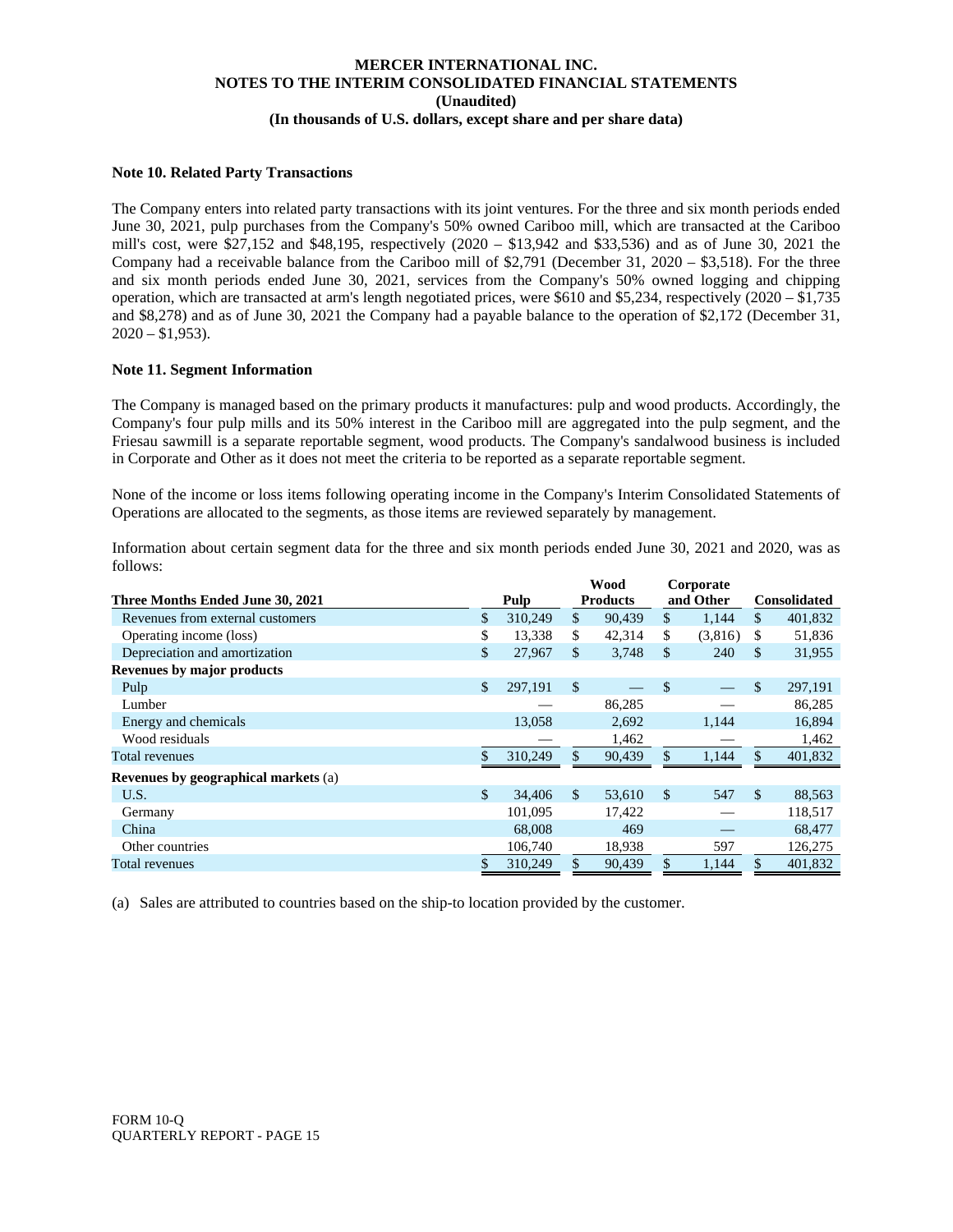## **Note 11. Business Segment Information (continued)**

|                                      |               |               | Wood            |               | Corporate |                     |         |
|--------------------------------------|---------------|---------------|-----------------|---------------|-----------|---------------------|---------|
| Three Months Ended June 30, 2020     | Pulp          |               | <b>Products</b> | and Other     |           | <b>Consolidated</b> |         |
| Revenues from external customers     | \$<br>298,046 | \$.           | 41,727          | \$            | 1,422     | \$                  | 341,195 |
| Operating income (loss)              | \$<br>8,110   | \$.           | 4,327           | \$            | (2,122)   | \$.                 | 10,315  |
| Depreciation and amortization        | \$<br>27,219  | \$            | 2,804           | \$            | 178       | \$                  | 30,201  |
| <b>Revenues by major products</b>    |               |               |                 |               |           |                     |         |
| Pulp                                 | \$<br>276,919 | $\mathbb{S}$  |                 | \$            |           | \$                  | 276,919 |
| Lumber                               |               |               | 37,611          |               |           |                     | 37,611  |
| Energy and chemicals                 | 21,127        |               | 2,629           |               | 1,422     |                     | 25,178  |
| Wood residuals                       |               |               | 1,487           |               |           |                     | 1,487   |
| Total revenues                       | \$<br>298,046 | \$            | 41,727          |               | 1,422     | \$                  | 341,195 |
| Revenues by geographical markets (a) |               |               |                 |               |           |                     |         |
| U.S.                                 | \$<br>39,651  | $\mathcal{S}$ | 17,622          | <sup>\$</sup> | 575       | \$                  | 57,848  |
| Germany                              | 77,568        |               | 12,294          |               |           |                     | 89,862  |
| China                                | 78.814        |               |                 |               |           |                     | 78,814  |
| Other countries                      | 102,013       |               | 11,811          |               | 847       |                     | 114,671 |
| Total revenues                       | \$<br>298,046 | \$.           | 41,727          | \$            | 1,422     | \$                  | 341,195 |

(a) Sales are attributed to countries based on the ship-to location provided by the customer.

|                                      |                 | Wood          |                 | Corporate     |           |     |                     |
|--------------------------------------|-----------------|---------------|-----------------|---------------|-----------|-----|---------------------|
| Six Months Ended June 30, 2021       | Pulp            |               | <b>Products</b> |               | and Other |     | <b>Consolidated</b> |
| Revenues from external customers     | \$<br>650,005   | \$            | 161,426         | \$            | 3,121     | \$  | 814,552             |
| Operating income (loss)              | \$<br>38,634    | \$            | 70,291          | \$            | (6,060)   | \$  | 102,865             |
| Depreciation and amortization        | \$<br>55,013    | \$            | 7,471           | \$            | 438       | \$  | 62,922              |
| Total assets (a)                     | \$<br>1,778,079 | \$            | 249,205         | \$            | 187,414   | \$  | 2,214,698           |
| <b>Revenues by major products</b>    |                 |               |                 |               |           |     |                     |
| Pulp                                 | \$<br>614,773   | $\mathcal{S}$ |                 | <sup>\$</sup> |           | \$  | 614,773             |
| Lumber                               |                 |               | 153,596         |               |           |     | 153,596             |
| Energy and chemicals                 | 35,232          |               | 4,806           |               | 3,121     |     | 43,159              |
| Wood residuals                       |                 |               | 3,024           |               |           |     | 3,024               |
| Total revenues                       | \$<br>650,005   | \$            | 161,426         |               | 3,121     | \$  | 814,552             |
| Revenues by geographical markets (b) |                 |               |                 |               |           |     |                     |
| U.S.                                 | \$<br>80,278    | \$            | 98,702          | \$.           | 1,306     | \$. | 180,286             |
| Germany                              | 193,632         |               | 29,539          |               |           |     | 223,171             |
| China                                | 163,543         |               | 846             |               |           |     | 164,389             |
| Other countries                      | 212,552         |               | 32,339          |               | 1,815     |     | 246,706             |
| Total revenues                       | 650,005         |               | 161,426         |               | 3,121     | \$  | 814,552             |

(a) Total assets for the pulp segment includes the Company's \$45,844 investment in joint ventures, primarily for the Cariboo mill.

(b) Sales are attributed to countries based on the ship-to location provided by the customer.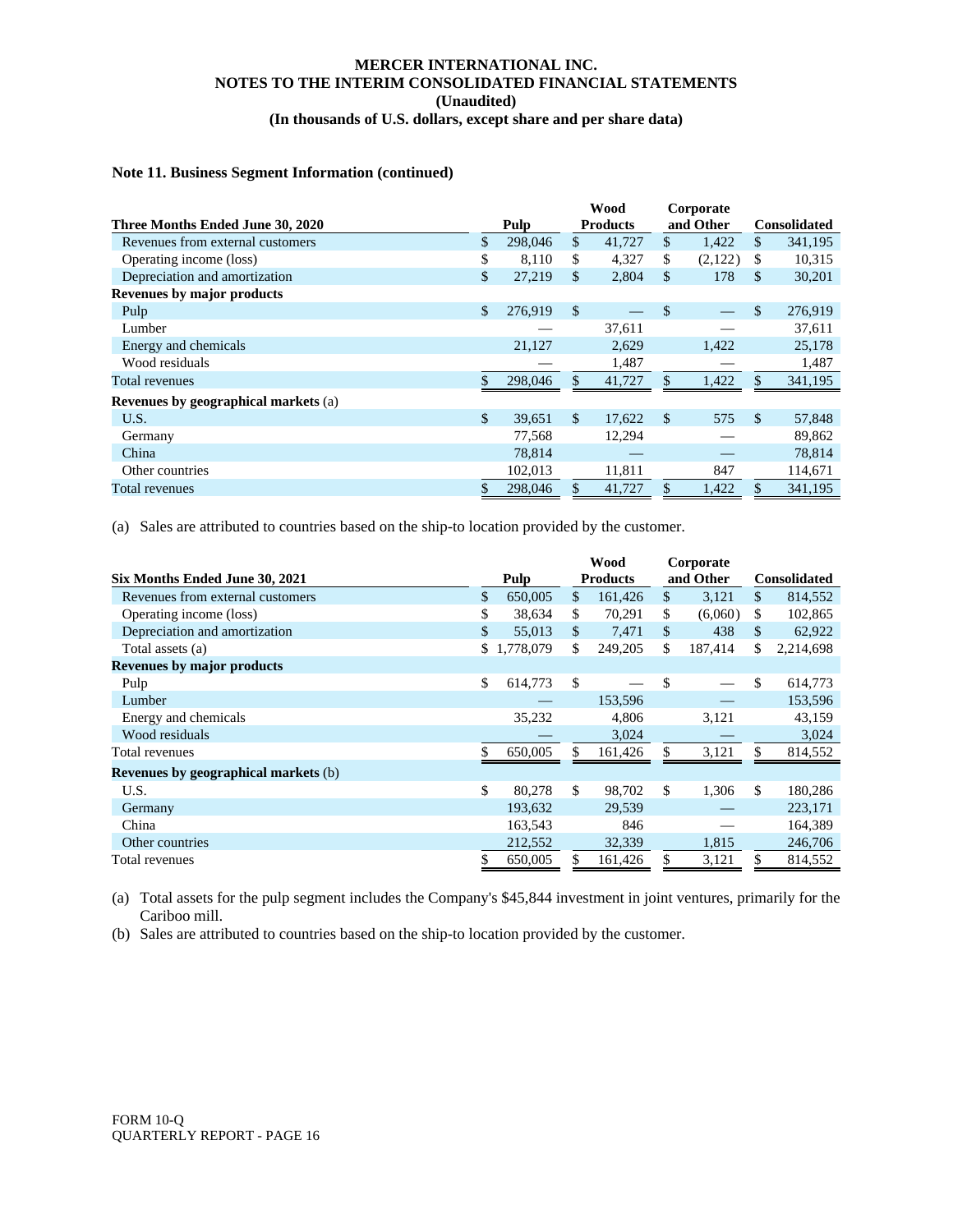## **Note 11. Business Segment Information (continued)**

|                                             |               |         |               | Wood            |               | Corporate |     |                     |  |
|---------------------------------------------|---------------|---------|---------------|-----------------|---------------|-----------|-----|---------------------|--|
| Six Months Ended June 30, 2020              |               | Pulp    |               | <b>Products</b> | and Other     |           |     | <b>Consolidated</b> |  |
| Revenues from external customers            | \$            | 601.651 | \$            | 87,505          | \$            | 2,638     | \$  | 691,794             |  |
| Operating income (loss)                     | \$            | 29,549  | \$            | 9,882           | \$            | (5,054)   | \$  | 34,377              |  |
| Depreciation and amortization               | \$            | 57,590  | \$            | 5,181           | \$.           | 376       | \$  | 63,147              |  |
| <b>Revenues by major products</b>           |               |         |               |                 |               |           |     |                     |  |
| Pulp                                        | \$            | 555,867 | $\mathcal{S}$ |                 | <sup>\$</sup> |           | \$  | 555,867             |  |
| Lumber                                      |               |         |               | 78,597          |               |           |     | 78,597              |  |
| Energy and chemicals                        |               | 45.784  |               | 5,260           |               | 2,638     |     | 53,682              |  |
| Wood residuals                              |               |         |               | 3,648           |               |           |     | 3,648               |  |
| Total revenues                              | \$            | 601,651 | \$.           | 87,505          |               | 2,638     | \$  | 691,794             |  |
| <b>Revenues by geographical markets (a)</b> |               |         |               |                 |               |           |     |                     |  |
| U.S.                                        | $\mathcal{S}$ | 73,518  | $\mathcal{S}$ | 35.244          | \$.           | 1,161     | \$. | 109,923             |  |
| Germany                                     |               | 167,240 |               | 27,197          |               |           |     | 194,437             |  |
| China                                       |               | 164.362 |               |                 |               |           |     | 164,362             |  |
| Other countries                             |               | 196,531 |               | 25,064          |               | 1,477     |     | 223,072             |  |
| Total revenues                              | \$            | 601,651 | \$            | 87,505          | \$            | 2,638     | \$  | 691,794             |  |

(a) Sales are attributed to countries based on the ship-to location provided by the customer.

As of December 31, 2020, the Company had total assets of \$1,740,233 in the pulp segment, \$112,267 in the wood products segment and \$276,626 in corporate and other. Total assets for the pulp segment includes the Company's \$46,429 investment in joint ventures, primarily for the Cariboo mill.

Revenues between segments are accounted for at prices that approximate fair value. These include revenues from the sale of residual fiber from the wood products segment to the pulp segment for use in the pulp production process and from the sale of residual fuel from the pulp segment to the wood products segment for use in energy production. For the three and six month periods ended June 30, 2021, the pulp segment sold \$52 and \$151, respectively of residual fuel to the wood products segment (2020 – \$164 and \$346) and the wood products segment sold \$2,901 and \$5,833, respectively of residual fiber to the pulp segment (2020 – \$3,594 and \$7,430).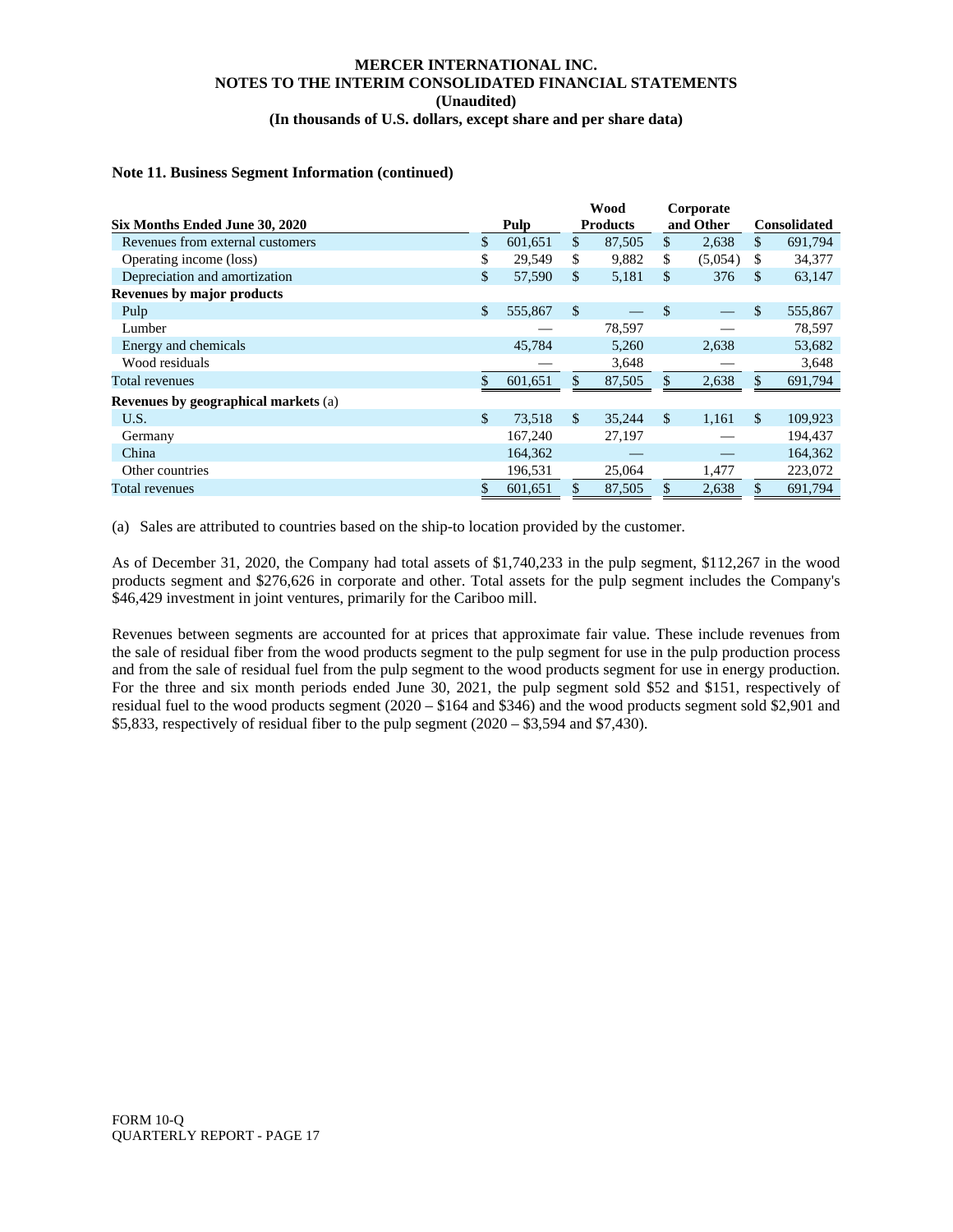## **Note 12. Financial Instruments and Fair Value Measurement**

Due to their short-term maturity, the carrying amounts of cash and cash equivalents, accounts receivable, and accounts payable and other approximates their fair value.

The estimated fair values of the Company's outstanding debt under the fair value hierarchy as of June 30, 2021 and December 31, 2020 were as follows:

|                             | Fair value measurements as of |                |                               |                |  |
|-----------------------------|-------------------------------|----------------|-------------------------------|----------------|--|
|                             | June 30, 2021 using:          |                |                               |                |  |
| <b>Description</b>          | <b>Level 1</b>                | Level 2        | Level 3                       | <b>Total</b>   |  |
| Senior notes                | \$                            | \$1,208,622    | S                             | 1,208,622<br>S |  |
|                             |                               |                |                               |                |  |
|                             |                               |                | Fair value measurements as of |                |  |
|                             |                               |                | December 31, 2020 using:      |                |  |
| <b>Description</b>          | <b>Level 1</b>                | <b>Level 2</b> | Level 3                       | <b>Total</b>   |  |
| Revolving credit facilities | \$                            | 54,980<br>\$   | \$                            | 54,980         |  |
| Senior notes                |                               | 1,131,229      |                               | 1,131,229      |  |
|                             | \$                            | 1,186,209      |                               | 1,186,209<br>S |  |

The carrying value of the revolving credit facilities classified as Level 2 approximates the fair value as the variable interest rates reflect current interest rates for financial instruments with similar characteristics and maturities.

The fair value of the senior notes classified as Level 2 was determined using quoted prices in a dealer market, or using recent market transactions. The Company's senior notes are not carried at fair value in the Interim Consolidated Balance Sheets as of June 30, 2021 or December 31, 2020. However, fair value disclosure is required. The carrying value of the Company's senior notes, net of note issuance costs and premium is \$1,157,873 as of June 30, 2021 (December 31, 2020 – \$1,090,314).

## **Credit Risk**

The Company's credit risk is primarily attributable to cash held in bank accounts and accounts receivable. The Company maintains cash balances in foreign financial institutions in excess of insured limits. The Company limits its credit exposure on cash held in bank accounts by periodically investing cash in excess of short-term operating requirements and debt obligations in low risk government bonds, or similar debt instruments. The Company's credit risk associated with the sale of pulp, lumber and other wood residuals is managed through setting credit limits, the purchase of credit insurance and for certain customers a letter of credit is received prior to shipping the product. The Company reviews new customers' credit history before granting credit and conducts regular reviews of existing customers' credit performance. Concentrations of credit risk on the sale of pulp, lumber and other wood residuals are with customers and agents based primarily in Germany, China and the U.S.

The Company's exposure to credit losses may increase if its customers are adversely affected by the COVID-19 pandemic. Although the Company has historically not experienced significant credit losses, it is possible that there could be a material adverse impact from potential adjustments of the carrying amount of trade receivables if the cash flows of the Company's customers are adversely impacted by the COVID-19 pandemic. As of June 30, 2021, the Company has not had significant credit losses due to the COVID-19 pandemic.

The carrying amount of cash and cash equivalents of \$384,534 and accounts receivable of \$225,238 recorded in the Interim Consolidated Balance Sheet, net of any allowances for losses, represents the Company's maximum exposure to credit risk.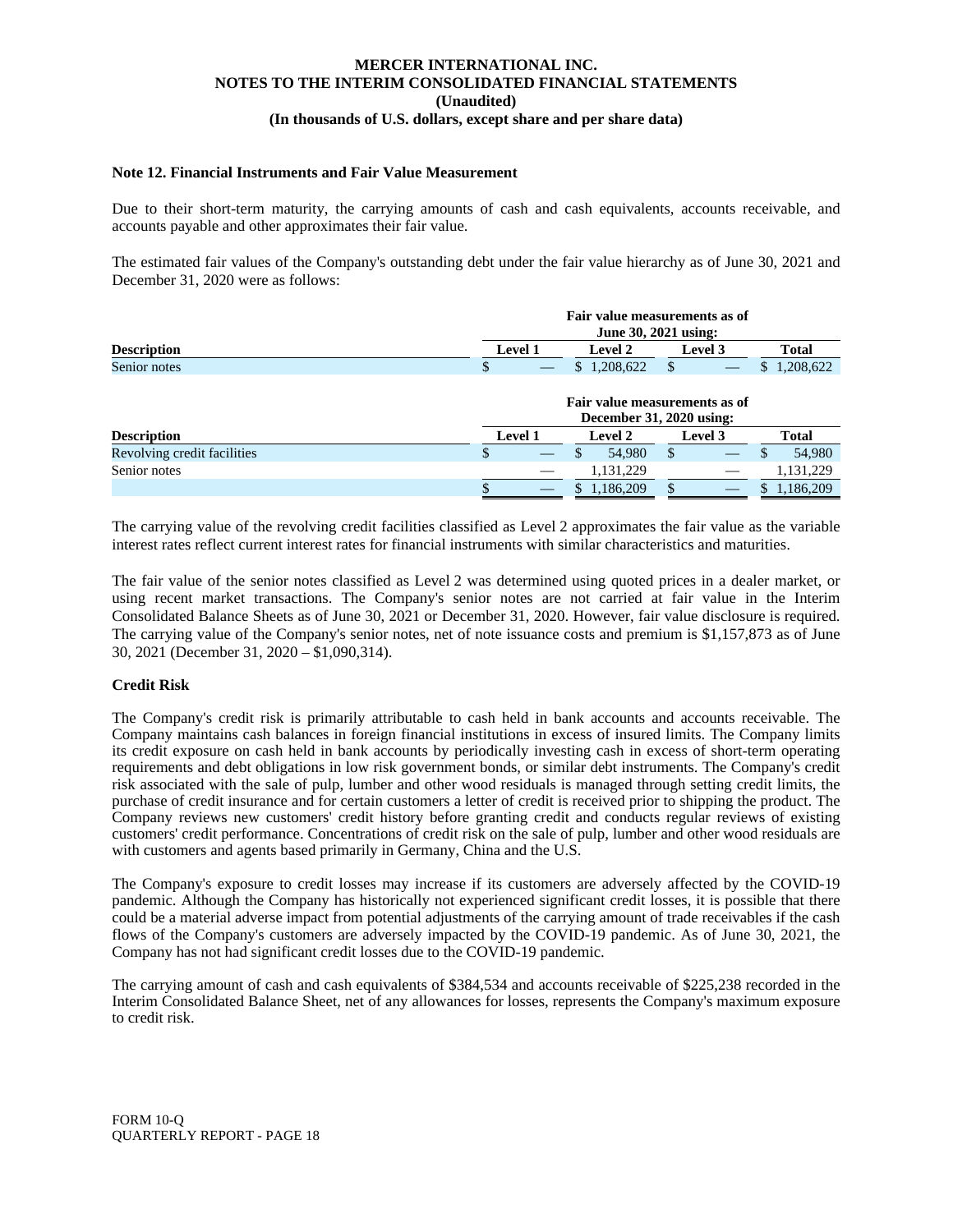## **Note 13. Commitments and Contingencies**

- (a) The Company is involved in legal actions and claims arising in the ordinary course of business. While the outcome of any legal actions and claims cannot be predicted with certainty, it is the opinion of management that the outcome of any such claims which are pending or threatened, either individually or on a combined basis, will not have a material adverse effect on the consolidated financial condition, results of operations or liquidity of the Company.
- (b) The Company is subject to regulations that require the handling and disposal of asbestos in a prescribed manner if a property undergoes a major renovation or demolition. Otherwise, the Company is not required to remove asbestos from its facilities. Generally asbestos is found on steam and condensate piping systems as well as certain cladding on buildings and in building insulation throughout older facilities. The Company's obligation for the proper removal and disposal of asbestos products from the Company's mills is a conditional asset retirement obligation. As a result of the longevity of the Company's mills, due in part to the maintenance procedures and the fact that the Company does not have plans for major changes that require the removal of asbestos, the timing of the asbestos removal is indeterminate. As a result, the Company is currently unable to reasonably estimate the fair value of its asbestos removal and disposal obligation. The Company will recognize a liability in the period in which sufficient information is available to reasonably estimate its fair value.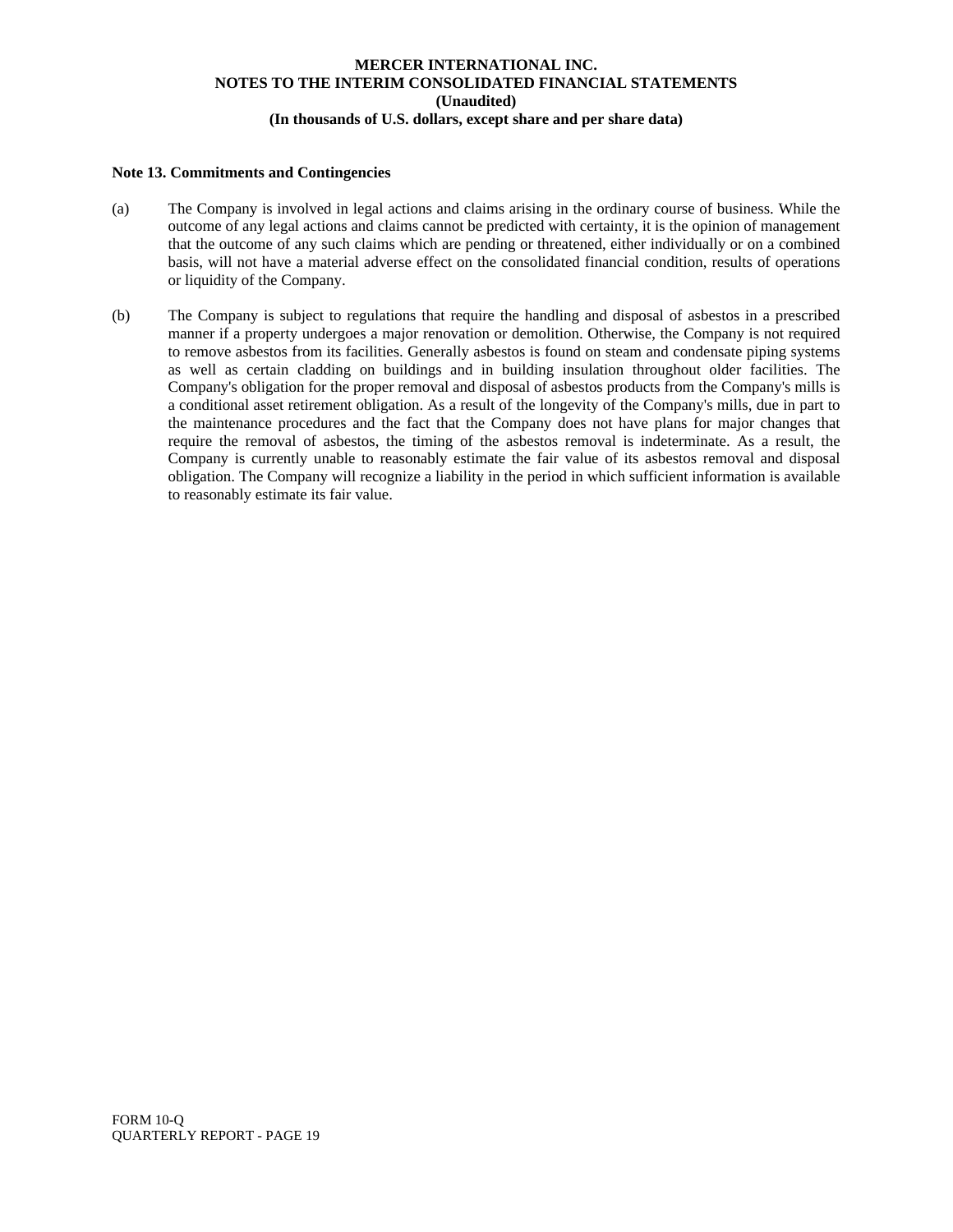## **NON-GAAP FINANCIAL MEASURES**

This quarterly report on Form 10-Q contains "non-GAAP financial measures", that is, financial measures that either exclude or include amounts that are not excluded or included in the most directly comparable measure calculated and presented in accordance with the generally accepted accounting principles in the United States, referred to as "GAAP". Specifically, we make use of the non-GAAP measure "Operating EBITDA".

Operating EBITDA is defined as operating income plus depreciation and amortization and non-recurring capital asset impairment charges. We use Operating EBITDA as a benchmark measurement of our own operating results and as a benchmark relative to our competitors. We consider it to be a meaningful supplement to operating income as a performance measure primarily because depreciation expense and non-recurring capital asset impairment charges are not actual cash costs, and depreciation expense varies widely from company to company in a manner that we consider largely independent of the underlying cost efficiency of our operating facilities. In addition, we believe Operating EBITDA is commonly used by securities analysts, investors and other interested parties to evaluate our financial performance.

Operating EBITDA does not reflect the impact of a number of items that affect our net income (loss), including financing costs and the effect of derivative instruments. Operating EBITDA is not a measure of financial performance under GAAP, and should not be considered as an alternative to net income (loss) or operating income as a measure of performance, or as an alternative to net cash from (used in) operating activities as a measure of liquidity. Operating EBITDA is an internal measure and therefore may not be comparable to other companies.

Operating EBITDA has significant limitations as an analytical tool, and should not be considered in isolation, or as a substitute for analysis of our results as reported under GAAP. Some of these limitations are that Operating EBITDA does not reflect: (i) our cash expenditures, or future requirements, for capital expenditures or contractual commitments; (ii) changes in, or cash requirements for, working capital needs; (iii) the significant interest expense, or the cash requirements necessary to service interest or principal payments, on our outstanding debt; (iv) the impact of realized or marked to market changes in our derivative positions, which can be substantial; and (v) the impact of non-recurring impairment charges against our investments or assets. Because of these limitations, Operating EBITDA should only be considered as a supplemental performance measure and should not be considered as a measure of liquidity or cash available to us to invest in the growth of our business. Because all companies do not calculate Operating EBITDA in the same manner, Operating EBITDA as calculated by us may differ from Operating EBITDA or EBITDA as calculated by other companies. We compensate for these limitations by using Operating EBITDA as a supplemental measure of our performance and by relying primarily on our GAAP financial statements.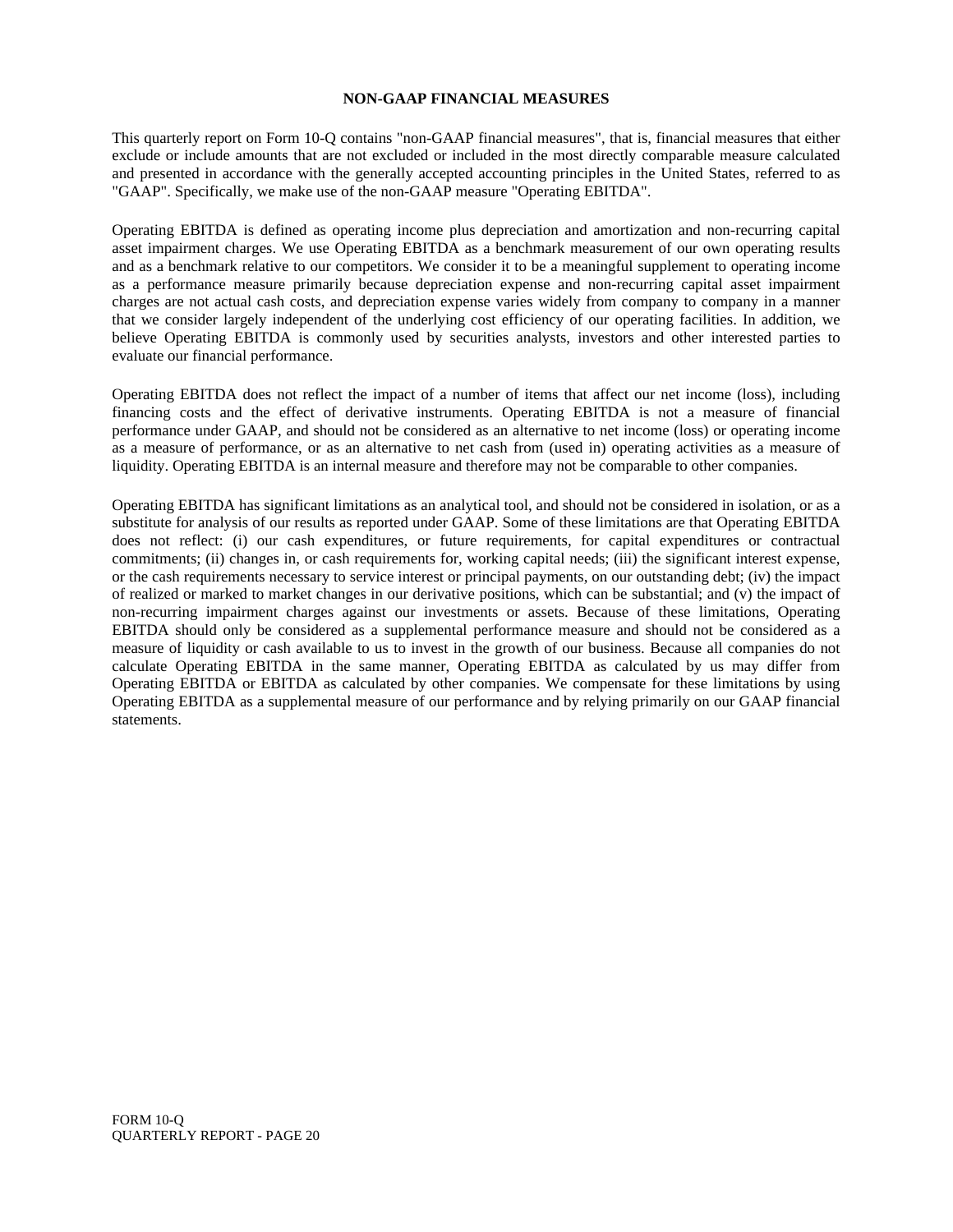## **ITEM 2. MANAGEMENT'S DISCUSSION AND ANALYSIS OF FINANCIAL CONDITION AND RESULTS OF OPERATIONS**

In this document: (i) unless the context otherwise requires, references to "we", "our", "us", the "Company" or "Mercer" mean Mercer International Inc. and its subsidiaries; (ii) references to "Mercer Inc." mean the Company excluding its subsidiaries; (iii) information is provided as of June 30, 2021, unless otherwise stated; (iv) our reporting currency is dollars and references to "€" mean euros and "C\$" mean Canadian dollars; (v) "ADMTs" refers to air-dried metric tonnes; (vi) "NBSK" refers to northern bleached softwood kraft; (vii) "NBHK" refers to northern bleached hardwood kraft; (viii) "MW" refers to megawatts and "MWh" refers to megawatt hours; (ix) "Mfbm" refers to thousand board feet of lumber and "MMfbm" mean million board feet of lumber; and (x) our lumber metrics are converted from cubic meters to Mfbm using a conversion ratio of 1.6 cubic meters to one Mfbm, which is the ratio commonly used in the industry.

Due to rounding, numbers presented throughout this report may not add up precisely to totals we provide and percentages may not precisely reflect the absolute figure.

The following discussion and analysis of our results of operations and financial condition for the three and six months ended June 30, 2021 should be read in conjunction with our Interim Consolidated Financial Statements and related notes included in this quarterly report, as well as our most recent annual report on Form 10-K for the fiscal year ended December 31, 2020 filed with the Securities and Exchange Commission, referred to as the "SEC".

## **Results of Operations**

## *General*

We have two reportable operating segments:

- **Pulp** consists of the manufacture, sale and distribution of pulp, electricity and other by-products at our pulp mills.
- **Wood Products** consists of the manufacture, sale and distribution of lumber, electricity and other wood residuals at the Friesau sawmill.

Each segment offers primarily different products and requires different manufacturing processes, technology and sales and marketing.

## *Current Market Environment*

Looking ahead to the third quarter, we expect strong pulp market fundamentals to support marginally higher NBSK pulp prices in Europe but we expect a modest price decline in China. As well, we expect lumber demand and pricing to remain steady in all markets. Although there was a recent significant price correction in the U.S. lumber market, prices remain at historically attractive levels. Further, we believe U.S. lumber prices are near a floor level and expect them to slowly increase once home construction ramps up in the early fall.

Currently NBSK list prices in Europe and North America are approximately \$1,340 per ADMT and \$1,615 per ADMT, respectively and NBSK net prices in China are approximately \$850 per ADMT. Prices for China are net of discounts, allowances and rebates.

## *COVID-19 Pandemic*

The significant ramp up in the administration of vaccines has led to a decline in infection rates in many countries and the lifting of certain restrictive measures by them to reopen their economies, including in countries where we have operations. However, currently there remains ongoing uncertainty about the impact of COVID-19 variations on infection levels. The re-emergence of significant increases in infection rates could result in countries re-imposing restrictive measures that could reduce or impair economic activity. Further, the rollout of vaccines among countries has varied and been uneven.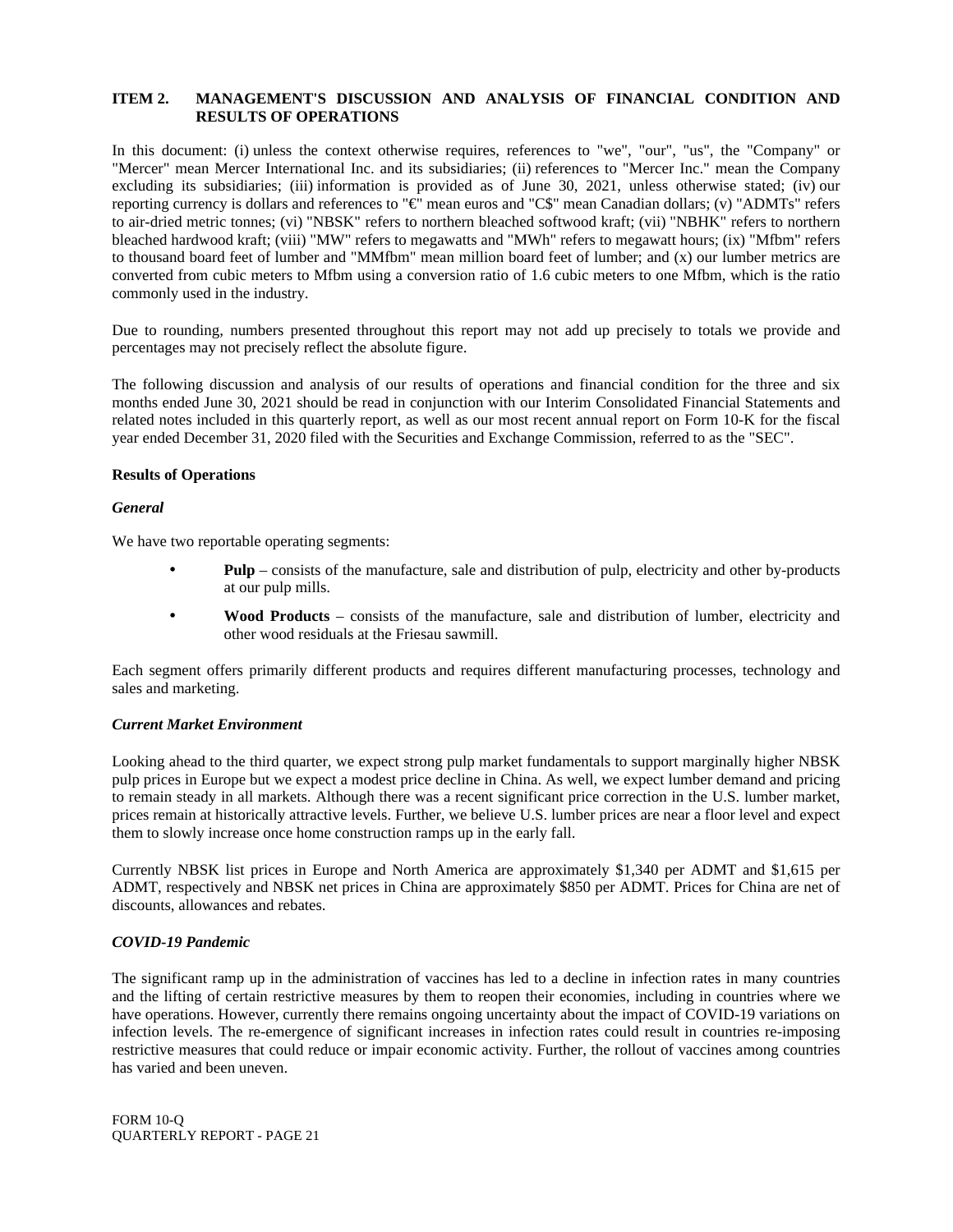We are continuing with important health and safety measures at our operations to protect our employees and to allow our mills to operate responsibly and efficiently including with respect to social distancing, sanitation and personal protection equipment. Further, we are constantly monitoring our operations and guidance from governmental and health organizations to ensure we take appropriate and necessary actions to protect our people. To date we have not had any downtime at our mills or material disruptions to raw material supplies or access to logistics networks due to the COVID-19 pandemic.

## *Summary Financial Highlights*

|                                                     | <b>Three Months Ended</b><br><b>June 30,</b> |              |                                              | <b>Six Months Ended</b><br><b>June 30,</b> |    |           |
|-----------------------------------------------------|----------------------------------------------|--------------|----------------------------------------------|--------------------------------------------|----|-----------|
|                                                     | 2021                                         |              | 2020                                         | 2021                                       |    | 2020      |
|                                                     |                                              |              | (in thousands, other than per share amounts) |                                            |    |           |
| <b>Statement of Operations Data</b>                 |                                              |              |                                              |                                            |    |           |
| Pulp segment revenues                               | \$<br>310,249                                | \$           | 298,046                                      | \$<br>650,005                              | \$ | 601,651   |
| Wood products segment revenues                      | 90.439                                       |              | 41,727                                       | 161,426                                    |    | 87,505    |
| Corporate and other revenues                        | 1,144                                        |              | 1,422                                        | 3,121                                      |    | 2,638     |
| <b>Total revenues</b>                               | \$<br>401,832                                | \$           | 341,195                                      | \$<br>814,552                              | \$ | 691,794   |
|                                                     |                                              |              |                                              |                                            |    |           |
| Pulp segment operating income                       | \$<br>13,338                                 | $\mathbb{S}$ | 8,110                                        | \$<br>38,634                               | \$ | 29,549    |
| Wood products segment operating income              | 42,314                                       |              | 4,327                                        | 70,291                                     |    | 9,882     |
| Corporate and other operating loss                  | (3,816)                                      |              | (2,122)                                      | (6,060)                                    |    | (5,054)   |
| Total operating income                              | \$<br>51,836                                 | \$           | 10,315                                       | \$<br>102,865                              | \$ | 34,377    |
|                                                     |                                              |              |                                              |                                            |    |           |
| Pulp segment depreciation and amortization          | \$<br>27,967                                 | $\mathbb{S}$ | 27,219                                       | \$<br>55,013                               | \$ | 57,590    |
| Wood products segment depreciation and amortization | 3,748                                        |              | 2.804                                        | 7.471                                      |    | 5,181     |
| Corporate and other depreciation and amortization   | 240                                          |              | 178                                          | 438                                        |    | 376       |
| Total depreciation and amortization                 | \$<br>31,955                                 | \$           | 30,201                                       | \$<br>62,922                               | \$ | 63,147    |
|                                                     |                                              |              |                                              |                                            |    |           |
| Operating EBITDA <sup>(1)</sup>                     | \$<br>83,791                                 | \$           | 40,516                                       | \$<br>165,787                              | \$ | 97,524    |
| Loss on early extinguishment of debt                | \$                                           | \$           |                                              | \$<br>$(30,368)$ <sup>(2)</sup> \$         |    |           |
| Income tax provision                                | \$<br>(10,685)                               | \$           | (882)                                        | \$<br>(13, 383)                            | \$ | (6,226)   |
| Net income (loss)                                   | \$<br>21,415                                 | \$           | (8, 411)                                     | \$<br>27,348                               | \$ | (11, 803) |
| Net income (loss) per common share                  |                                              |              |                                              |                                            |    |           |
| Basic and diluted                                   | \$<br>0.32                                   | \$           | (0.13)                                       | \$<br>0.41                                 | \$ | (0.18)    |
| Common shares outstanding at period end             | 66,037                                       |              | 65,868                                       | 66,037                                     |    | 65,868    |

(1) The following table provides a reconciliation of net income (loss) to operating income and Operating EBITDA for the periods indicated:

|                                      | <b>Three Months Ended</b><br><b>June 30,</b> |   | <b>Six Months Ended</b><br><b>June 30,</b> |   |         |                 |
|--------------------------------------|----------------------------------------------|---|--------------------------------------------|---|---------|-----------------|
|                                      | 2021                                         |   | 2020                                       |   | 2021    | 2020            |
|                                      |                                              |   | (in thousands)                             |   |         |                 |
| Net income (loss)                    | \$<br>21,415                                 | S | (8, 411)                                   | S | 27,348  | \$<br>(11, 803) |
| Income tax provision                 | 10.685                                       |   | 882                                        |   | 13,383  | 6.226           |
| Interest expense                     | 17,130                                       |   | 20,108                                     |   | 36,149  | 40,192          |
| Loss on early extinguishment of debt |                                              |   |                                            |   | 30,368  |                 |
| Other expenses (income)              | 2.606                                        |   | (2,264)                                    |   | (4,383) | (238)           |
| Operating income                     | 51,836                                       |   | 10,315                                     |   | 102,865 | 34,377          |
| Add: Depreciation and amortization   | 31,955                                       |   | 30,201                                     |   | 62,922  | 63,147          |
| <b>Operating EBITDA</b>              | 83,791                                       |   | 40,516                                     |   | 165,787 | 97,524          |

(2) Redemption of 6.5% senior notes due 2024 (the "2024 Senior Notes") and 7.375% senior notes due 2025 (the "2025 Senior Notes").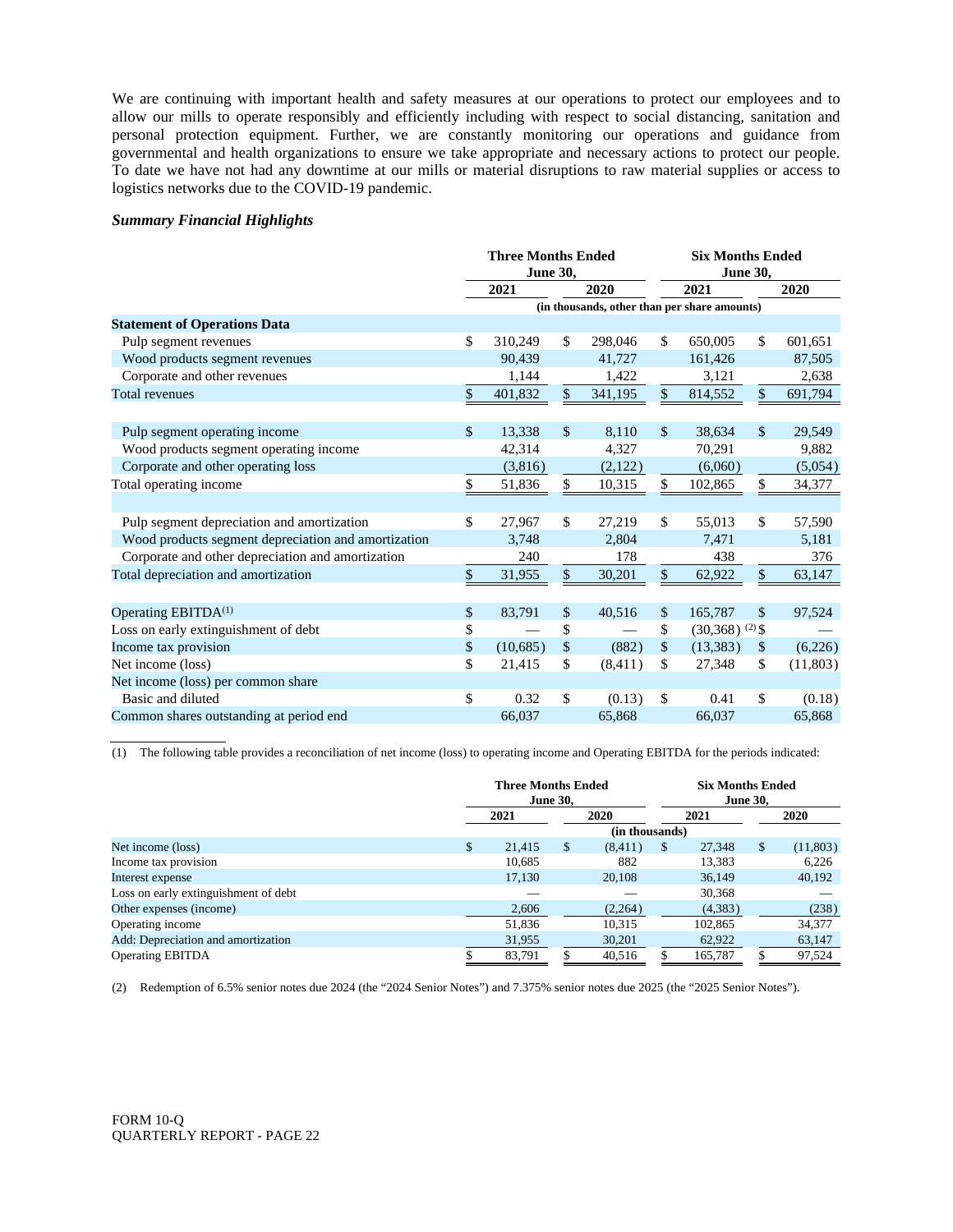#### *Selected Production, Sales and Other Data*

|                                                           | <b>Three Months Ended</b><br><b>June 30,</b> |        | <b>Six Months Ended</b><br><b>June 30,</b> |         |
|-----------------------------------------------------------|----------------------------------------------|--------|--------------------------------------------|---------|
|                                                           | 2021                                         | 2020   | 2021                                       | 2020    |
| <b>Pulp Segment</b>                                       |                                              |        |                                            |         |
| Pulp production ('000 ADMTs)                              |                                              |        |                                            |         |
| <b>NBSK</b>                                               | 355.1                                        | 423.8  | 752.0                                      | 879.0   |
| <b>NBHK</b>                                               | 4.5                                          | 88.8   | 86.1                                       | 167.8   |
| Annual maintenance downtime ('000 ADMTs)                  | 173.1                                        | 11.3   | 210.9                                      | 13.6    |
| Annual maintenance downtime (days)                        | 117                                          | 15     | 144                                        | 17      |
| Pulp sales ('000 ADMTs)                                   |                                              |        |                                            |         |
| <b>NBSK</b>                                               | 330.4                                        | 422.6  | 749.1                                      | 860.9   |
| <b>NBHK</b>                                               | 30.3                                         | 69.3   | 99.4                                       | 135.4   |
| Average NBSK pulp prices (\$/ADMT) <sup>(1)</sup>         |                                              |        |                                            |         |
| Europe                                                    | 1,288                                        | 850    | 1,163                                      | 842     |
| China                                                     | 962                                          | 572    | 922                                        | 573     |
| North America                                             | 1,598                                        | 1,158  | 1,450                                      | 1,143   |
| Average NBHK pulp prices (\$/ADMT) <sup>(1)</sup>         |                                              |        |                                            |         |
| China                                                     | 767                                          | 465    | 729                                        | 463     |
| North America                                             | 1,297                                        | 897    | 1,158                                      | 893     |
| Average pulp sales realizations $(\frac{5}{ADMT})^{(2)}$  |                                              |        |                                            |         |
| <b>NBSK</b>                                               | 830                                          | 573    | 739                                        | 567     |
| <b>NBHK</b>                                               | 672                                          | 475    | 566                                        | 472     |
| Energy production ('000 MWh) <sup>(3)</sup>               | 362.0                                        | 562.9  | 881.1                                      | 1,141.3 |
| Energy sales ('000 MWh) <sup>(3)</sup>                    | 130.9                                        | 222.0  | 332.0                                      | 453.7   |
| Average energy sales realizations (\$/MWh) <sup>(3)</sup> | 90                                           | 85     | 94                                         | 90      |
|                                                           |                                              |        |                                            |         |
| <b>Wood Products Segment</b>                              |                                              |        |                                            |         |
| Lumber production (MMfbm)                                 | 116.7                                        | 113.5  | 234.5                                      | 229.8   |
| Lumber sales (MMfbm)                                      | 109.3                                        | 109.0  | 217.5                                      | 226.7   |
| Average lumber sales realizations (\$/Mfbm)               | 789                                          | 345    | 706                                        | 347     |
| Energy production and sales ('000 MWh)                    | 21.0                                         | 22.7   | 37.3                                       | 45.4    |
| Average energy sales realizations (\$/MWh)                | 128                                          | 116    | 129                                        | 116     |
|                                                           |                                              |        |                                            |         |
| <b>Average Spot Currency Exchange Rates</b>               |                                              |        |                                            |         |
| $$/ \infty$ <sup>49</sup>                                 | 1.2050                                       | 1.1016 | 1.2048                                     | 1.1019  |
| $$ / C$^{(4)}$                                            | 0.8142                                       | 0.7221 | 0.8026                                     | 0.7328  |

(1) Source: RISI pricing report. Europe and North America are list prices. China are net prices which include discounts, allowances and rebates.

(2) Sales realizations after customer discounts, rebates and other selling concessions. Incorporates the effect of pulp price variations occurring between the order and shipment dates.

(3) Does not include our 50% joint venture interest in the Cariboo mill, which is accounted for using the equity method.

(4) Average Federal Reserve Bank of New York Noon Buying Rates over the reporting period.

#### *Consolidated - Three Months Ended June 30, 2021 Compared to Three Months Ended June 30, 2020*

Total revenues for the three months ended June 30, 2021 increased by approximately 18% to \$401.8 million from \$341.2 million in the same quarter of 2020 primarily due to higher pulp and lumber sales realizations partially offset by lower pulp sales volumes.

Costs and expenses in the current quarter increased by approximately 6% to \$350.0 million from \$330.9 million in the second quarter of 2020 primarily due to higher maintenance costs and the negative impact of a weaker dollar on our Canadian dollar and euro denominated costs and expenses partially offset by lower pulp sales volumes.

In the second quarter of 2021, cost of sales depreciation and amortization increased to \$31.9 million from \$30.2 million in the same quarter of 2020 primarily due to the negative impact of a weaker dollar.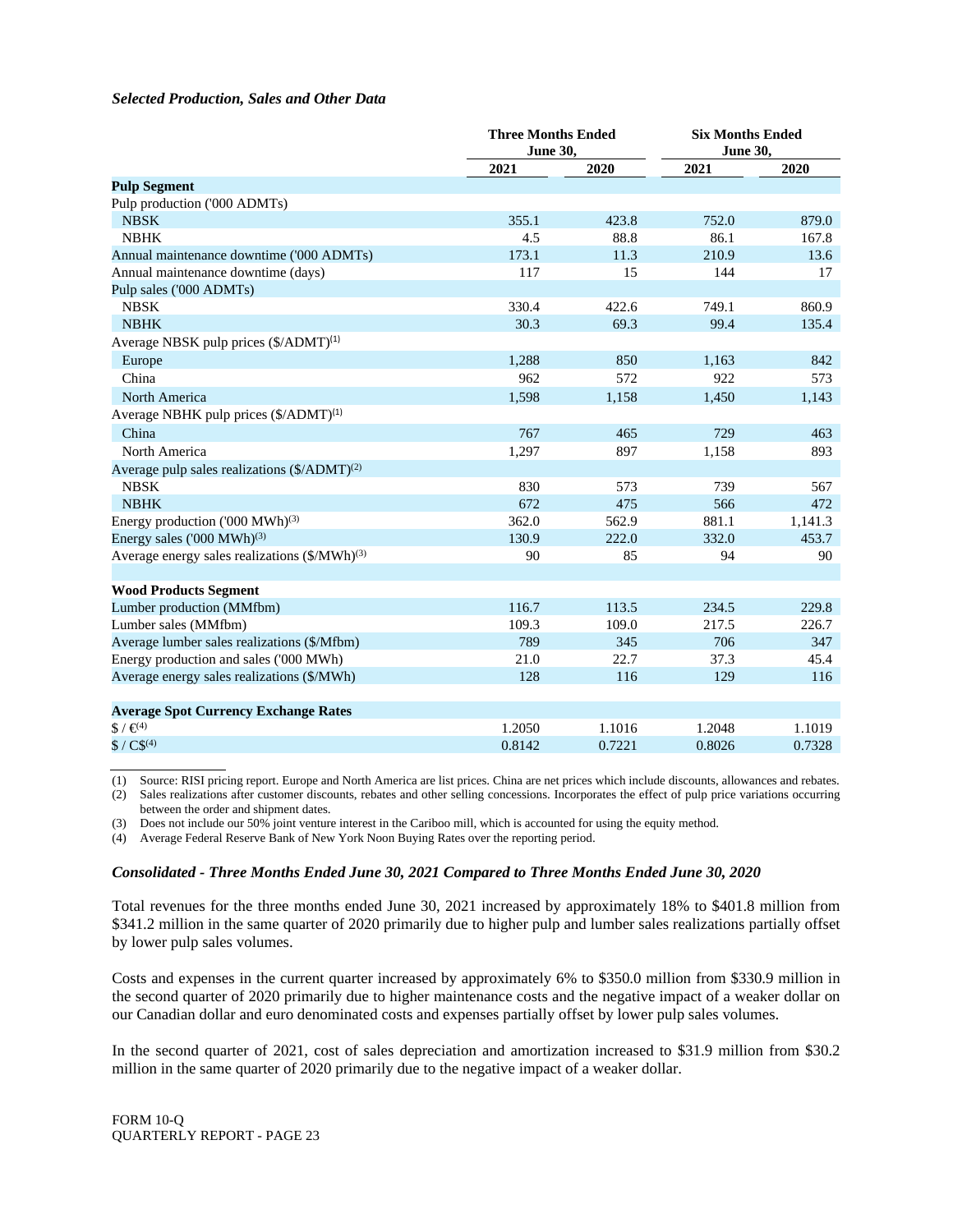Selling, general and administrative expenses increased by approximately 23% to \$20.2 million in the second quarter of 2021 from \$16.4 million in the same quarter of 2020 primarily due to the negative impact of a weaker dollar and higher stock based compensation expense.

In the second quarter of 2021, our operating income increased to \$51.8 million from \$10.3 million in the same quarter of 2020 primarily due to higher pulp and lumber sales realizations partially offset by higher maintenance costs, the negative impact of a weaker dollar on our Canadian dollar and euro denominated costs and expenses and lower pulp sales volumes.

Interest expense in the current quarter decreased to \$17.1 million from \$20.1 million in the same quarter of 2020 primarily as a result of a lower weighted average interest rate.

In the second quarter of 2021, other expenses were \$2.6 million compared to other income of \$2.3 million in the same quarter of 2020. Other expenses in the current quarter is primarily due to foreign exchange losses on U.S. dollar denominated cash balances.

During the second quarter of 2021, the provision for income taxes was \$10.7 million or an effective tax rate of approximately 33%. In the comparative quarter of 2020, the provision for income taxes was \$0.9 million primarily due to tax for our German operations being only partially offset by tax recoveries for our Canadian operations.

For the second quarter of 2021, our net income was \$21.4 million, or \$0.32 per share compared to a net loss of \$8.4 million, or \$0.13 per share, in the same quarter of 2020.

In the second quarter of 2021, Operating EBITDA increased to \$83.8 million from \$40.5 million in the same quarter of 2020 primarily due to higher pulp and lumber sales realizations partially offset by higher maintenance costs, the negative impact of a weaker dollar and lower pulp sales volumes.

## **Operating Results by Business Segment**

None of the income or loss items following operating income in our Interim Consolidated Statements of Operations are allocated to our segments, since those items are reviewed separately by management.

## *Pulp Segment - Three Months Ended June 30, 2021 Compared to Three Months Ended June 30, 2020*

## *Selected Financial Information*

|                               |    | Three Months Ended June 30, |   |         |  |
|-------------------------------|----|-----------------------------|---|---------|--|
|                               |    | 2021                        |   | 2020    |  |
|                               |    | (in thousands)              |   |         |  |
| Pulp revenues                 | S. | 297.191                     | S | 276,919 |  |
| Energy and chemical revenues  |    | 13,058                      | S | 21.127  |  |
| Depreciation and amortization |    | 27,967                      | S | 27,219  |  |
| Operating income              |    | 13.338                      |   | 8,110   |  |

Pulp revenues in the second quarter of 2021 increased by approximately 7% to \$297.2 million from \$276.9 million in the same quarter of 2020 due to higher sales realizations partially offset by lower sales volumes.

Energy and chemical revenues decreased by approximately 38% to \$13.1 million in the second quarter of 2021 from \$21.1 million in the same quarter of 2020 primarily due to lower energy production as a result of annual maintenance downtime.

NBSK pulp production declined by approximately 16% to 355,103 ADMTs in the current quarter from 423,773 ADMTs in the same quarter of 2020 primarily due to capital projects and maintenance downtime. In the current quarter of 2021, our pulp mills had 117 days of maintenance downtime (approximately 173,100 ADMTs) including our 50% owned Cariboo mill. Approximately 79 days of such downtime was at our Peace River mill and primarily related to boiler work which was deferred from last year relating to a 2017 incident. The Peace River mill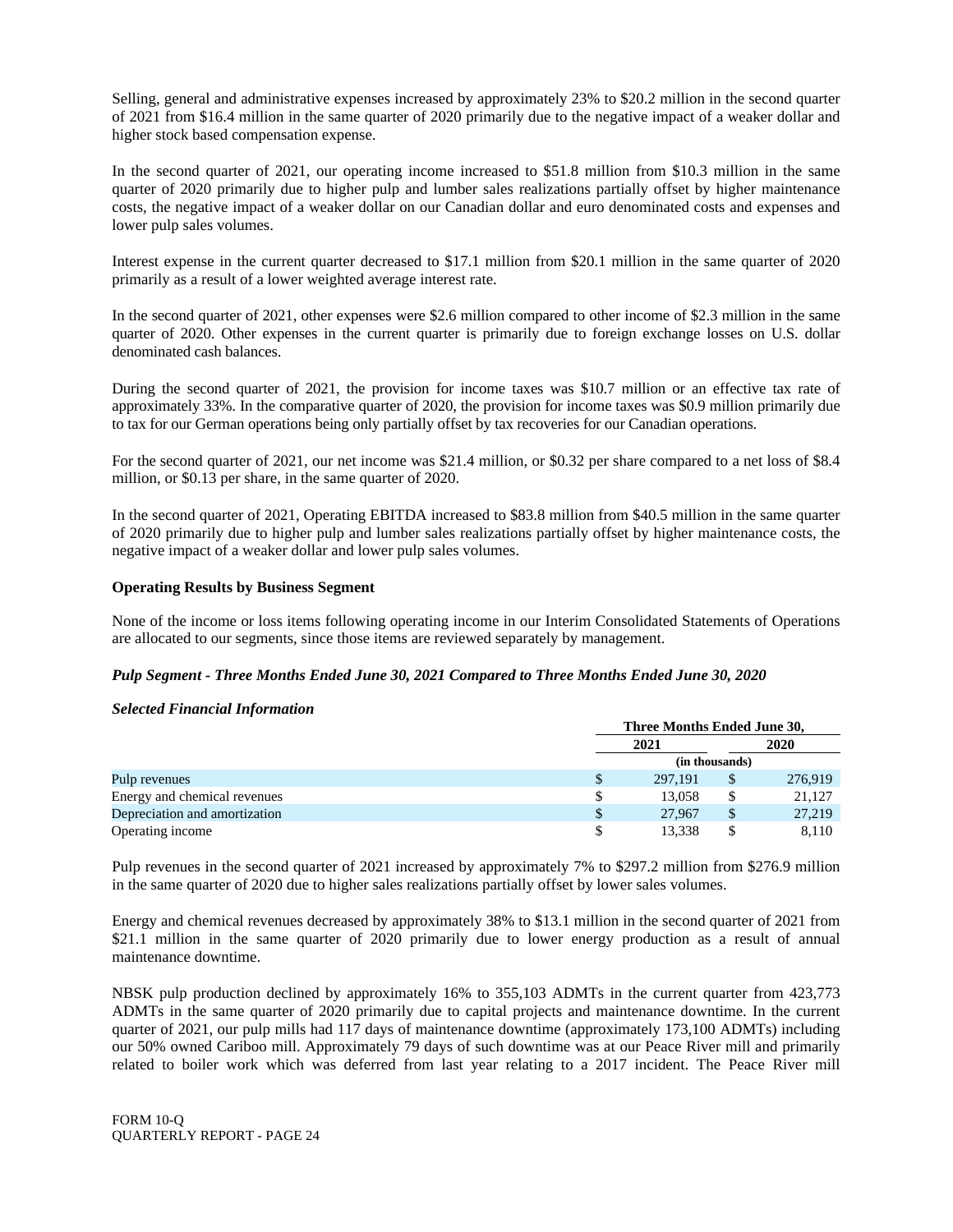maintenance shut was about 25 days longer than planned, nine days of which were in July, but we expect the majority of this extra downtime will be covered by our insurance.

In the second quarter of 2021, we received insurance proceeds of \$20.0 million in connection with the costs of the Peace River mill boiler work along with an initial payment of \$4.2 million for our business interruption insurance claims. We currently expect our remaining business interruption insurance claim to be in excess of \$15 million.

We estimate that annual maintenance downtime in the current quarter adversely impacted our operating income by approximately \$80.1 million, comprised of approximately \$45.0 million in direct out-of-pocket expenses and the balance in reduced production (exclusive of business interruption insurance proceeds).

In the third quarter of 2021, excluding our 50% owned Cariboo mill, we have 24 days of scheduled maintenance. Also, while our Rosenthal mill will be operating and producing pulp, in the third quarter of 2021 it will take down and rebuild its turbine. This work is expected to continue into the early fourth quarter and require the mill to purchase its energy requirements.

NBSK pulp sales volumes decreased by approximately 22% to 330,425 ADMTs in the current quarter from 422,586 ADMTs in the same quarter of 2020 primarily due to lower production.

In the current quarter of 2021, prices for NBSK pulp increased from the same quarter of 2020 largely as a result of strong demand and low customer inventory levels. Average list prices for NBSK pulp in Europe and North America were approximately \$1,288 per ADMT and \$1,598 per ADMT, respectively in the second quarter of 2021 compared to approximately \$850 per ADMT and \$1,158 per ADMT, respectively, in the same quarter of 2020. Average NBSK net prices in China were approximately \$962 per ADMT in the current quarter compared to approximately \$572 per ADMT in the same quarter of 2020.

Average NBSK pulp sales realizations increased by approximately 45% to \$830 per ADMT in the second quarter of 2021 from approximately \$573 per ADMT in the same quarter of 2020.

In the current quarter of 2021, primarily as a result of the effect of the weaker dollar on our Canadian dollar and euro denominated costs and expenses, we recorded a negative impact of approximately \$23.3 million in operating income due to foreign exchange compared to the same quarter of 2020.

Costs and expenses in the current quarter increased by approximately 2% to \$297.0 million from \$290.1 million in the second quarter of 2020 primarily due to higher maintenance costs and the negative impact of a weaker dollar partially offset by lower pulp sales volumes.

On average, in the current quarter overall per unit fiber costs were flat when compared to the same quarter of 2020. In the current quarter, per unit fiber costs for our German mills declined due to the continued availability of beetle damaged wood. For our Canadian mills, per unit fiber costs increased due to a higher proportion of more expensive softwood chips due to the annual maintenance downtime at the Peace River mill. We currently expect modestly higher per unit fiber costs in the third quarter of 2021 due to strong fiber demand.

Transportation costs for our pulp segment decreased to \$24.9 million in the current quarter from \$34.6 million in the same quarter of 2020 primarily as a result of lower sales volumes.

In the second quarter of 2021, depreciation and amortization increased to \$28.0 million from \$27.2 million in the same quarter of 2020 primarily due to the negative impact of a weaker dollar.

In the second quarter of 2021, pulp segment operating income increased by approximately 64% to \$13.3 million from \$8.1 million in the same quarter of 2020 as higher pulp sales realizations were only partially offset by higher maintenance costs, the negative impact of a weaker dollar and lower pulp sales volumes.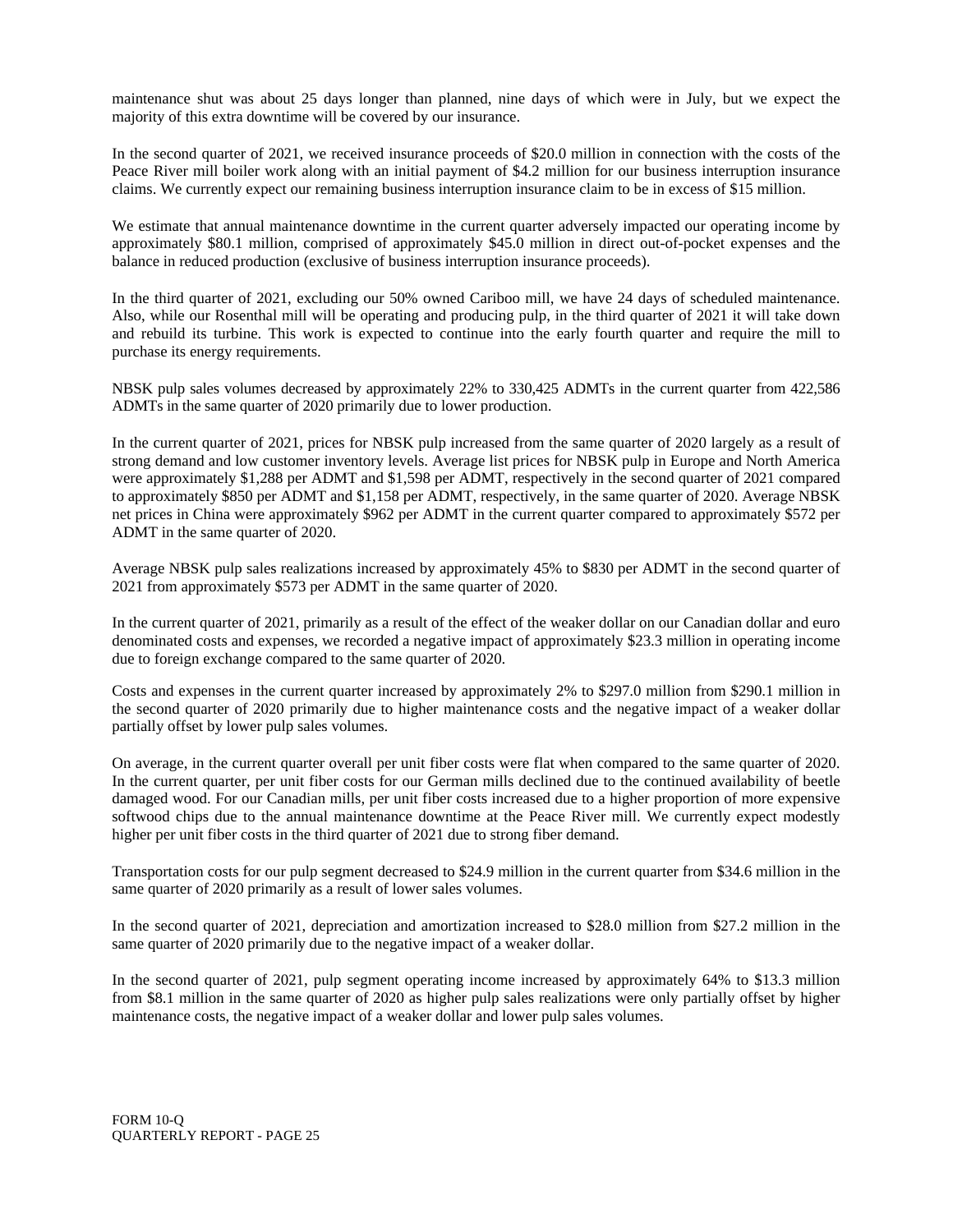## *Wood Products Segment - Three Months Ended June 30, 2021 Compared to Three Months Ended June 30, 2020*

#### *Selected Financial Information*

|                               |    | Three Months Ended June 30, |                |        |  |  |
|-------------------------------|----|-----------------------------|----------------|--------|--|--|
|                               |    | 2021                        |                |        |  |  |
|                               |    |                             | (in thousands) |        |  |  |
| Lumber revenues               | S. | 86,285                      | S              | 37,611 |  |  |
| Energy revenues               | S  | 2.692                       |                | 2,629  |  |  |
| Wood residual revenues        | S  | 1.462                       | S              | 1,487  |  |  |
| Depreciation and amortization |    | 3.748                       |                | 2,804  |  |  |
| Operating income              |    | 42.314                      |                | 4.327  |  |  |

In the second quarter of 2021, lumber revenues increased to \$86.3 million from \$37.6 million in the same quarter of 2020 due to higher sales realizations. In the current quarter, both the U.S. and European markets were strong. The U.S. market accounted for approximately 62% of our lumber revenues and approximately 39% of our lumber sales volumes. The majority of our remaining sales were to Europe.

Energy and wood residual revenues in the second quarter of 2021 were flat at \$4.2 million compared to \$4.1 million in the same quarter of 2020.

Lumber production increased by approximately 3% to 116.7 MMfbm in the current quarter of 2021 from 113.5 MMfbm in the same quarter of 2020 primarily due to capital improvements. In the third quarter of 2021, our Friesau sawmill has four weeks of seasonal scheduled downtime.

Average lumber sales realizations increased to \$789 per Mfbm in the second quarter of 2021 from approximately \$345 per Mfbm in the same quarter of 2020 due to higher pricing in both the U.S. and European markets. U.S. lumber pricing increased due to strong demand from the housing and renovation markets. European lumber pricing increased due to steady demand with limited supply.

Fiber costs were approximately 75% of our lumber cash production costs in the current quarter. In the current quarter per unit fiber costs increased by approximately 30% from the same quarter of 2020 primarily due to strong demand for sawlogs and the negative impact of a weaker dollar on our euro denominated fiber costs. We currently expect modestly increasing per unit fiber costs in the third quarter of 2021 due to continued strong demand.

In the second quarter of 2021, depreciation and amortization increased to \$3.7 million from \$2.8 million in the same quarter of 2020 primarily due to the completion of capital projects.

Transportation costs for our wood products segment in the second quarter of 2021 increased by approximately 15% to \$8.3 million from \$7.2 million in the same quarter of 2020 primarily due to the negative impact of a weaker dollar on our euro denominated transportations costs.

In the second quarter of 2021, our wood products segment had record operating income of \$42.3 million compared to \$4.3 million in the same quarter of 2020 primarily due to a higher lumber realized sales price.

## *Consolidated - Six Months Ended June 30, 2021 Compared to Six Months Ended June 30, 2020*

Total revenues for the first half of 2021 increased by approximately 18% to \$814.6 million from \$691.8 million in the first half of 2020 primarily due to higher pulp and lumber sales realizations partially offset by lower pulp sales volumes.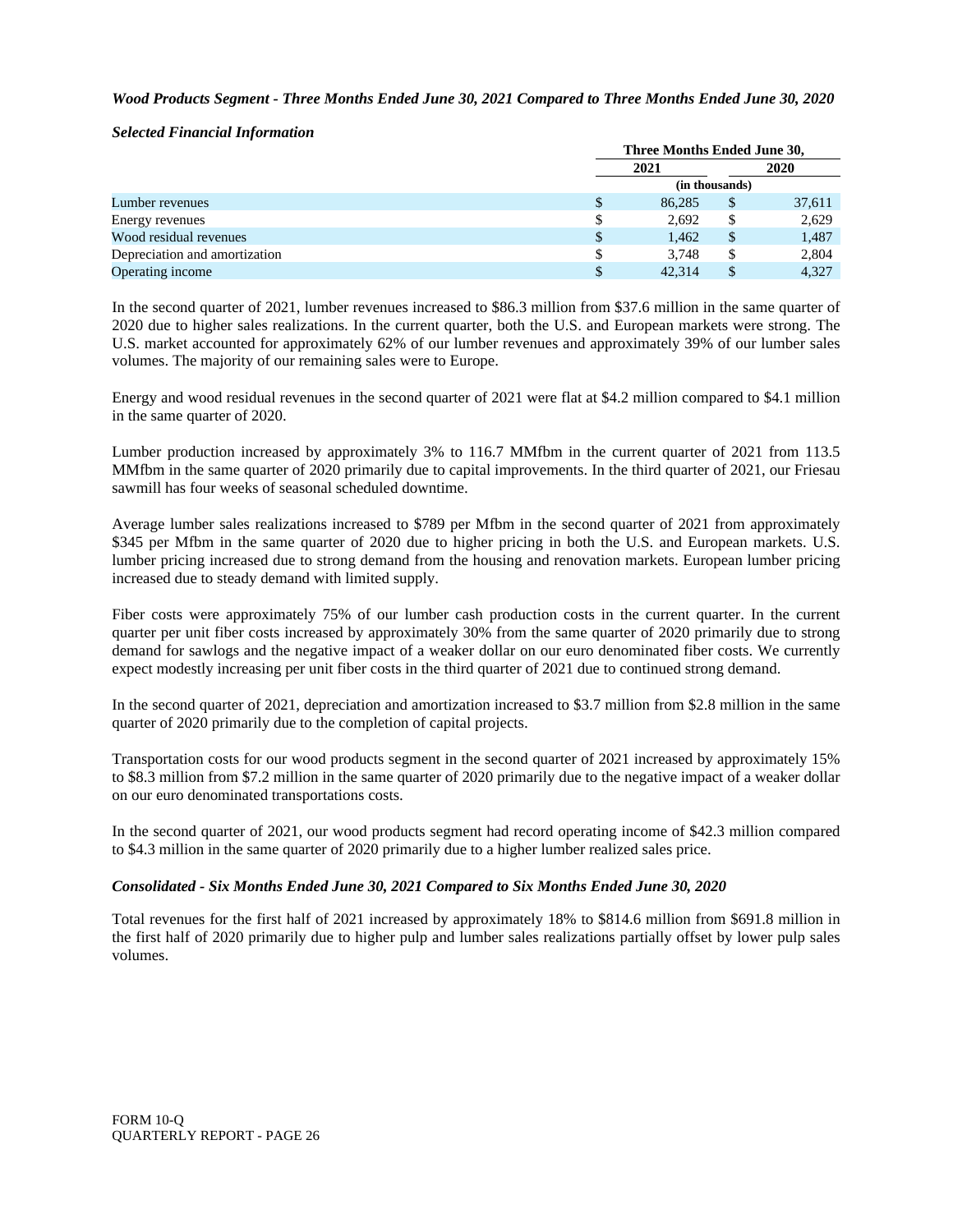Costs and expenses in the first half of 2021 increased by approximately 8% to \$711.7 million from \$657.4 million in the first half of 2020 primarily due to the negative impact of a weaker dollar on our Canadian dollar and euro denominated costs and expenses and higher maintenance costs partially offset by lower pulp sales volumes and lower per unit fiber costs.

In the first half of 2021, cost of sales depreciation and amortization slightly decreased to \$62.9 million from \$63.1 million in the same period of 2020.

Selling, general and administrative expenses increased by approximately 20% to \$40.8 million in the first half of 2021 from \$33.9 million in the first half of 2020 primarily due to the negative impact of a weaker dollar and higher stock based compensation expense.

In the first half of 2021, our operating income increased to \$102.9 million from \$34.4 million in the same period of 2020 primarily due to higher pulp and lumber sales realizations and lower per unit fiber costs partially offset by the negative impact of a weaker dollar, higher maintenance costs and lower pulp and energy sales volumes.

In January 2021, we refinanced (the "Refinancing") a significant portion of our debt by issuing \$875.0 million of 5.125% senior notes due 2029 (the "2029 Senior Notes") and used the proceeds to redeem and/or repurchase all of our 6.5% 2024 Senior Notes and 7.375% 2025 Senior Notes at a cost including premium of \$824.6 million (the "Redemption"). We recorded a loss on such Redemption of \$30.4 million (being \$0.46 per share). The Refinancing reduced our annual interest expense going forward by approximately \$12 million.

Interest expense in the first half of 2021 decreased to \$36.1 million from \$40.2 million in the same period of 2020 primarily as a result of a lower interest rate for our 2029 Senior Notes.

In the first half of 2021, other income increased to \$4.4 million from \$0.2 million in the same period of 2020. Other income in the first half of 2021 is primarily due to foreign exchange gains on U.S. dollar denominated cash balances.

During the first half of 2021, the provision for income taxes was \$13.4 million or an effective tax rate of 33%. In the same period of 2020, the provision for income taxes was \$6.2 million due to tax for our German operations being only partially offset by tax recoveries for our Canadian operations.

For the first half of 2021, our net income was \$27.3 million, or \$0.41 per share compared to a net loss of \$11.8 million, or \$0.18 per share, in the same period of 2020.

In the first half of 2021, Operating EBITDA increased by approximately 70% to \$165.8 million from \$97.5 million in the same period of 2020 primarily due to higher pulp and lumber sales realizations and lower per unit fiber costs partially offset by higher maintenance costs, the negative impact of a weaker dollar and lower pulp and energy sales volumes.

## *Pulp Segment - Six Months Ended June 30, 2021 Compared to Six Months Ended June 30, 2020*

## *Selected Financial Information*

|                               | Six Months Ended June 30, |    |         |  |
|-------------------------------|---------------------------|----|---------|--|
|                               | 2021                      |    | 2020    |  |
|                               | (in thousands)            |    |         |  |
| Pulp revenues                 | \$<br>614,773             | \$ | 555,867 |  |
| Energy and chemical revenues  | 35.232                    |    | 45,784  |  |
| Depreciation and amortization | \$<br>55,013              | \$ | 57,590  |  |
| Operating income              | 38.634                    |    | 29.549  |  |

Pulp revenues in the first half of 2021 increased by approximately 11% to \$614.8 million from \$555.9 million in the same period of 2020 due to higher sales realizations partially offset by lower sales volumes.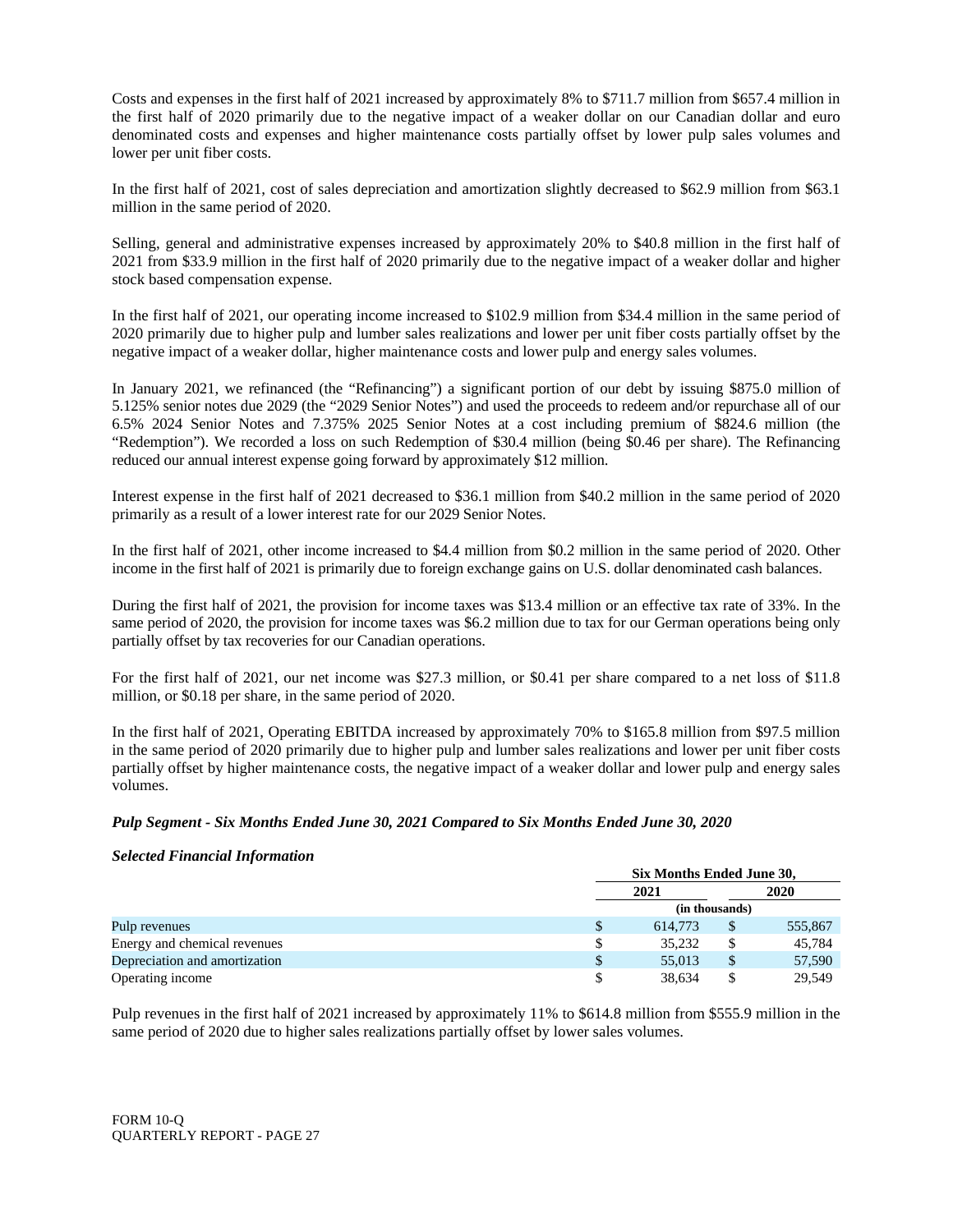Energy and chemical revenues decreased by approximately 23% to \$35.2 million in the first half of 2021 from \$45.8 million in the same period of 2020 primarily due to lower energy production as a result of annual maintenance downtime.

NBSK pulp production decreased by approximately 14% to 751,968 ADMTs in the first half of 2021 from 878,965 ADMTs in the same period of 2020 primarily due to annual maintenance downtime at our pulp mills. In the first half of 2021, our pulp mills had 144 days of annual maintenance downtime (approximately 210,900 ADMTs) including our 50% owned Cariboo mill. Approximately 79 days of such downtime was at our Peace River mill and primarily related to boiler work which was deferred from last year. In the first half of 2021, we received insurance proceeds of \$20.0 million in connection with the costs of this mill's boiler work along with an initial payment of \$4.2 million for our business interruption insurance claims.

We estimate that annual maintenance downtime in the first half of 2021 adversely impacted our operating income by approximately \$110.4 million, comprised of approximately \$66.8 million in direct out-of-pocket expenses and the balance in reduced production (exclusive of business interruption insurance proceeds).

NBSK pulp sales volumes decreased by approximately 13% to 749,070 ADMTs in the first half of 2021 from 860,912 ADMTs in the same period of 2020 primarily due to lower production.

In the first half of 2021, prices for NBSK pulp increased from the same period of 2020, largely as a result of strong demand and low customer inventory levels. Average list prices for NBSK pulp in Europe and North America were approximately \$1,163 per ADMT and \$1,450 per ADMT, respectively in the first half of 2021 compared to approximately \$842 per ADMT and \$1,143 per ADMT, respectively, in the same period of 2020. Average NBSK net prices in China were approximately \$922 per ADMT in the first half of 2021 compared to approximately \$573 per ADMT in the first half of 2020.

Average NBSK pulp sales realizations increased by approximately 30% to \$739 per ADMT in the first half of 2021 from approximately \$567 per ADMT in the same period of 2020.

In the first half of 2021, primarily as a result of the effect of the weakening dollar on our Canadian dollar and euro denominated costs and expenses, we recorded a negative impact of approximately \$54.8 million in operating income due to foreign exchange compared to the same period of 2020.

Costs and expenses in the first half of 2021 increased by approximately 7% to \$611.5 million from \$572.4 million in the first half of 2020 primarily due to higher maintenance costs and the negative impact of a weaker dollar partially offset by lower pulp sales volumes and per unit fiber costs.

On average, in the first half of 2021 overall per unit fiber costs decreased by approximately 5% from the same period of 2020 due to lower per unit fiber costs for all of our mills. In the first half of 2021, per unit fiber costs for our German mills declined due to the continued availability of beetle damaged wood. For our Canadian mills, per unit fiber costs declined due to improved chip supply as a result of increased sawmill activity.

Transportation costs for our pulp segment decreased to \$61.1 million in the first half of 2021 from \$70.2 million in the same period of 2020 primarily as a result of lower pulp sales volumes.

In the first half of 2021, depreciation and amortization decreased to \$55.0 million from \$57.6 million in the same period of 2020.

In the first half of 2021, pulp segment operating income increased by approximately 31% to \$38.6 million from \$29.5 million in the same period of 2020 as higher pulp sales realizations and lower per unit fiber costs were only partially offset by higher maintenance costs, the negative impact of a weaker dollar and lower pulp and energy sales volumes.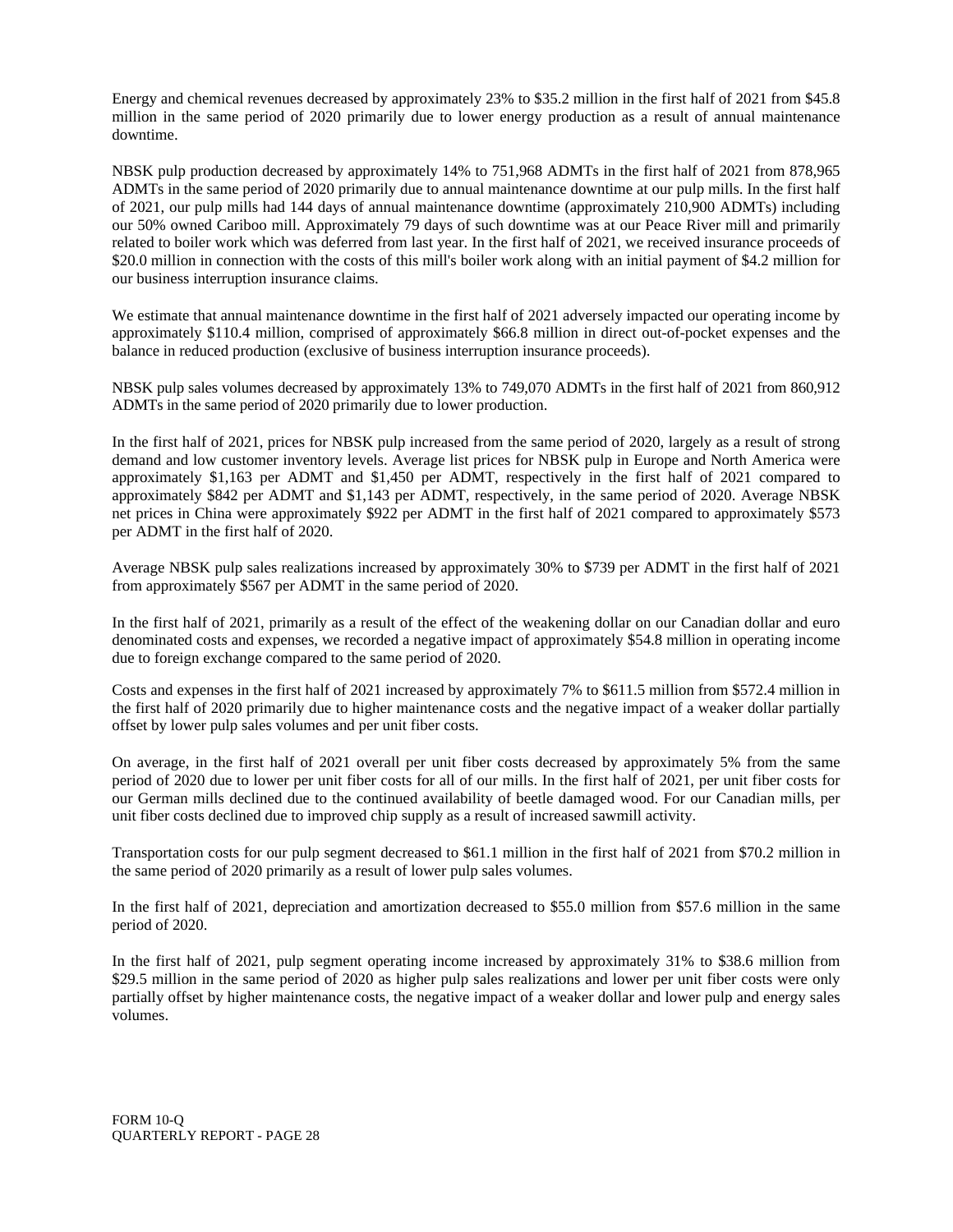## *Wood Products Segment - Six Months Ended June 30, 2021 Compared to Six Months Ended June 30, 2020*

## *Selected Financial Information*

|                               |   | Six Months Ended June 30, |                |        |  |  |
|-------------------------------|---|---------------------------|----------------|--------|--|--|
|                               |   | 2021                      |                | 2020   |  |  |
|                               |   |                           | (in thousands) |        |  |  |
| Lumber revenues               | S | 153,596                   | <sup>\$</sup>  | 78,597 |  |  |
| Energy revenues               | S | 4,806                     | S              | 5,260  |  |  |
| Wood residual revenues        | S | 3.024                     | <sup>\$</sup>  | 3,648  |  |  |
| Depreciation and amortization |   | 7.471                     | S              | 5,181  |  |  |
| Operating income              |   | 70.291                    |                | 9,882  |  |  |

In the first half of 2021, lumber revenues increased to \$153.6 million from \$78.6 million in the same period of 2020 due to higher sales realizations. In the first half of 2021, both the U.S. and European markets were strong. The U.S. market accounted for approximately 64% of our lumber revenues and approximately 41% of our lumber sales volumes, while the majority of remaining sales were to Europe.

Energy and wood residual revenues decreased by approximately 12% to \$7.8 million in the first half of 2021 from \$8.9 million in the same period of 2020 primarily due to lower sales realizations for wood residuals.

Lumber production increased by approximately 2% to 234.5 MMfbm in the first half of 2021 from 229.8 MMfbm in the same period of 2020 primarily due to capital improvements.

Average lumber sales realizations increased to \$706 per Mfbm in the first half of 2021 from approximately \$347 per Mfbm in the same period of 2020 primarily due to higher pricing in the U.S. and European markets. U.S. lumber pricing increased due to strong demand from the housing and renovation markets. European lumber pricing increased due to steady demand with limited supply.

Fiber costs were approximately 75% of our lumber cash production costs in the first half of 2021. In the first half of 2021 per unit fiber costs increased by approximately 18% from the same period of 2020 primarily due to the negative impact of a weaker dollar on our euro denominated fiber costs and strong demand for sawlogs.

In the first half of 2021, depreciation and amortization increased to \$7.5 million from \$5.2 million in the same period of 2020 primarily due to the completion of capital projects.

Transportation costs for our wood products segment in the first half of 2021 increased by approximately 15% to \$16.1 million from \$14.0 million in the same period of 2020 primarily due to the negative impact of a weaker dollar on our euro denominated transportations costs.

In the first half of 2021, our wood products segment had operating income of \$70.3 million compared to \$9.9 million in the same period of 2020 primarily due to a higher lumber realized sales price.

## **Liquidity and Capital Resources**

#### *Summary of Cash Flows*

|                                                              | Six Months Ended June 30, |  |           |  |
|--------------------------------------------------------------|---------------------------|--|-----------|--|
|                                                              | 2021                      |  | 2020      |  |
|                                                              | (in thousands)            |  |           |  |
| Net cash from (used in) operating activities                 | \$<br>111.440             |  | (5,737)   |  |
| Net cash used in investing activities                        | (68, 656)                 |  | (44, 242) |  |
| Net cash from (used in) financing activities                 | (16,751)                  |  | 4,902     |  |
| Effect of exchange rate changes on cash and cash equivalents | (2,597)                   |  | (2,674)   |  |
| Net increase (decrease) in cash and cash equivalents         | 23.436                    |  | (47,751)  |  |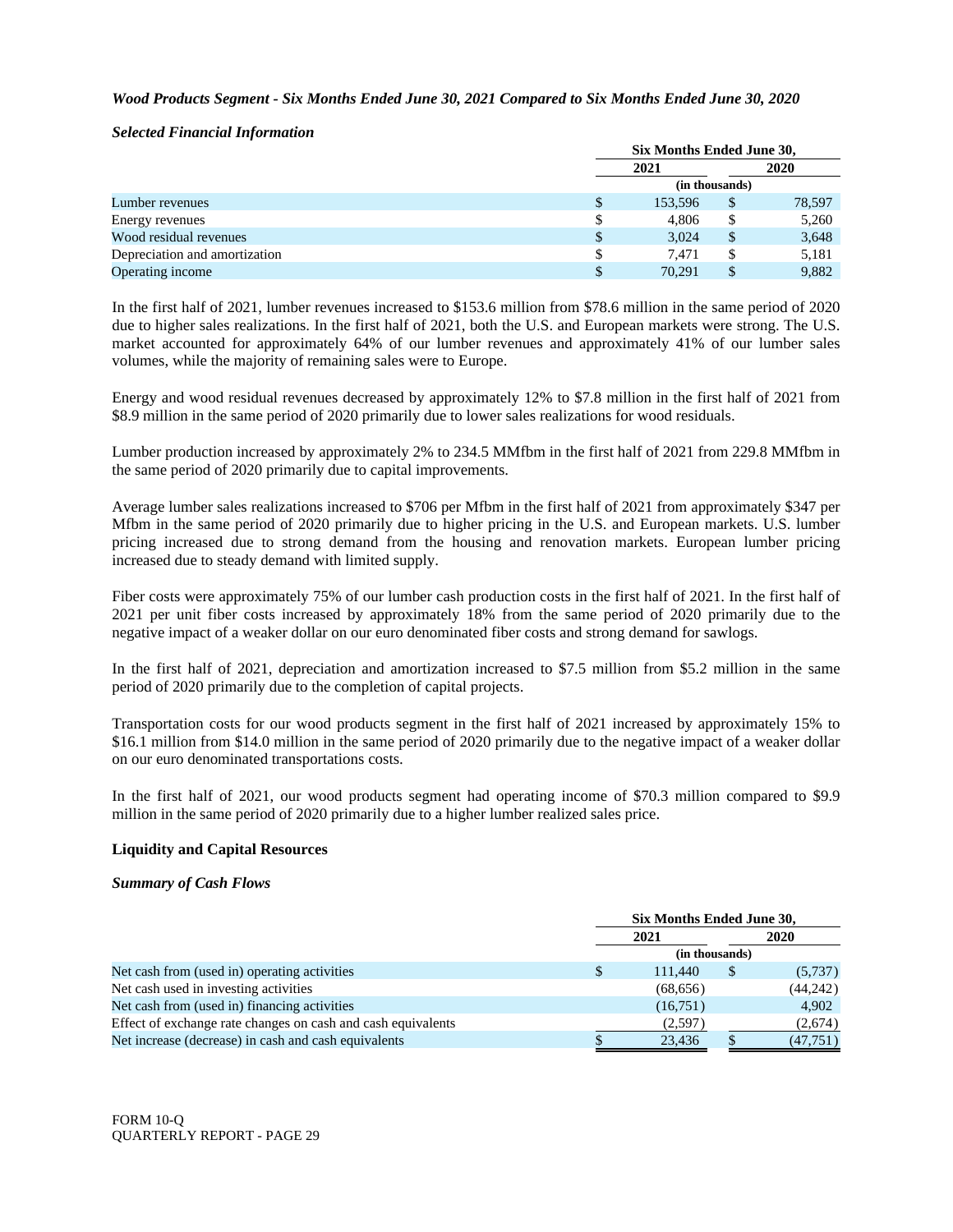We operate in a cyclical industry and our operating cash flows vary accordingly. Our principal operating cash expenditures are for fiber, labor and chemicals. Working capital levels fluctuate throughout the year and are affected by maintenance downtime, changing sales patterns, seasonality and the timing of receivables and sales and the payment of payables and expenses.

*Cash Flows from Operating Activities.* Cash provided by operating activities was \$111.4 million in the six months ended June 30, 2021 compared to cash used in operating activities of \$5.7 million in the comparative period of 2020. In the first half of 2021, a decrease in accounts receivable provided cash of \$3.9 million compared to an increase in accounts receivable using cash of \$6.0 million in the same period of 2020. In the first half of 2021, an increase in inventories used cash of \$42.8 million in the six months ended June 30, 2021 compared to \$6.7 million in the same period of 2020. An increase in accounts payable and accrued expenses provided cash of \$34.6 million compared to a decrease in accounts payable and accrued expenses using cash of \$49.8 million in the same period of 2020.

*Cash Flows from Investing Activities.* Investing activities in the six months ended June 30, 2021 used cash of \$68.7 million. In the first half of 2021, capital expenditures were \$87.4 million and included the Peace River recovery boiler rebuild, which was financed with insurance proceeds of \$20.0 million, capacity expansion projects at the Stendal mill, the substantial completion of the Phase II expansion and optimization project at our Friesau sawmill and other smaller maintenance and optimization projects. In the six months ended June 30, 2020, investing activities used cash of \$44.2 million primarily related to capital expenditures.

*Cash Flows from Financing Activities.* In the first half of 2021, financing activities used cash of \$16.8 million. In the six months ended June 30, 2021, we repaid \$57.1 million of our credit facilities, received net proceeds from the Refinancing after giving effect to the Redemption of \$50.4 million, we paid note issuance costs of \$14.4 million related to the issuance of the 2029 Senior Notes and paid \$4.3 million of dividends. In the six months ended June 30, 2021, we received \$8.5 million in government grants to partially finance innovation and greenhouse gas emission reduction capital projects at our Canadian mills. In the first half of 2020, financing activities provided cash of \$4.9 million primarily from \$25.6 million of borrowings under our revolving credit facilities. In the six months ended June 30, 2020 we paid dividends of \$9.0 million and used \$0.2 million to repurchase common shares.

## **Balance Sheet Data**

The following table is a summary of selected financial information as of the dates indicated:

|                            |              | <b>June 30,</b><br>2021 |    | December 31,<br>2020 |  |
|----------------------------|--------------|-------------------------|----|----------------------|--|
|                            |              | (in thousands)          |    |                      |  |
| Cash and cash equivalents  | \$           | 384,534                 | \$ | 361,098              |  |
| Working capital            | \$           | 672.237                 | \$ | 663,056              |  |
| Total assets               | \$           | 2,214,698               | \$ | 2,129,126            |  |
| Long-term liabilities      | \$           | 1,345,200               | \$ | 1,316,303            |  |
| Total shareholders' equity | $\mathbb{S}$ | 604,134                 | \$ | 601.027              |  |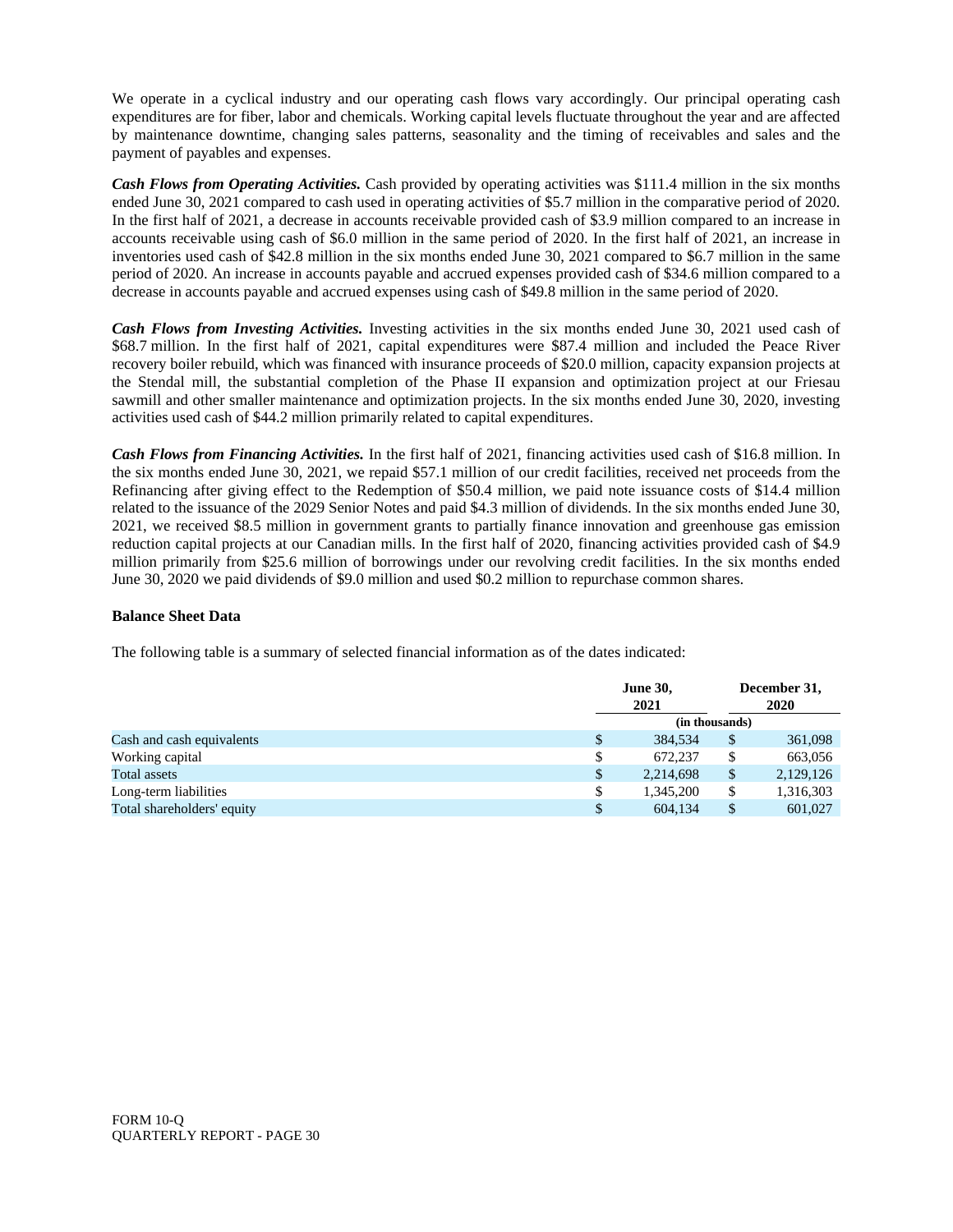## **Sources and Uses of Funds**

Our principal sources of funds are cash flows from operations and cash and cash equivalents on hand. Our principal uses of funds consist of operating expenditures, capital expenditures and interest payments on our senior notes.

The following table sets out our total capital expenditures and interest expense for the periods indicated:

|                                               | Six Months Ended June 30, |      |        |  |
|-----------------------------------------------|---------------------------|------|--------|--|
|                                               | 2021                      | 2020 |        |  |
|                                               | (in thousands)            |      |        |  |
| Capital expenditures $(1)$                    | 87.386                    | S    | 44.562 |  |
| Cash paid for interest expense <sup>(2)</sup> | 40.110                    |      | 38,228 |  |
| Interest expense $(3)$                        | 36.149                    | \$   | 40,192 |  |

(1) Includes expenditures for the recovery boiler rebuild at the Peace River mill which is financed with insurance proceeds of \$20.0 million.

(2) Amounts differ from interest expense which includes non-cash items. See supplemental disclosure of cash flow information from our Interim Consolidated Statements of Cash Flows included in this report.

As of June 30, 2021 we had cash and cash equivalents of \$384.5 million and approximately \$310.4 million available under our revolving credit facilities and as a result aggregate liquidity of about \$694.9 million.

As of June 30, 2021, we have received approximately \$15.8 million in government grants to partially finance greenhouse gas emission reduction capital projects and innovation at our Canadian mills. These projects include upgrades to the woodrooms at such mills which are also expected to reduce fiber costs. As a result of such new woodroom projects, our expected 2021 capital expenditures, excluding amounts financed by government grants and expected insurance proceeds, will be approximately \$185 million.

We currently consider the majority of undistributed earnings of our foreign subsidiaries to be indefinitely reinvested and, accordingly, no U.S. income tax has been provided on such earnings. However, if we were required to repatriate funds to the United States, we believe that we currently could repatriate the majority thereof without incurring any material amount of taxes as a result of our shareholder advances and U.S. tax reform. However, it is currently not practical to estimate the income tax liability that might be incurred if such earnings were remitted to the United States. Substantially all of our undistributed earnings are held by our foreign subsidiaries outside of the United States.

Based upon the current level of operations and our current expectations for future periods in light of the current economic environment, and in particular, current and expected pulp and lumber pricing and foreign exchange rates, we believe that cash flow from operations and available cash, together with available borrowings under our revolving credit facilities, will be adequate to finance the capital requirements for our business including the payment of our quarterly dividend during the next 12 months.

In the future we may make acquisitions of businesses or assets or commitments to additional capital projects. To achieve the long-term goals of expanding our assets and earnings, including through acquisitions, capital resources will be required. Depending on the size of a transaction, the capital resources that will be required can be substantial. The necessary resources will be generated from cash flow from operations, cash on hand, borrowing against our assets or the issuance of securities.

<sup>(3)</sup> Interest on our 2024 Senior Notes was paid semi-annually in February and August of each year and interest on our 2025 Senior Notes was paid semi-annually in January and July of each year. In January 2021, we redeemed our 2024 Senior Notes and 2025 Senior Notes. Interest on our senior notes due 2026 is paid semi-annually in January and July of each year. Interest on our 2029 Senior Notes is paid semiannually in February and August of each year, commencing August 2021.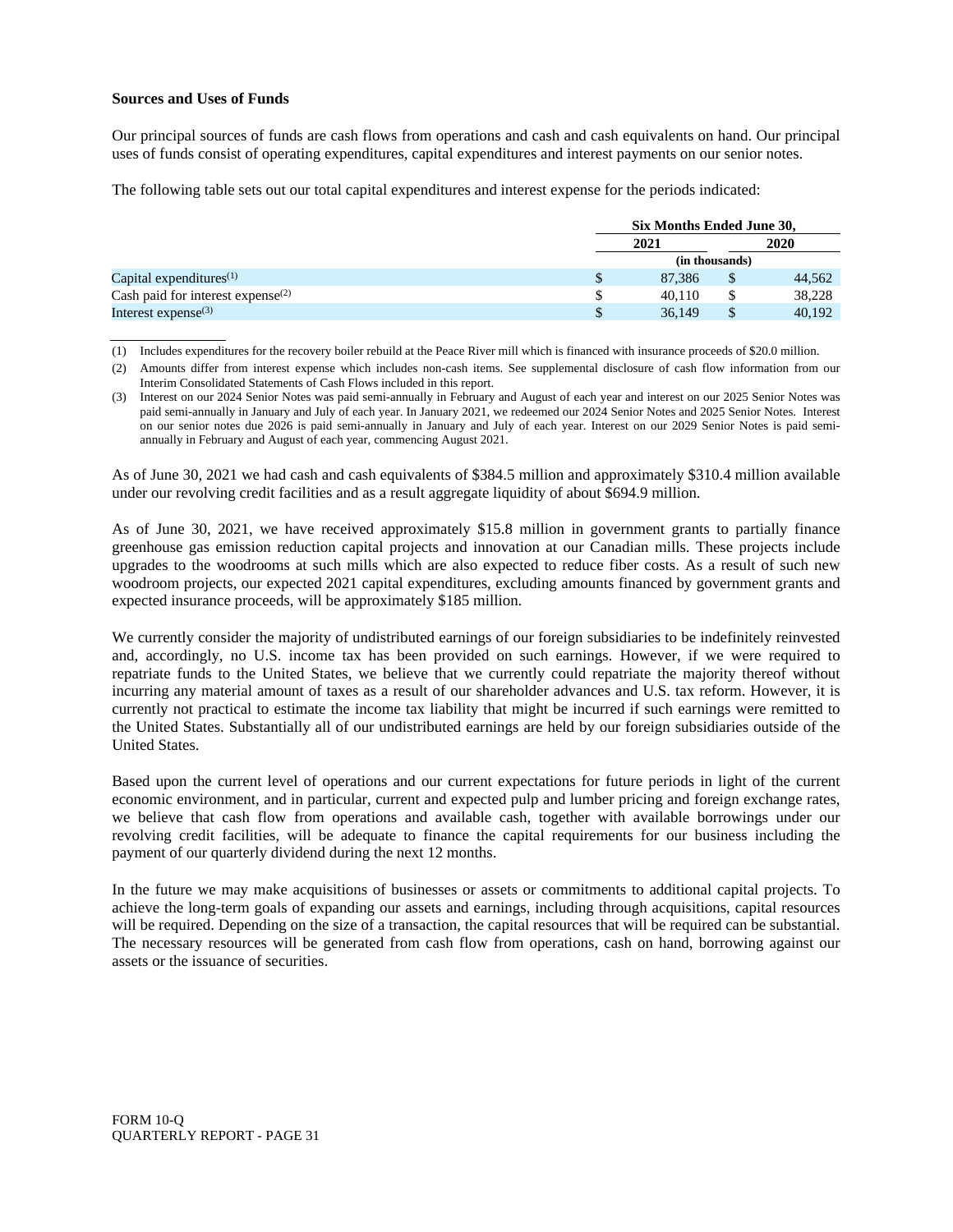## **Debt Covenants**

Certain of our long-term obligations contain various financial tests and covenants customary to these types of arrangements. See our annual report on Form 10-K for the fiscal year ended December 31, 2020.

As of June 30, 2021, we were in full compliance with all of the covenants of our indebtedness.

#### **Off-Balance Sheet Arrangements**

At June 30, 2021, we did not have any off-balance sheet arrangements (as defined in Item 303(a)(4)(ii) of Regulation S-K).

#### **Contractual Obligations and Commitments**

There were no material changes outside the ordinary course to any of our material contractual obligations during the six months ended June 30, 2021.

#### **Foreign Currency**

As a majority of our assets, liabilities and expenditures are held or denominated in euros or Canadian dollars, our consolidated financial results are subject to foreign currency exchange rate fluctuations.

We translate foreign denominated assets and liabilities into dollars at the rate of exchange on the balance sheet date. Equity accounts are translated using historical exchange rates. Unrealized gains or losses from these translations are recorded in other comprehensive income (loss) and do not affect our net earnings.

As a result of the strengthening of the dollar versus the euro as of June 30, 2021, we recorded a net non-cash decrease of \$17.6 million in the carrying value of our net assets, consisting primarily of our fixed assets denominated in euros. This non-cash decrease does not affect our net income (loss), Operating EBITDA or cash but is reflected in our other comprehensive income (loss) and as a decrease to our total equity. As a result, our accumulated other comprehensive loss increased to \$44.8 million.

Based upon the exchange rate as of June 30, 2021, the dollar has strengthened by approximately 3% against the euro and has weakened by approximately 3% against the Canadian dollar since December 31, 2020. See "Quantitative and Qualitative Disclosures about Market Risk".

## **Credit Rating of Senior Notes**

We and our Senior Notes are rated by Standard & Poor's Rating Services, referred to as "S&P".

In June 2021, S&P revised its outlook to stable from negative and confirmed its rating on our senior Notes is B+. Its recovery rating remained unchanged at "3". Credit ratings are not recommendations to buy, sell or hold securities and may be subject to revision or withdrawal by the assigning rating organization. Each rating should be evaluated independently of any other rating.

## **Critical Accounting Policies**

The preparation of financial statements and related disclosures in conformity with GAAP requires management to make estimates and assumptions that affect both the amount and the timing of the recording of assets, liabilities, revenues, and expenses in the consolidated financial statements and accompanying note disclosures. Our management routinely makes judgments and estimates about the effects of matters that are inherently uncertain. As the number of variables and assumptions affecting the probable future resolution of the uncertainties increases, these judgments become even more subjective and complex.

Our significant accounting policies are disclosed in Note 1 to our audited annual financial statements included in our annual report on Form 10-K for the fiscal year ended December 31, 2020. While all of the significant accounting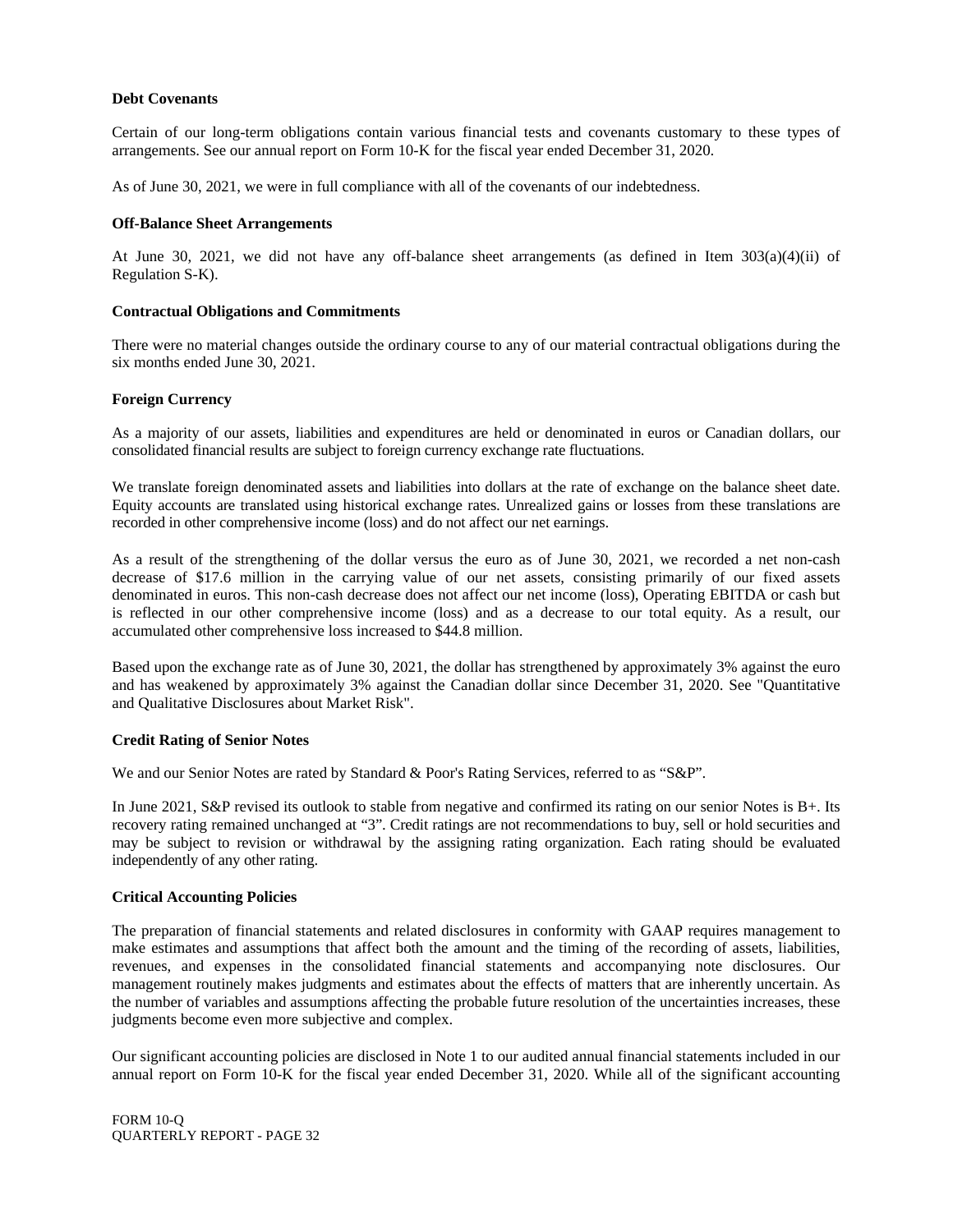policies are important to the consolidated financial statements, some of these policies may be viewed as having a high degree of judgment. On an ongoing basis using currently available information, management reviews its estimates, including those related to accounting for, among other things, pension and other post-retirement benefit obligations, deferred income taxes (valuation allowance and permanent reinvestment), depreciation and amortization, future cash flows associated with impairment testing for long-lived assets, the allocation of the purchase price in a business combination to the assets acquired and liabilities assumed, legal liabilities and contingencies. Actual results could differ materially from these estimates, and changes in these estimates are recorded when known.

We have identified certain accounting policies that are the most important to the portrayal of our current financial condition and results of operations.

For information about both our significant and critical accounting policies, see our annual report on Form 10-K for the fiscal year ended December 31, 2020.

## **Cautionary Statement Regarding Forward-Looking Information**

The statements in this report that are not reported financial results or other historical information are "forwardlooking statements" within the meaning of the *Private Securities Litigation Reform Act of 1995*, as amended.

Generally, forward-looking statements can be identified by the fact that they do not relate strictly to historical or current facts. They often include words such as "expects", "anticipates", "intends", "plans", "believes", "seeks", "estimates", or words of similar meaning, or future or conditional verbs, such as "will", "should", "could", or "may", although not all forward-looking statements contain these identifying words. Forward-looking statements are based on expectations, forecasts and assumptions by our management and involve a number of risks, uncertainties and other factors, many of which are beyond our control, that could cause actual conditions, events or results to differ significantly from those described in the forward-looking statements. These factors include, but are not limited to, the following:

## Risks Related to our Business

- the COVID-19 pandemic could materially adversely affect our business, financial position and results of operations;
- our business is highly cyclical in nature;
- cyclical fluctuations in the price and supply of our raw materials, particularly fiber, could adversely affect our business;
- we face intense competition in our markets;
- our business is subject to risks associated with climate change and social and government responses thereto;
- our operations require substantial capital and we may be unable to maintain adequate capital resources to provide for such capital requirements;
- we have limited control over the operations of the Cariboo mill;
- fluctuations in prices and demand for lumber could adversely affect our business;
- adverse housing market conditions may increase the credit risk from customers of our wood products segment;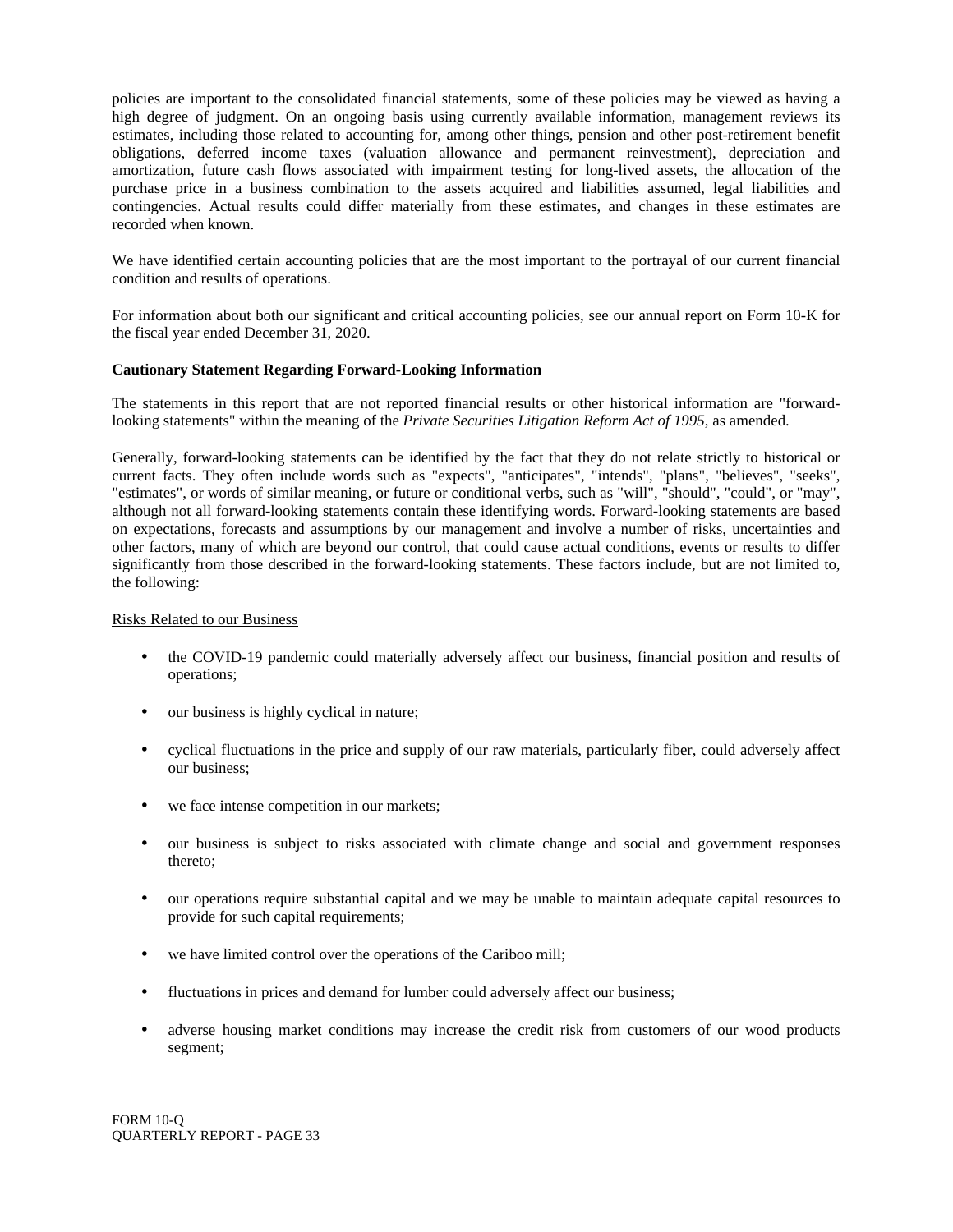- our wood products segment lumber products are vulnerable to declines in demand due to competing technologies or materials;
- we may experience material disruptions to our production;
- future acquisitions may result in additional risks and uncertainties in our business;
- we are subject to risks related to our employees;
- we are dependent on key personnel;
- if our long-lived assets become impaired, we may be required to record non-cash impairment charges that could have a material impact on our results of operations;
- our insurance coverage may not be adequate;
- we rely on third parties for transportation services;
- we periodically use derivatives to manage certain risks which could cause significant fluctuations in our operating results;
- failures or security breaches of our information technology systems could disrupt our operations and negatively impact our business;

## Risks Related to our Debt

- our level of indebtedness could negatively impact our financial condition, results of operations and liquidity;
- changes in credit ratings issued by nationally recognized statistical rating organizations could adversely affect our cost of financing and have an adverse effect on the market price of our securities;
- we are exposed to interest rate fluctuations;

## Risks Related to Macro-economic Conditions

- a weakening of the global economy, including capital and credit markets, could adversely affect our business and financial results and have a material adverse effect on our liquidity and capital resources;
- we are exposed to currency exchange rate fluctuations;
- political uncertainty and an increase in trade protectionism could have a material adverse effect on global macro-economic activities and trade and adversely affect our business, results of operations and financial condition;
- we may incur losses as a result of unforeseen or catastrophic events, including the emergence of a pandemic, terrorist attacks or natural disasters;

## Legal and Regulatory Risks

• we are subject to extensive environmental regulation and we could incur substantial costs as a result of compliance with, violations of or liabilities under applicable environmental laws and regulations;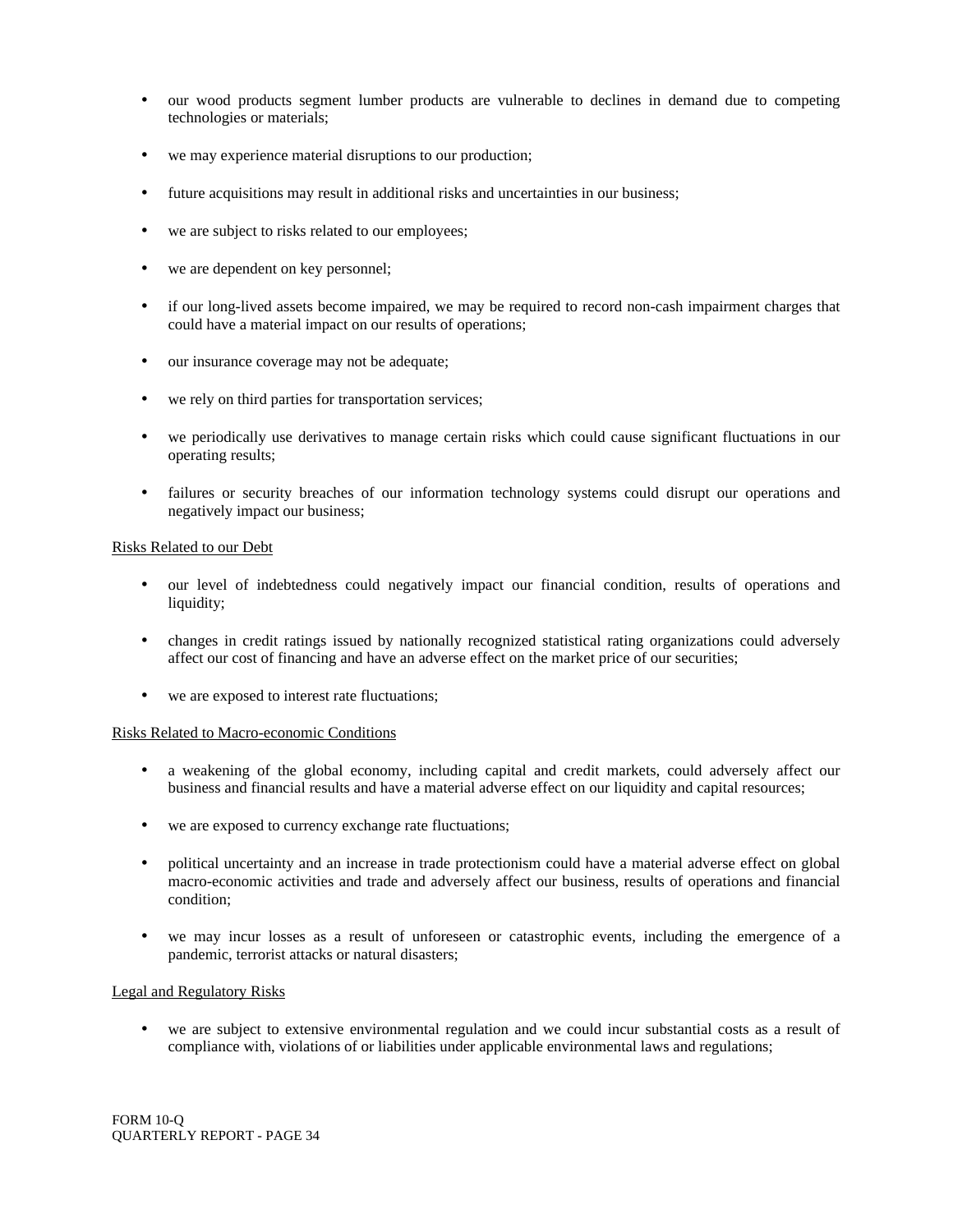- we participate in German statutory energy programs;
- our international sales and operations are subject to applicable laws relating to trade, export controls and foreign corrupt practices, the violation of which could adversely affect our operations;

## Risks Related to Ownership of our Shares

- the price of our common stock may be volatile; and
- a small number of our shareholders could significantly influence our business.

Given these uncertainties, you should not place undue reliance on our forward-looking statements. The foregoing review of important factors is not exhaustive or necessarily in order of importance and should be read in conjunction with the risks and assumptions including those set forth under "Part II. Other Information – Item 1A. Risk Factors" and in reports and other documents we have filed with or furnished to the SEC, including in our annual report on Form 10-K for the fiscal year ended December 31, 2020. We advise you that these cautionary remarks expressly qualify in their entirety all forward-looking statements attributable to us or persons acting on our behalf. Unless required by law, we do not assume any obligation to update forward-looking statements based on unanticipated events or changed expectations. However, you should carefully review the reports and other documents we file from time to time with the SEC.

## **Cyclical Nature of Business**

## *Revenues*

The pulp and lumber businesses are highly cyclical in nature and markets are characterized by periods of supply and demand imbalance, which in turn can materially affect prices. Pulp and lumber markets are sensitive to cyclical changes in the global economy, industry capacity and foreign exchange rates, all of which can have a significant influence on selling prices and our operating results. The length and magnitude of industry cycles have varied over time but generally reflect changes in macro-economic conditions and levels of industry capacity. Pulp and lumber are commodities that are generally available from other producers. Because commodity products have few distinguishing qualities from producer to producer, competition is generally based upon price, which is generally determined by supply relative to demand.

Industry capacity can fluctuate as changing industry conditions can influence producers to idle production capacity or permanently close mills. In addition, to avoid substantial cash costs in idling or closing a mill, some producers will choose to operate at a loss, sometimes even a cash loss, which can prolong weak pricing environments due to oversupply. Oversupply of our products can also result from producers introducing new capacity in response to favorable pricing trends. Certain integrated pulp and paper producers have the ability to discontinue paper production by idling their paper machines and selling their pulp production on the market, if market conditions, prices and trends warrant such actions.

Demand for each of pulp and lumber has historically been determined primarily by general global macro-economic conditions and has been closely tied to overall business activity. Pulp prices have been and are likely to continue to be volatile and can fluctuate widely over time. Between 2011 and 2021, European list prices for NBSK pulp have fluctuated between a low of approximately \$760 per ADMT in 2012 to a high of \$1,345 per ADMT in 2021. In the same period, the average North American NBHK price has fluctuated between a low of \$700 per ADMT in 2012 to a high of \$1,350 per ADMT in 2021.

Our mills and operations voluntarily subject themselves to third-party certification as to compliance with internationally recognized, sustainable management standards because end use paper and lumber customers have shown an increased interest in understanding the origin of products they purchase. Demand for our products could be adversely affected if we, or our suppliers, are unable to achieve compliance, or are perceived by the public as failing to comply, with these standards or if our customers require compliance with alternate standards for which our operations are not certified.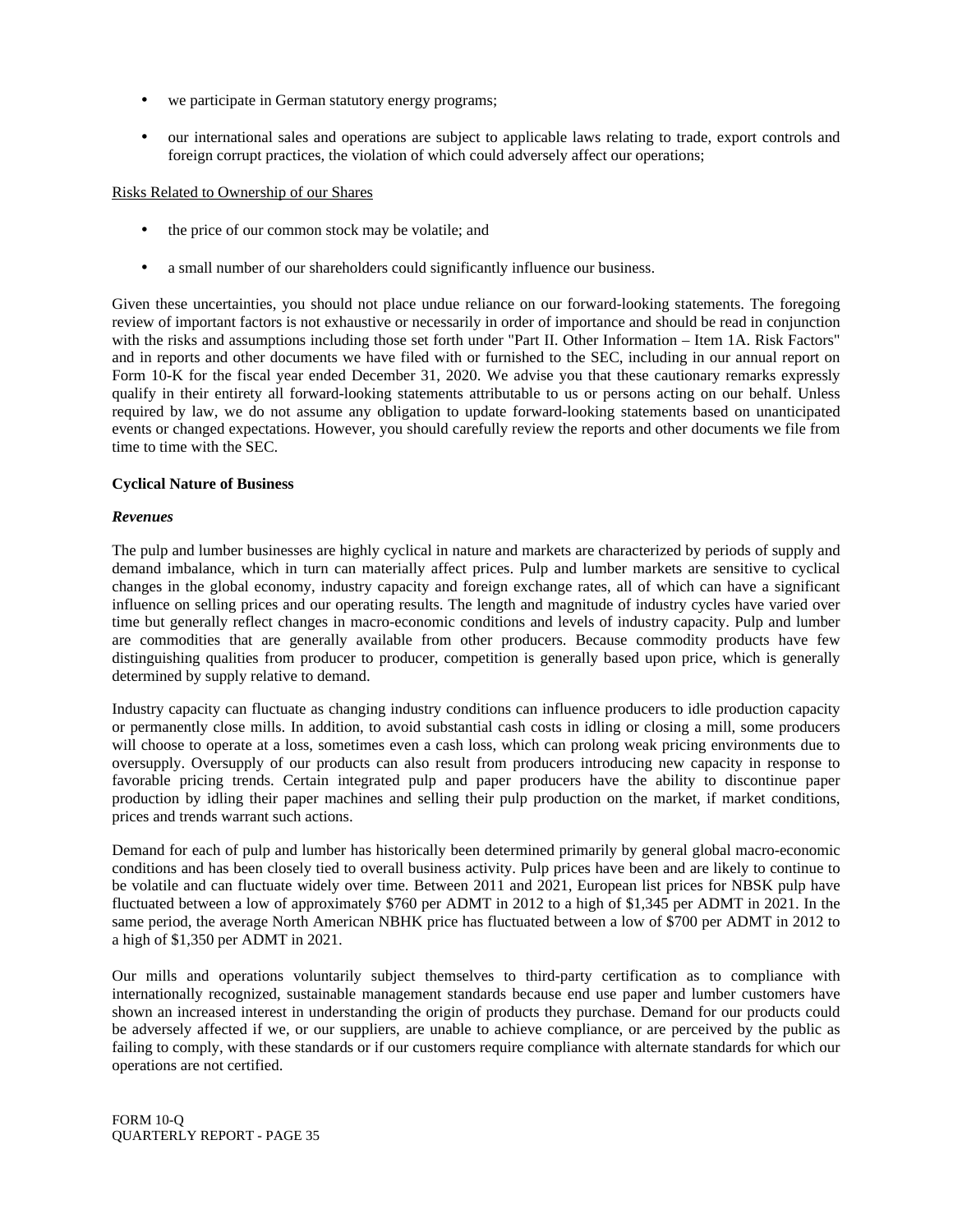A pulp producer's actual sales price realizations are net of customer discounts, rebates and other selling concessions.

Accordingly, prices for pulp and lumber are driven by many factors outside our control, and we have little influence over the timing and extent of price changes, which are often volatile. Because market conditions beyond our control determine the prices for pulp and lumber, prices may fall below our cash production costs, requiring us to either incur short-term losses on product sales or cease production at one or more of our mills. Therefore, our profitability depends on managing our cost structure, particularly raw materials which represent a significant component of our operating costs and can fluctuate based upon factors beyond our control. If the prices of our products decline, or if prices for our raw materials increase, or both, our results of operations and cash flows could be materially adversely affected.

## *Costs*

Our production costs are influenced by the availability and cost of raw materials, energy and labor, and our plant efficiencies and productivity. Our main raw material is fiber in the form of wood chips, pulp logs and sawlogs. Wood chip, pulp log and sawlog costs are primarily affected by the supply of, and demand for, lumber and pulp, which are both highly cyclical. Higher fiber prices could affect producer profit margins if they are unable to pass along price increases to pulp and lumber customers or purchasers of surplus energy.

## *Currency*

We have manufacturing operations in Germany and Canada. Most of the operating costs and expenses of our German mills are incurred in euros and those of our Canadian mills in Canadian dollars. However, the majority of our sales are in products quoted in dollars. Our results of operations and financial condition are reported in dollars. As a result, our costs generally benefit from a strengthening dollar but are adversely affected by a decrease in the value of the dollar relative to the euro and to the Canadian dollar. Such declines in the dollar relative to the euro and the Canadian dollar reduce our operating margins and the cash flow available to fund our operations and to service our debt. This could have a material adverse effect on our business, financial condition, results of operations and cash flows.

## **ITEM 3. QUANTITATIVE AND QUALITATIVE DISCLOSURES ABOUT MARKET RISK**

We are exposed to market risks from changes in interest rates and foreign currency exchange rates, particularly the exchange rates between the dollar and the euro and Canadian dollar. Changes in these rates may affect our results of operations and financial condition and, consequently, our fair value. We seek to manage these risks through internal risk management policies as well as the periodic use of derivatives.

For additional information, please refer to Part II, Item 7A. Quantitative and Qualitative Disclosures about Market Risk included in our annual report on Form 10-K for the fiscal year ended December 31, 2020.

## **ITEM 4. CONTROLS AND PROCEDURES**

## **Disclosure Controls and Procedures**

Our management, with the participation of our principal executive officer and principal financial officer, has evaluated the effectiveness of our disclosure controls and procedures (as such term is defined in Rules 13a-15(e) and 15d-15(e) under the Securities Exchange Act of 1934, as amended, referred to as the "Exchange Act"), as of the end of the period covered by this report. Disclosure controls and procedures include, without limitation, controls and procedures designed to ensure that information required to be disclosed in the reports we file or submit under the Exchange Act is accumulated and communicated to management, including our principal executive officer and principal financial officer, as appropriate, to allow timely decisions regarding required disclosure. Based on such evaluation, our principal executive officer and principal financial officer have concluded that, as of the end of the period covered by this report, our disclosure controls and procedures are effective in recording, processing, summarizing and reporting, on a timely basis, information required to be disclosed by us in the reports that we file or submit under the Exchange Act.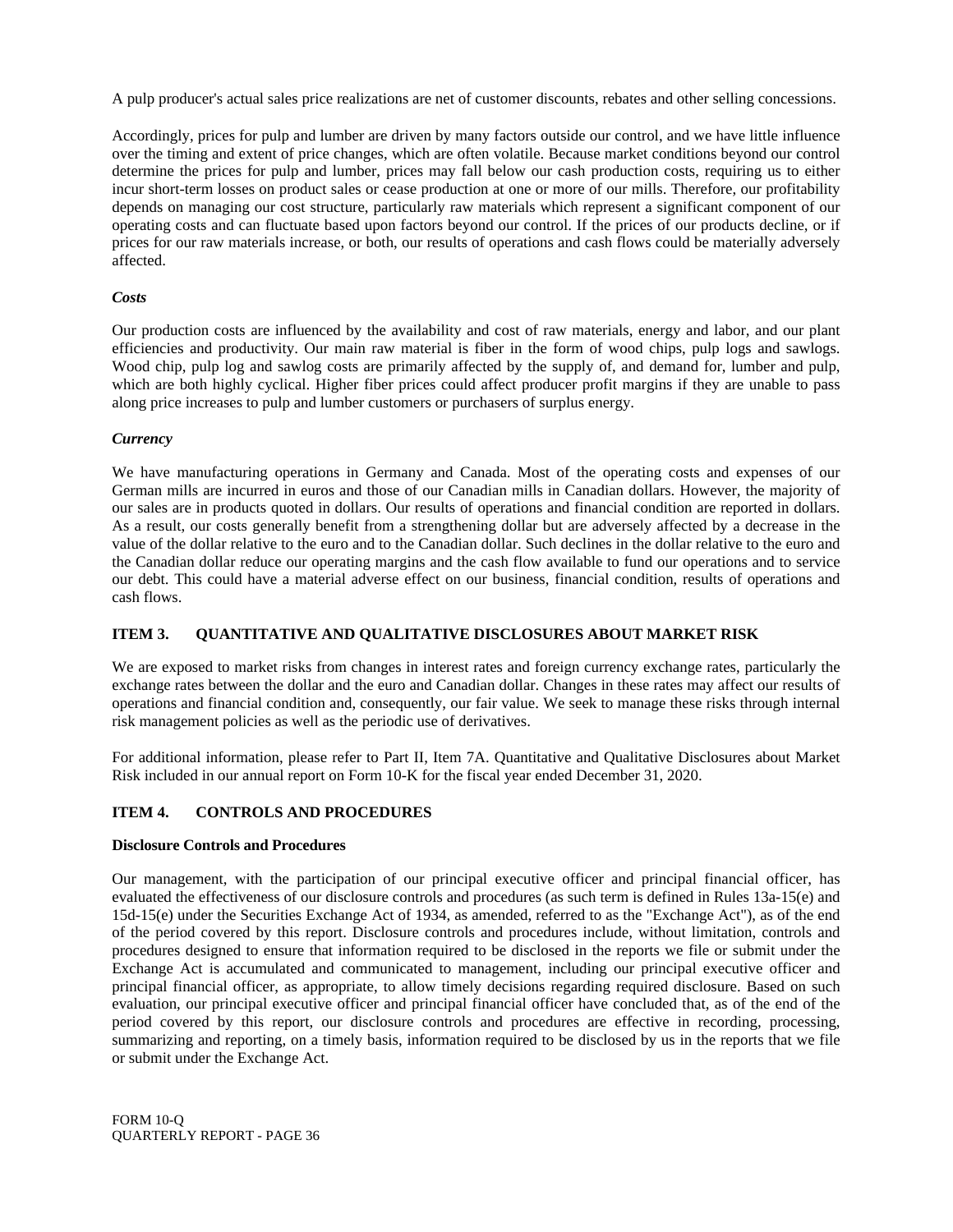It should be noted that any system of controls is based in part upon certain assumptions designed to obtain reasonable (and not absolute) assurance as to its effectiveness and there can be no assurance that any design will succeed in achieving its stated goals.

## **Changes in Internal Controls**

There have been no changes in our internal control over financial reporting (as defined in Rules 13a-15(f) and 15d-15(f) under the Exchange Act) during the period covered by this report that have materially affected, or are reasonably likely to materially affect, our internal control over financial reporting.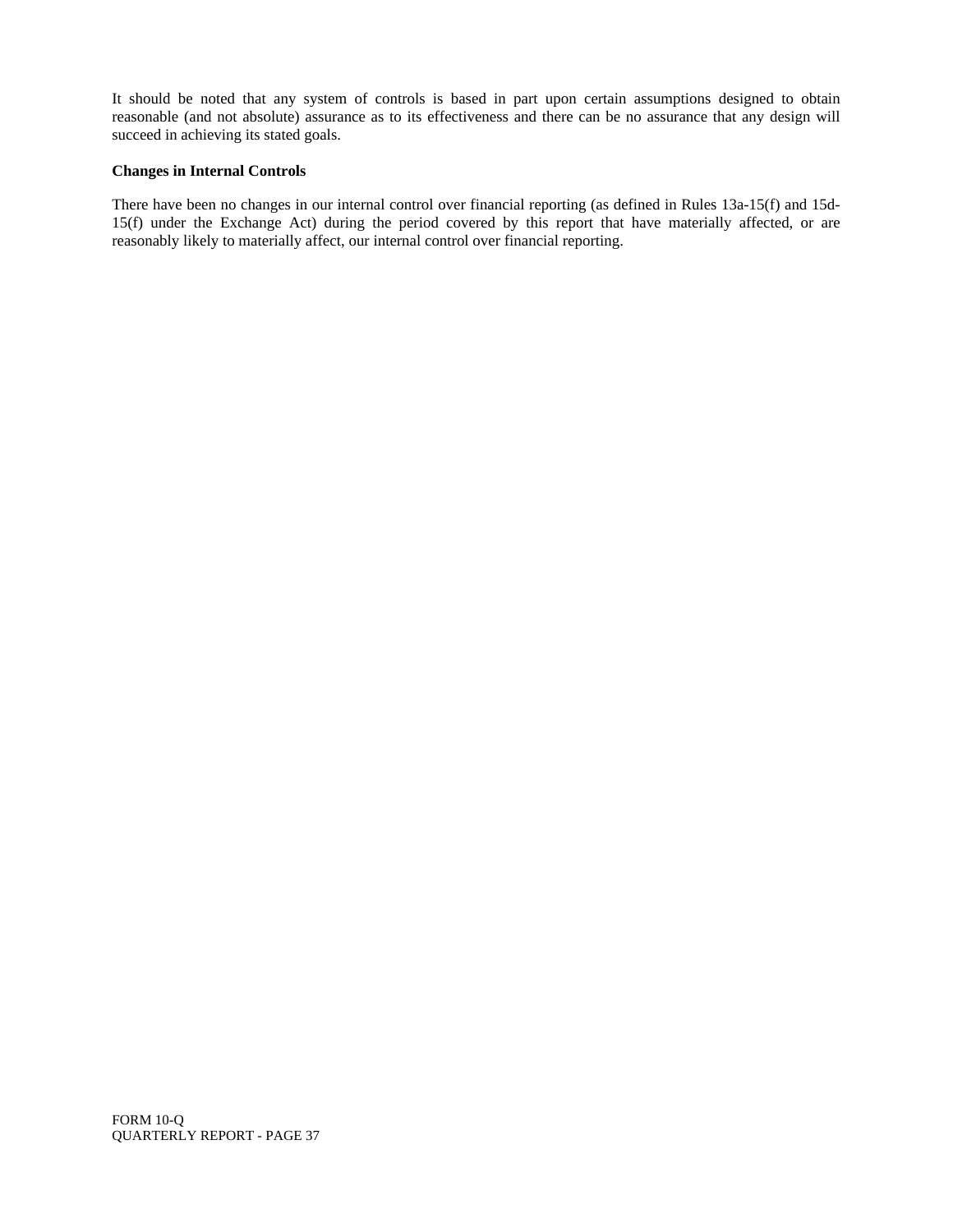## **PART II. OTHER INFORMATION**

## **ITEM 1. LEGAL PROCEEDINGS**

We are subject to routine litigation incidental to our business, including that which is described in our latest annual report on Form 10-K for the fiscal year ended December 31, 2020. We do not believe that the outcome of such litigation will have a material adverse effect on our business or financial condition.

## **ITEM 1A. RISK FACTORS**

There have been no material changes to the factors disclosed in Item 1A. Risk Factors in our annual report on Form 10-K for the fiscal year ended December 31, 2020.

## **ITEM 2. UNREGISTERED SALE OF EQUITY SECURITIES AND USE OF PROCEEDS**

None.

## **ITEM 3. DEFAULTS UPON SENIOR SECURITIES**

None.

## **ITEM 4. MINE SAFETY DISCLOSURES**

None.

## **ITEM 5. OTHER INFORMATION**

None.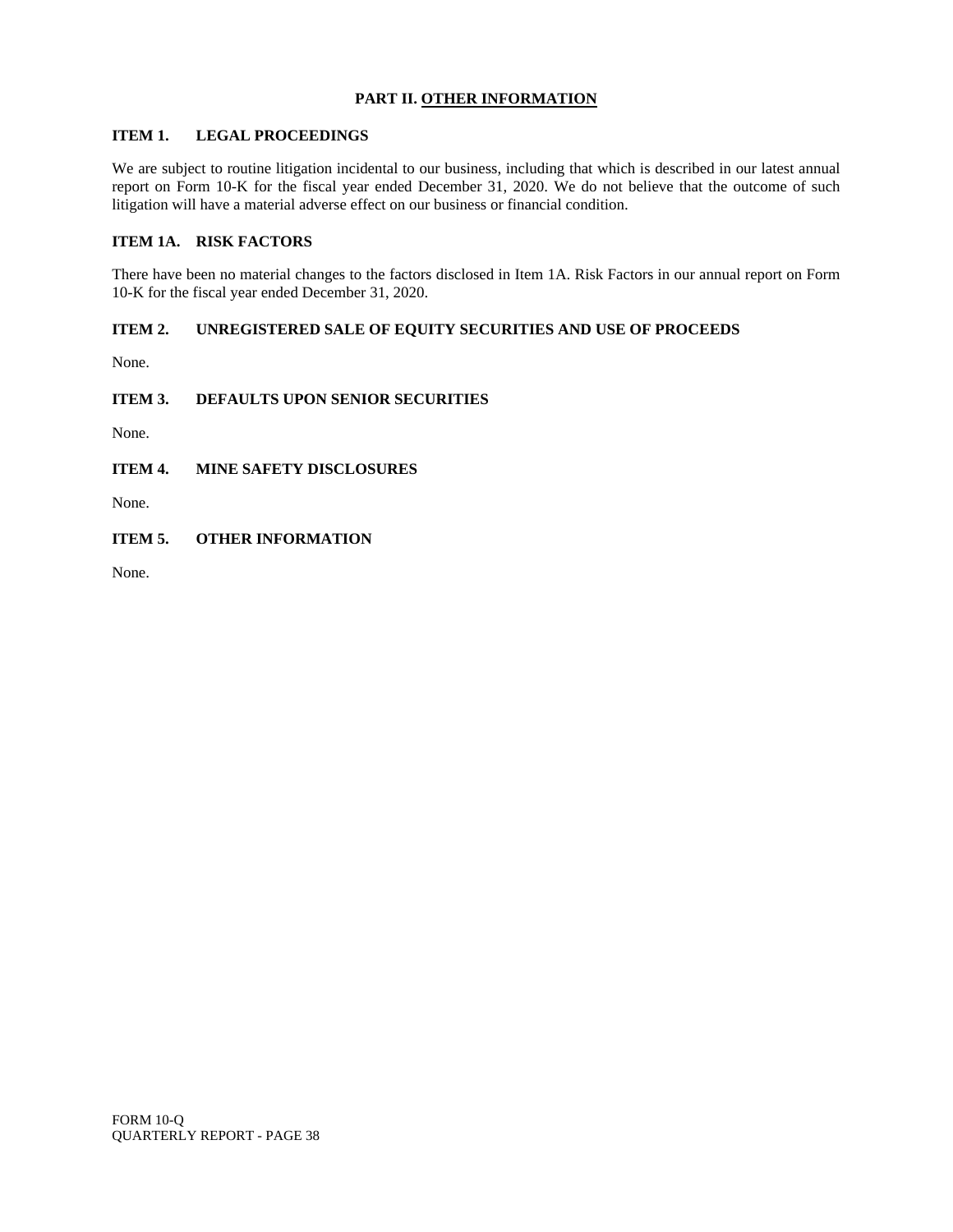## **ITEM 6. EXHIBITS**

## **Exhibit No. Description**

- 31.1 [Section 302 Certification of Chief Executive Officer](merc-ex311_7.htm)
- 31.2 [Section 302 Certification of Chief Financial Officer](merc-ex312_6.htm)
- 32.1\* [Section 906 Certification of Chief Executive Officer](merc-ex321_9.htm)
- 32.2\* [Section 906 Certification of Chief Financial Officer](merc-ex322_8.htm)
- 101 The following financial information from the Quarterly Report on Form 10-Q for the fiscal period ended June 30, 2021 of Mercer International Inc., formatted in Inline Extensible Business Reporting Language (iXBRL): (i) Interim Consolidated Statements of Operations; (ii) Interim Consolidated Statements of Comprehensive Income (Loss); (iii) Interim Consolidated Balance Sheets; (iv) Interim Consolidated Statements of Changes in Shareholders' Equity; (v) Interim Consolidated Statements of Cash Flows; and (vi) Notes to the Interim Consolidated Financial Statements.
- 104 The cover page from the Company's Quarterly Report on Form 10-Q for the quarter ended June 30, 2021 has been formatted in Inline XBRL.

<sup>\*</sup> In accordance with Release No. 33-8212 of the SEC, these Certifications: (i) are "furnished" to the SEC and are not "filed" for the purposes of liability under the Securities Exchange Act of 1934, as amended; and (ii) are not to be subject to automatic incorporation by reference into any of the Company's registration statements filed under the Securities Act of 1933, as amended, for the purposes of liability thereunder or any offering memorandum, unless the Company specifically incorporates them by reference therein.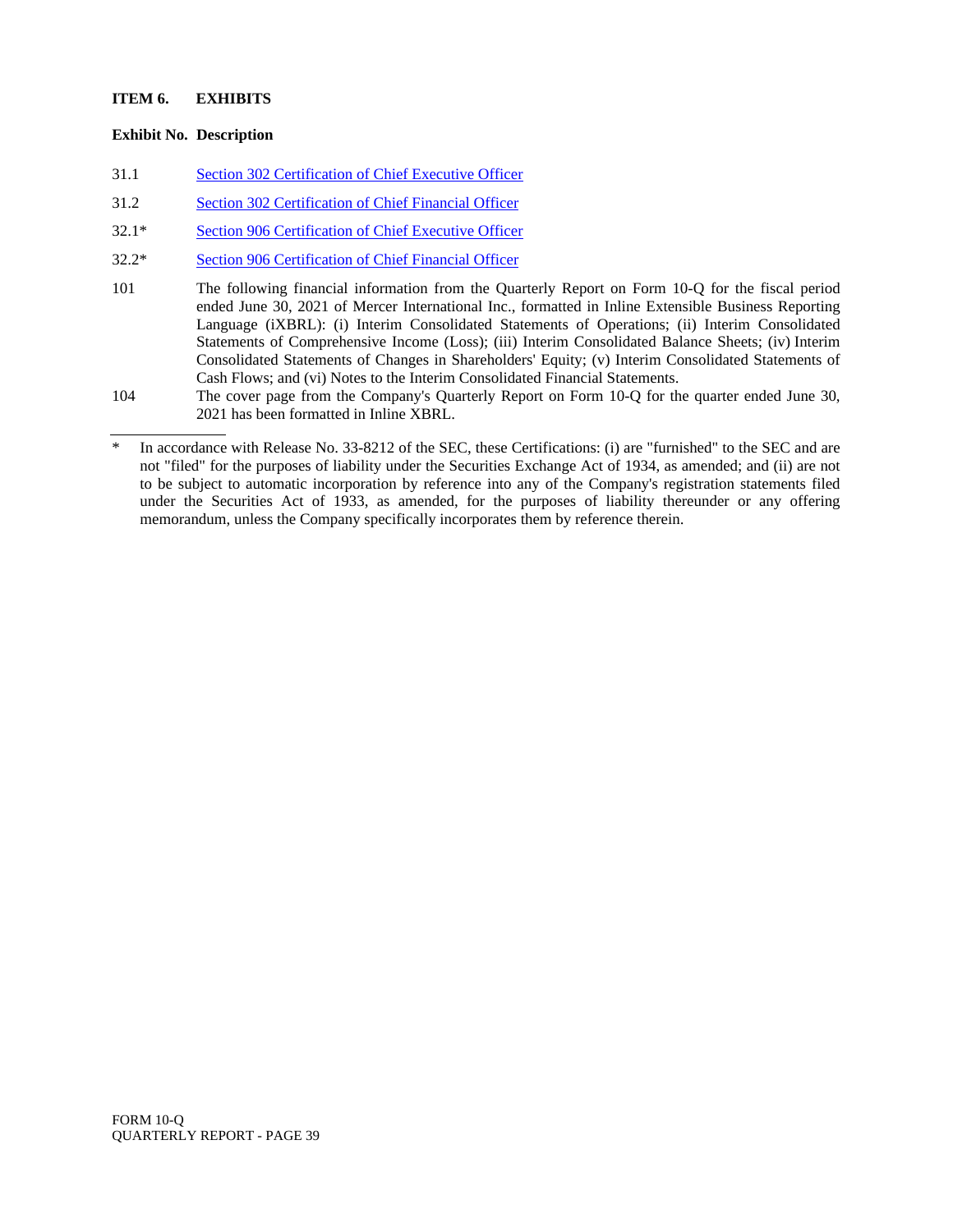## **SIGNATURES**

Pursuant to the requirements of the *Securities Exchange Act of 1934*, the Registrant has duly caused this report to be signed on its behalf by the undersigned, thereunto duly authorized.

## **MERCER INTERNATIONAL INC.**

By: /s/ David M. Gandossi

David M. Gandossi Chief Executive Officer and President

Date: July 29, 2021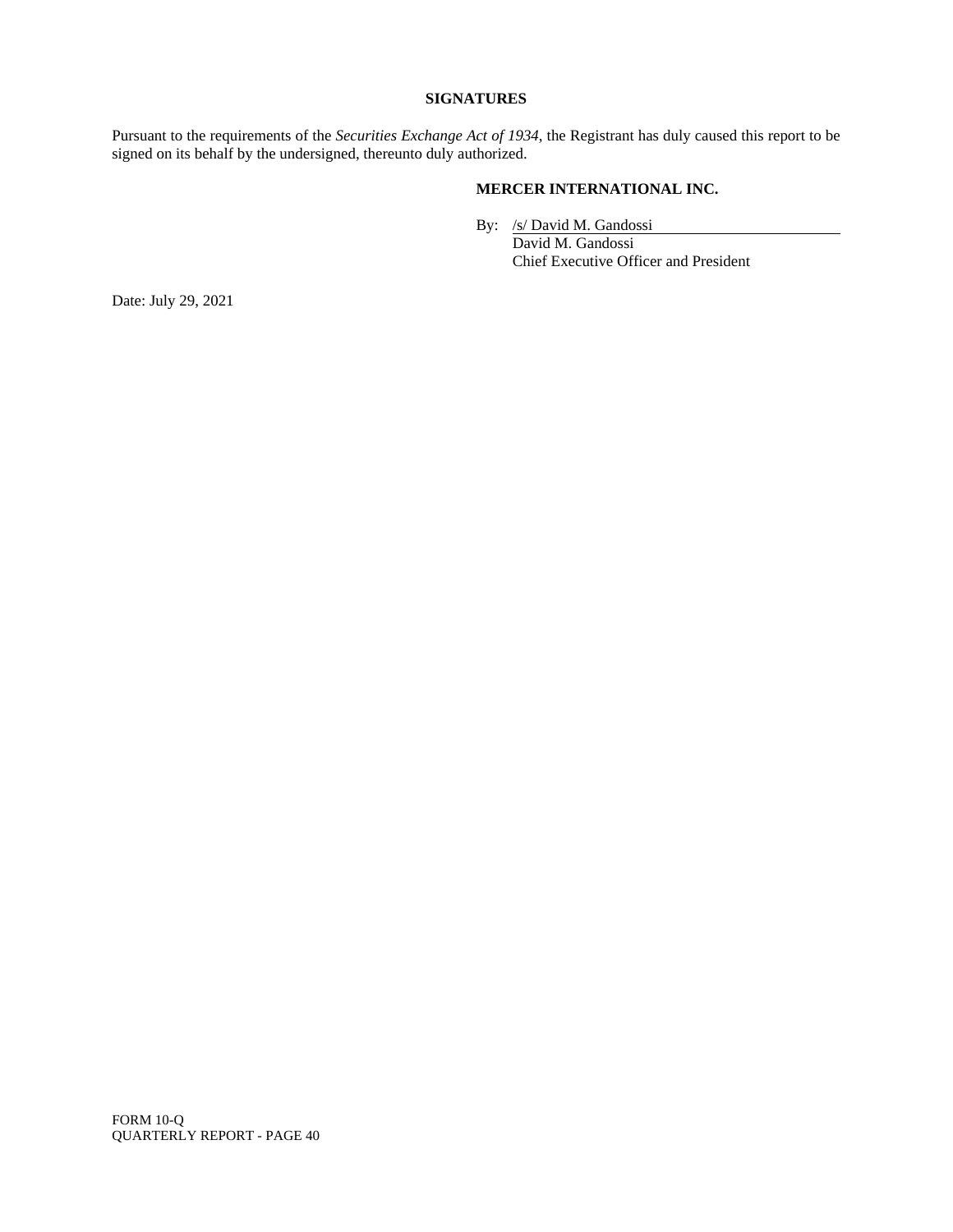I, David M. Gandossi, certify that:

- 1. I have reviewed this quarterly report on Form 10-Q of Mercer International Inc. (the "Registrant");
- 2. Based on my knowledge, this report does not contain any untrue statement of a material fact or omit to state a material fact necessary to make the statements made, in light of the circumstances under which such statements were made, not misleading with respect to the period covered by this report;
- 3. Based on my knowledge, the financial statements, and other financial information included in this report, fairly present in all material respects the financial condition, results of operations and cash flows of the Registrant as of, and for, the periods presented in this report;
- 4. The Registrant's other certifying officer(s) and I are responsible for establishing and maintaining disclosure controls and procedures (as defined in Exchange Act Rules 13a-15(e) and 15d-15(e)) and internal control over financial reporting (as defined in Exchange Act Rules 13a-15(f) and 15d-15(f)) for the Registrant and have:
	- a) Designed such disclosure controls and procedures, or caused such disclosure controls and procedures to be designed under our supervision, to ensure that material information relating to the Registrant, including its consolidated subsidiaries, is made known to us by others within those entities, particularly during the period in which this report is being prepared;
	- b) Designed such internal control over financial reporting, or caused such internal control over financial reporting to be designed under our supervision, to provide reasonable assurance regarding the reliability of financial reporting and the preparation of financial statements for external purposes in accordance with generally accepted accounting principles;
	- c) Evaluated the effectiveness of the Registrant's disclosure controls and procedures and presented in this report our conclusions about the effectiveness of the disclosure controls and procedures, as of the end of the period covered by this report based on such evaluation; and
	- d) Disclosed in this report any change in the Registrant's internal control over financial reporting that occurred during the Registrant's most recent fiscal quarter (the Registrant's fourth fiscal quarter in the case of an annual report) that has materially affected, or is reasonably likely to materially affect, the Registrant's internal control over financial reporting; and
- 5. The Registrant's other certifying officer and I have disclosed, based on our most recent evaluation of internal control over financial reporting, to the Registrant's auditors and the audit committee of the Registrant's board of directors (or persons performing the equivalent functions):
	- a) All significant deficiencies and material weaknesses in the design or operation of internal control over financial reporting which are reasonably likely to adversely affect the Registrant's ability to record, process, summarize and report financial information; and
	- b) Any fraud, whether or not material, that involves management or other employees who have a significant role in the Registrant's internal control over financial reporting.

Dated: July 29, 2021

/s/ David M. Gandossi

David M. Gandossi Chief Executive Officer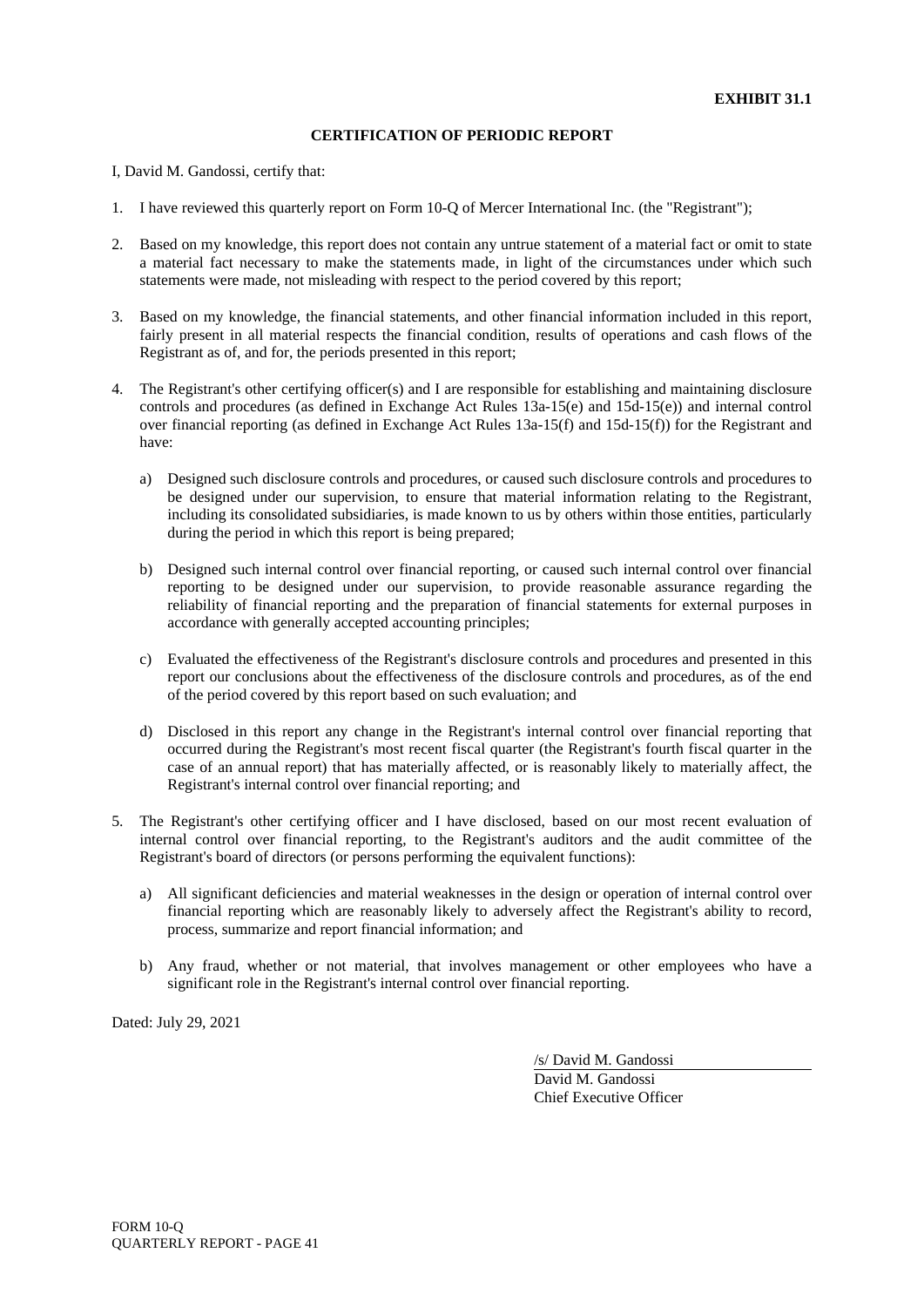I, David K. Ure, certify that:

- 1. I have reviewed this quarterly report on Form 10-Q of Mercer International Inc. (the "Registrant");
- 2. Based on my knowledge, this report does not contain any untrue statement of a material fact or omit to state a material fact necessary to make the statements made, in light of the circumstances under which such statements were made, not misleading with respect to the period covered by this report;
- 3. Based on my knowledge, the financial statements, and other financial information included in this report, fairly present in all material respects the financial condition, results of operations and cash flows of the Registrant as of, and for, the periods presented in this report;
- 4. The Registrant's other certifying officer(s) and I are responsible for establishing and maintaining disclosure controls and procedures (as defined in Exchange Act Rules 13a-15(e) and 15d-15(e)) and internal control over financial reporting (as defined in Exchange Act Rules 13a-15(f) and 15d-15(f)) for the Registrant and have:
	- a) Designed such disclosure controls and procedures, or caused such disclosure controls and procedures to be designed under our supervision, to ensure that material information relating to the Registrant, including its consolidated subsidiaries, is made known to us by others within those entities, particularly during the period in which this report is being prepared;
	- b) Designed such internal control over financial reporting, or caused such internal control over financial reporting to be designed under our supervision, to provide reasonable assurance regarding the reliability of financial reporting and the preparation of financial statements for external purposes in accordance with generally accepted accounting principles;
	- c) Evaluated the effectiveness of the Registrant's disclosure controls and procedures and presented in this report our conclusions about the effectiveness of the disclosure controls and procedures, as of the end of the period covered by this report based on such evaluation; and
	- d) Disclosed in this report any change in the Registrant's internal control over financial reporting that occurred during the Registrant's most recent fiscal quarter (the Registrant's fourth fiscal quarter in the case of an annual report) that has materially affected, or is reasonably likely to materially affect, the Registrant's internal control over financial reporting; and
- 5. The Registrant's other certifying officer and I have disclosed, based on our most recent evaluation of internal control over financial reporting, to the Registrant's auditors and the audit committee of the Registrant's board of directors (or persons performing the equivalent functions):
	- a) All significant deficiencies and material weaknesses in the design or operation of internal control over financial reporting which are reasonably likely to adversely affect the Registrant's ability to record, process, summarize and report financial information; and
	- b) Any fraud, whether or not material, that involves management or other employees who have a significant role in the Registrant's internal control over financial reporting.

Dated: July 29, 2021

/s/ David K. Ure

David K. Ure Chief Financial Officer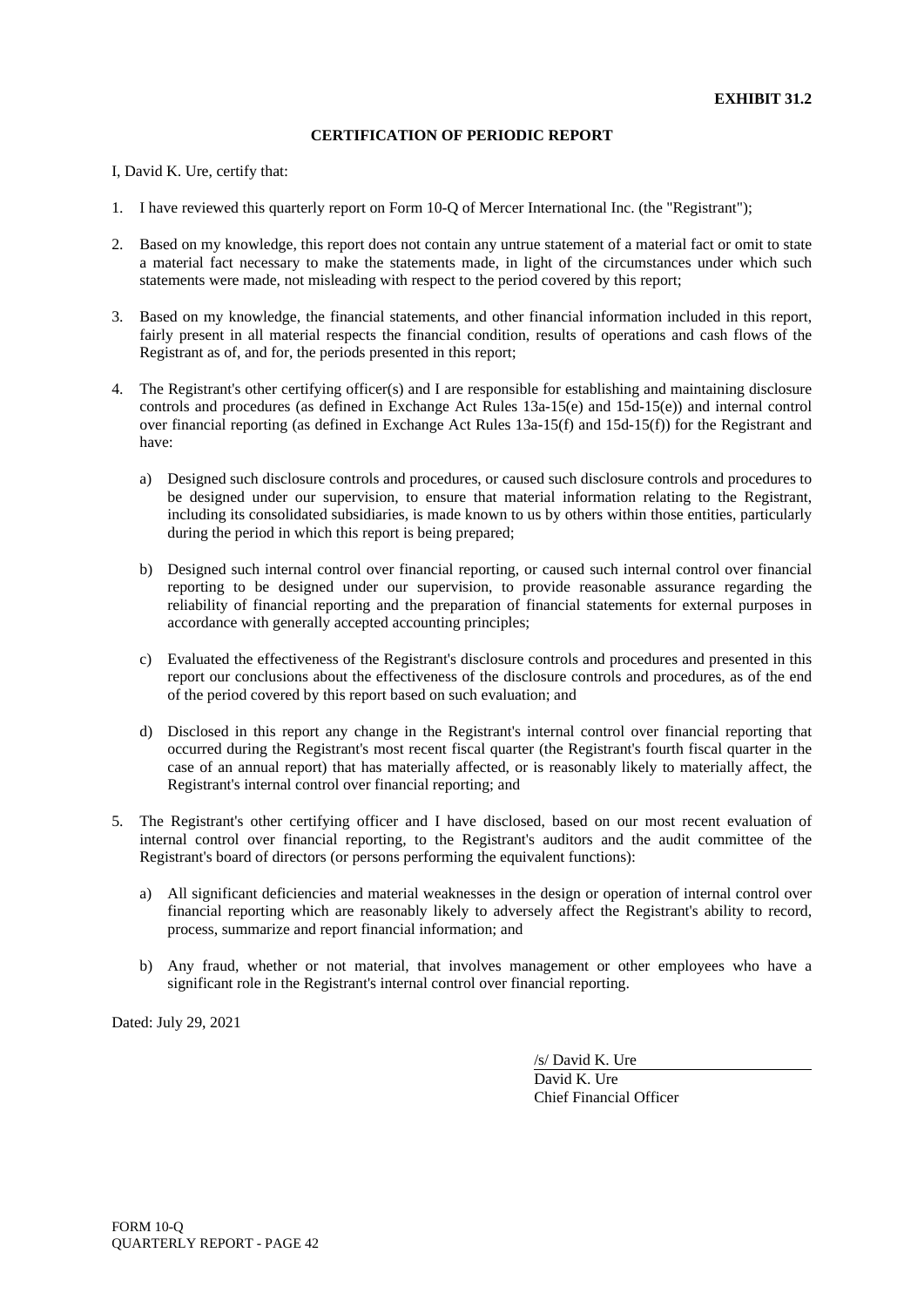I, David M. Gandossi, Chief Executive Officer of Mercer International Inc. (the "Company"), certify pursuant to 18 U.S.C. Section 1350, as adopted pursuant to Section 906 of the *Sarbanes-Oxley Act of 2002*, that, to my knowledge:

- (1) the Quarterly Report on Form 10-Q of the Company for the quarterly period ended June 30, 2021 (the "Report") fully complies with the requirements of Section 13(a) or 15(d) of the *Securities Exchange Act of 1934*; and
- (2) the information contained in the Report fairly presents, in all material respects, the financial condition and results of operations of the Company.

Dated: July 29, 2021

/s/ David M. Gandossi David M. Gandossi Chief Executive Officer

A signed original of this written statement required by Section 906 of the *Sarbanes-Oxley Act of 2002* has been provided to Mercer International Inc. and will be retained by Mercer International Inc. and furnished to the Securities and Exchange Commission or its staff upon request.

This certification accompanies the Report pursuant to Section 906 of the *Sarbanes-Oxley Act of 2002* and shall not, except to the extent required by the *Sarbanes-Oxley Act of 2002*, be deemed filed by the Company for purposes of Section 18 of the *Securities Exchange Act of 1934*, as amended.